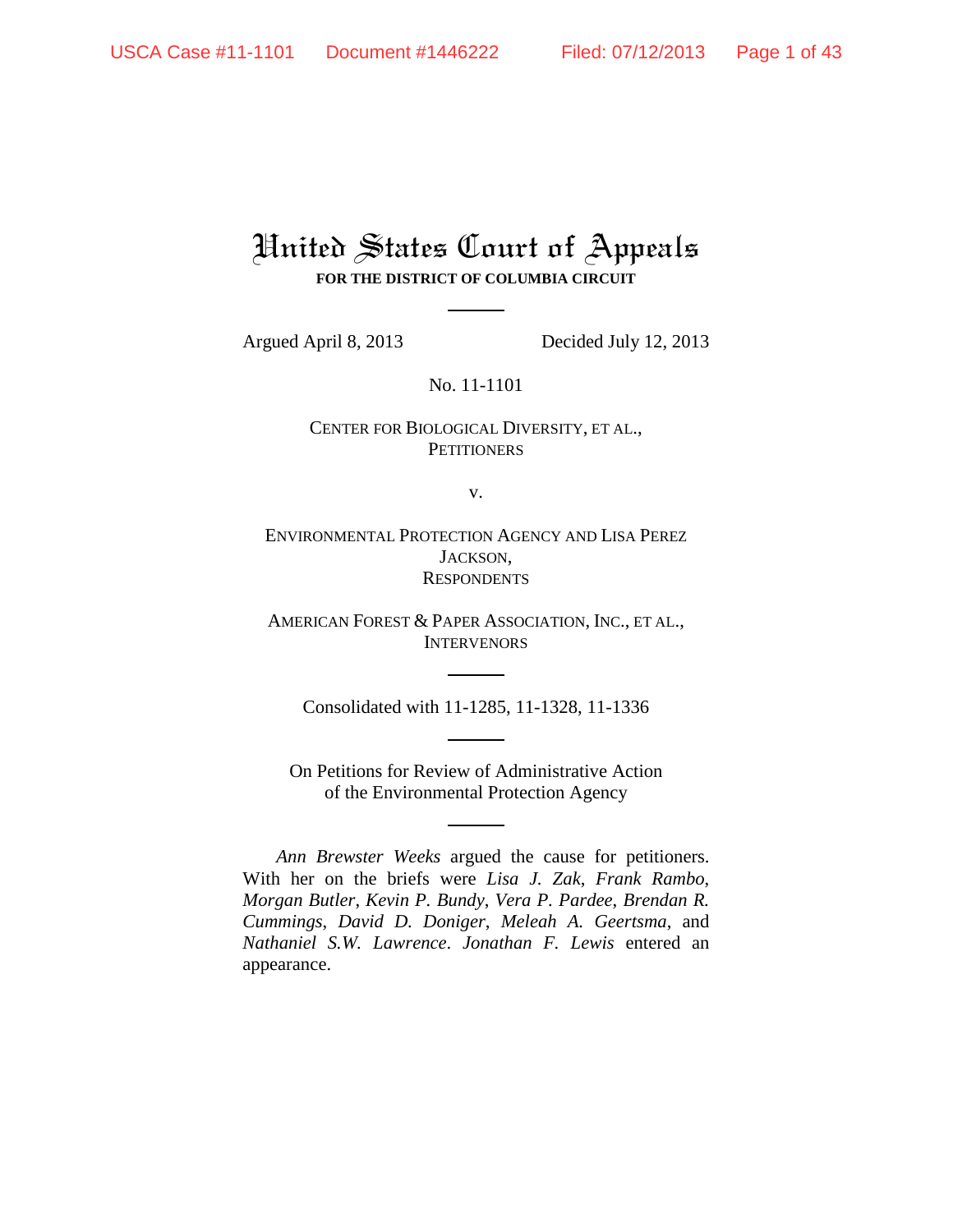$\mathcal{L}$ 

*Perry M. Rosen*, Attorney, U.S. Department of Justice, argued the cause for respondents. With him on the brief was *Scott Jordan*, Attorney, U.S. Environmental Protection Agency.

*Roger R. Martella Jr.* argued the cause for respondentintervenors. With him on the brief were *Timothy K. Webster*, *Lisa E. Jones*, *Joel F. Visser*, *Charles H. Knauss*, *Shannon S. Broome*, *Norman W. Fichthorn*, and *Allison D. Wood*. *William R. Murray Jr.* entered an appearance.

*D. Cameron Prell*, *Neal Cabral*, and *Lisa Sharp* were on the brief for *amicus curiae* National Association of Clean Water Agencies in support of respondents.

Before: HENDERSON, TATEL, and KAVANAUGH, *Circuit Judges*.

Opinion for the Court filed by *Circuit Judge* TATEL.

Concurring opinion filed by *Circuit Judge* KAVANAUGH.

Dissenting opinion filed by *Circuit Judge* HENDERSON.

TATEL, *Circuit Judge*: As part of its ongoing effort to limit the emission of greenhouse gases, the Environmental Protection Agency issued a rule deferring regulation of "biogenic" carbon dioxide—non-fossil-fuel carbon dioxide sources such as ethanol—for three years. Citing scientific uncertainty over how to account for biogenic carbon dioxide's unique role in the carbon cycle, EPA justified this "Deferral Rule" on the basis of the *de minimis*, one-step-at-a-time, and administrative necessity doctrines. Several environmental groups now petition for review, arguing that EPA's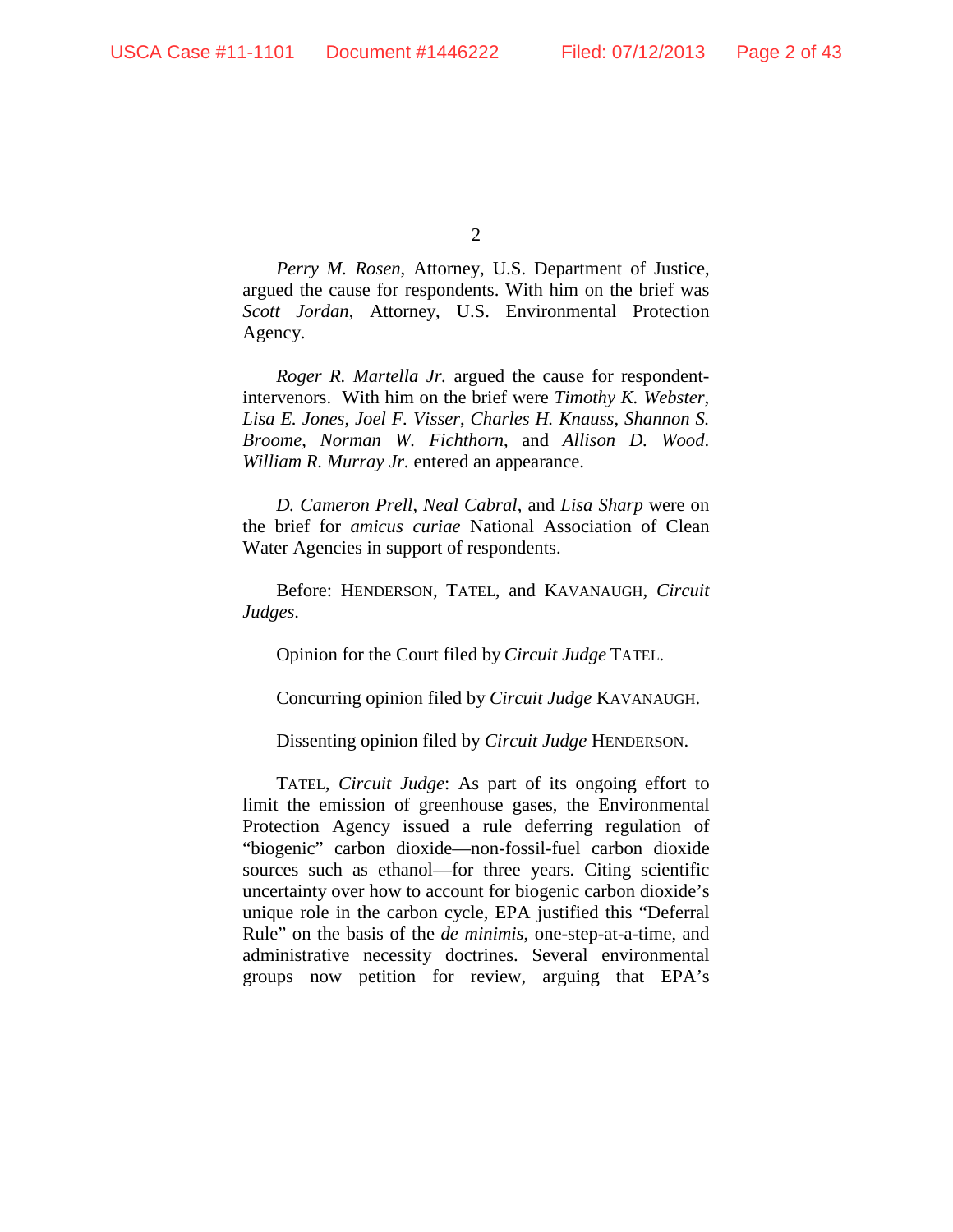invocation of these doctrines was arbitrary and capricious. For the reasons set forth below, we vacate the Deferral Rule.

# **I.**

Under the Clean Air Act, if EPA determines that an "air pollutant . . . may reasonably be anticipated to endanger public health or welfare,"  $42 \text{ U.S.C. }$   $\S$   $7521(a)(1)$ , it must regulate that air pollutant under the Prevention of Significant Deterioration of Air Quality (PSD) and Title V permitting programs. *See Coalition for Responsible Regulation, Inc. v. EPA*, 684 F.3d 102, 132–44 (D.C. Cir. 2012) (per curiam). The PSD program, which applies to areas of the country that are classified as in "attainment" or "unclassifiable" for any national ambient air quality standard, 42 U.S.C. §§ 7407(d)(1)(A), 7471, requires certain specified "major emitting facilit [ies]," such as iron and steel mills, to obtain state-issued construction permits if they have the potential to emit over 100 tons per year (tpy) of "any air pollutant," and all other sources to obtain such permits if they have the potential to emit over 250 tpy, *id.* §§ 7475, 7479(1). Under the PSD program, sources need permits before starting a construction or modification project. *See id.* §§ 7411(a)(4), 7475, 7479(2)(C). To obtain a PSD permit, covered sources must install the "best available control technology" (BACT) for all regulated air pollutants—even for air pollutants whose emissions levels are insufficient to trigger the PSD permitting requirement. *Id.* § 7475(a)(4). In other words, if a source emits two regulated air pollutants—say sulfur dioxide and particulate matter—but triggers the PSD permitting requirement only because it emits 500 tpy of sulfur dioxide, it must install BACT for both. The Title V program requires *operational* permits for stationary sources that have the potential to emit at least 100 tpy of any regulated air pollutant. *See id.* §§ 7661–7661f.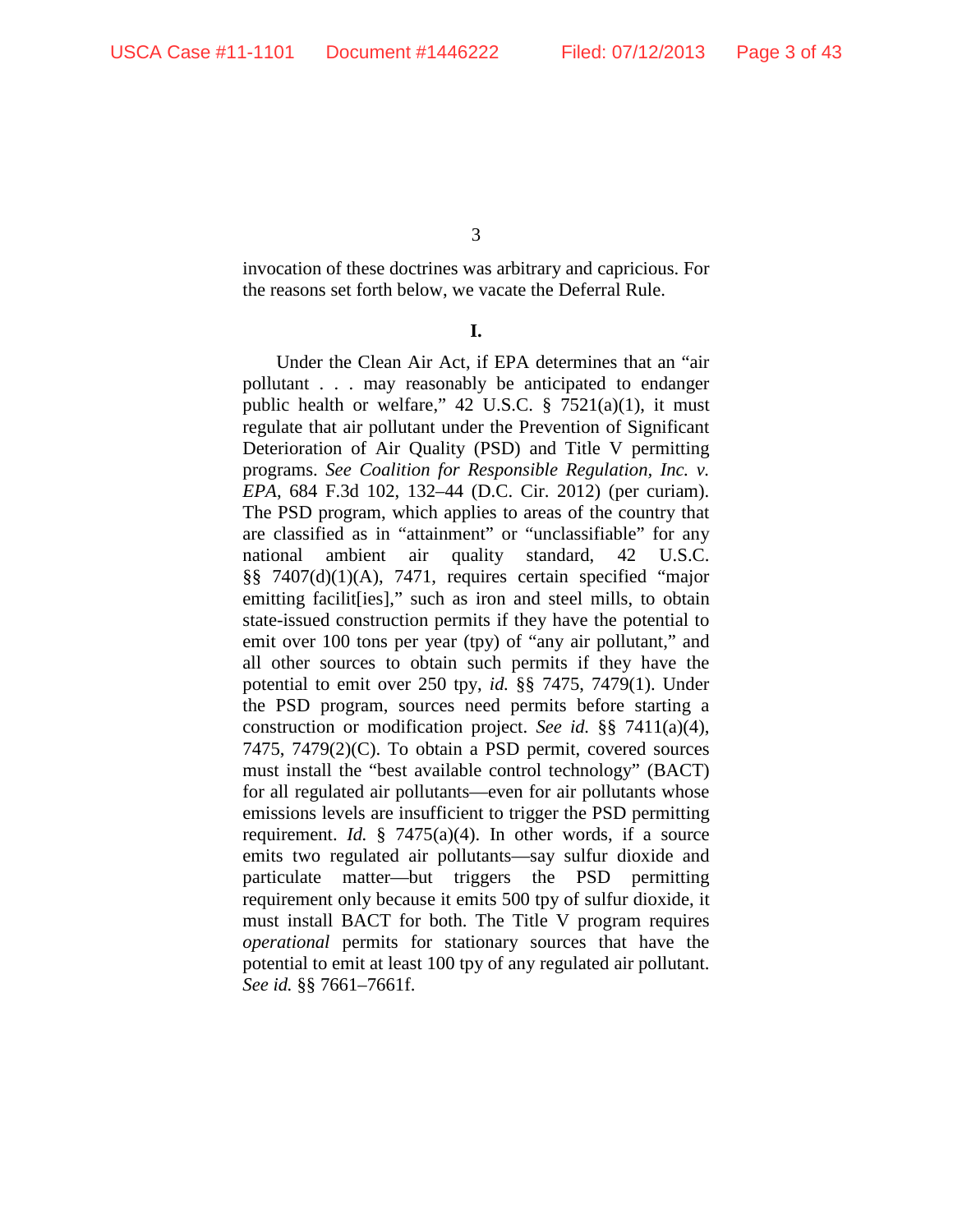In response to the Supreme Court's decision in *Massachusetts v. EPA*, 549 U.S. 497 (2007), EPA published an Endangerment Finding for greenhouse gases—a "wellmixed" and "aggregate" group of six gases, including carbon dioxide (CO2). *Endangerment and Cause or Contribute Findings for Greenhouse Gases Under Section 202(a) of the Clean Air Act* ("Endangerment Finding"), 74 Fed. Reg. 66,496, 66,499 (Dec. 15, 2009). Based on that finding, EPA issued a "cascading series of greenhouse gas-related rules and regulations." *Coalition for Responsible Regulation*, 684 F.3d at 114. Partnering with the National Highway Traffic Safety Administration, EPA first promulgated the Tailpipe Rule, which established motor-vehicle emissions standards for greenhouse gases. *See Light-Duty Vehicle Greenhouse Gas Emission Standards and Corporate Average Fuel Economy Standards; Final Rule*, 75 Fed. Reg. 25,324 (May 7, 2010). Because the "Tailpipe Rule automatically triggered regulation of stationary greenhouse gas emitters under" the PSD and Title V permitting programs, EPA then issued two rules "phasing in stationary source greenhouse gas regulation." *Coalition for Responsible Regulation*, 684 F.3d at 115. In the Timing Rule, EPA concluded that major stationary emitters of greenhouse gases became subject to the PSD and Title V permitting requirements on January 2, 2011—the same date greenhouse gases were subjected to regulation under the Tailpipe Rule. *See Reconsideration of Interpretation of Regulations That Determine Pollutants Covered by Clean Air Act Permitting Programs*, 75 Fed. Reg. 17,004, 17,007 (Apr. 2, 2010). And in the Tailoring Rule, EPA, recognizing that literal application of the PSD and Title V emissions thresholds would cover millions of sources, "tailored" the statutory thresholds to "reliev[e] [the] overwhelming permitting burden[] that would . . . fall on permitting authorities and sources." *Prevention of Significant Deterioration and Title V Greenhouse Gas Tailoring Rule*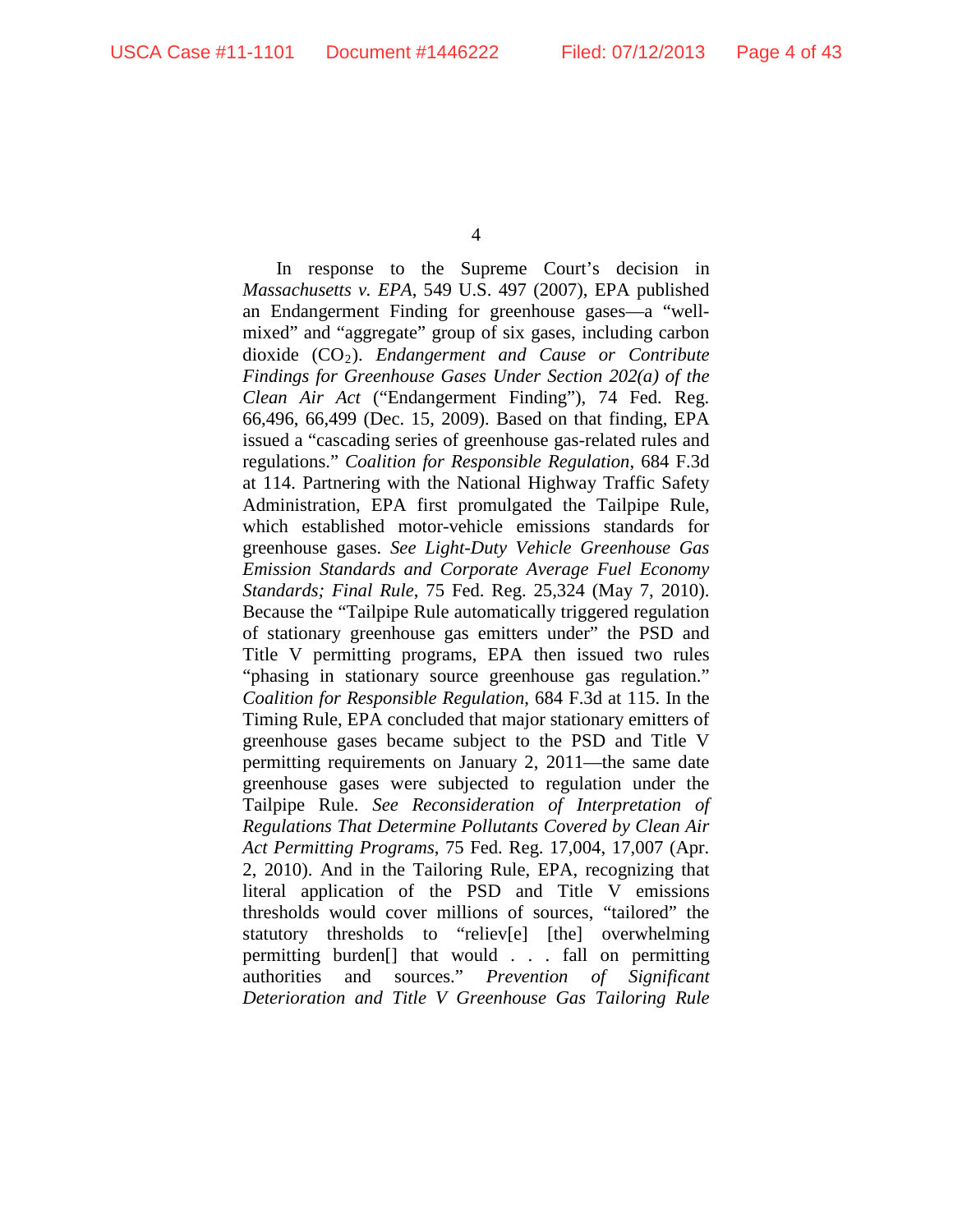("Tailoring Rule"), 75 Fed. Reg. 31,514, 31,516 (June 3, 2010). The Tailoring Rule staggers the applicability of the PSD and Title V permitting programs, "starting with the largest [greenhouse gas] emitters." *Id.* at 31,514. Under Step One of the Tailoring Rule, which became effective January 2, 2011, the PSD and Title V permitting programs apply only to " 'anyway' PSD [and Title V] sources, that is, sources that are subject to PSD [and Title V] anyway due to their emissions of conventional pollutants," i.e., non-greenhouse-gas pollutants. *Id.* at 31,567. Under Step Two of the Tailoring Rule, which became effective six months later, the PSD and Title V permitting programs apply to sources with the potential to emit specified amounts of greenhouse gases. *See id.* at 31,516. In *Coalition for Responsible Regulation, Inc. v. EPA*, this court upheld the Endangerment Finding and Tailpipe Rule as neither arbitrary nor capricious, concluded that the PSD and Title V permitting programs were unambiguously triggered when EPA issued the Tailpipe Rule, and rejected challenges to the Timing and Tailoring Rules on standing grounds. *See Coalition for Responsible Regulation*, 684 F.3d at 113–14.

This case involves biogenic carbon dioxide emissions, which EPA defines as carbon dioxide emissions "directly resulting from the combustion or decomposition of biologically-based materials other than fossil fuels and mineral sources of carbon." *Deferral for CO<sub>2</sub> Emissions from Bioenergy and Other Biogenic Sources Under the Prevention of Significant Deterioration (PSD) and Title V Programs*  ("Deferral Rule"), 76 Fed. Reg. 43,490, 43,493 (July 20, 2011). Biogenic carbon dioxide emissions are generated from, among other things, "the biological decomposition of waste in landfills, wastewater treatment[,] or manure management processes," "fermentation during ethanol production," and the "combustion of biological material, including all types of wood and wood waste, forest residue, and agricultural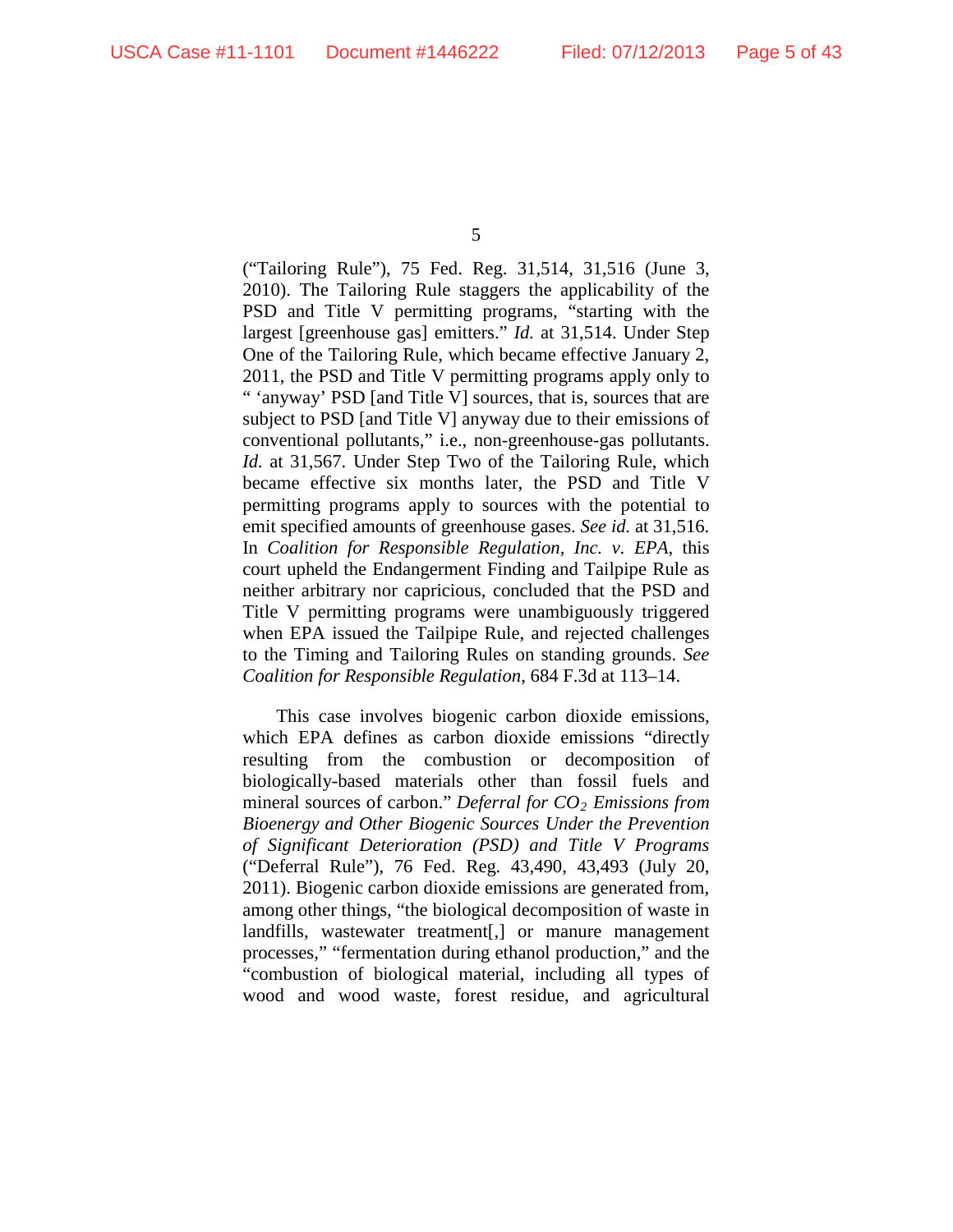material." *Id.* To use a familiar example, power plants running on coal emit fossil-fuel carbon dioxide whereas power plants burning feedstocks emit biogenic carbon dioxide**.**

Unlike fossil fuels that emit greenhouse gases only through human-induced combustion, biogenic sources emit carbon dioxide via both natural and anthropogenic processes. A forest fire, for example, will emit biogenic carbon dioxide regardless of whether it was sparked by lightning or as part of a clear-cutting operation. Dead trees emit carbon dioxide as part of the decomposition process. *See Deferral for CO2 Emissions From Bioenergy and Other Biogenic Sources Under the Prevention of Significant Deterioration (PSD) and Title V Programs: Proposed Rule* ("Proposed Deferral Rule"), 76 Fed. Reg. 15,249, 15,252–54 (Mar. 21, 2011).

Significantly for the issue before us, biogenic carbon dioxide has a "unique role and impact . . . in the carbon cycle." Deferral Rule, 76 Fed. Reg. at 43,496. "Through relatively rapid photosynthesis, plants absorb  $CO<sub>2</sub>$  from the atmosphere and add it to their biomass, which contains roughly 50% carbon by weight, through a process called sequestration." Proposed Deferral Rule, 76 Fed. Reg. at 15,252. Carbon dioxide emitted by fossil-fuel combustion is reabsorbed over millennia, leading to a long carbon "debt" period. By contrast, carbon dioxide released by biogenic sources will be sequestered when new plants are grown. The extent to which biogenic sources can serve as a carbon "sink" will depend on the type of source and its life cycle. *See id.* at 15,252–54. Given biogenic carbon dioxide's role in the carbon cycle, many state and federal programs treat biofuels as "renewable resources and promote bioenergy projects when they are a way to address climate change." Deferral Rule, 76 Fed. Reg. at 43,492. But to be clear, once carbon dioxide is released into the atmosphere, "it is not possible to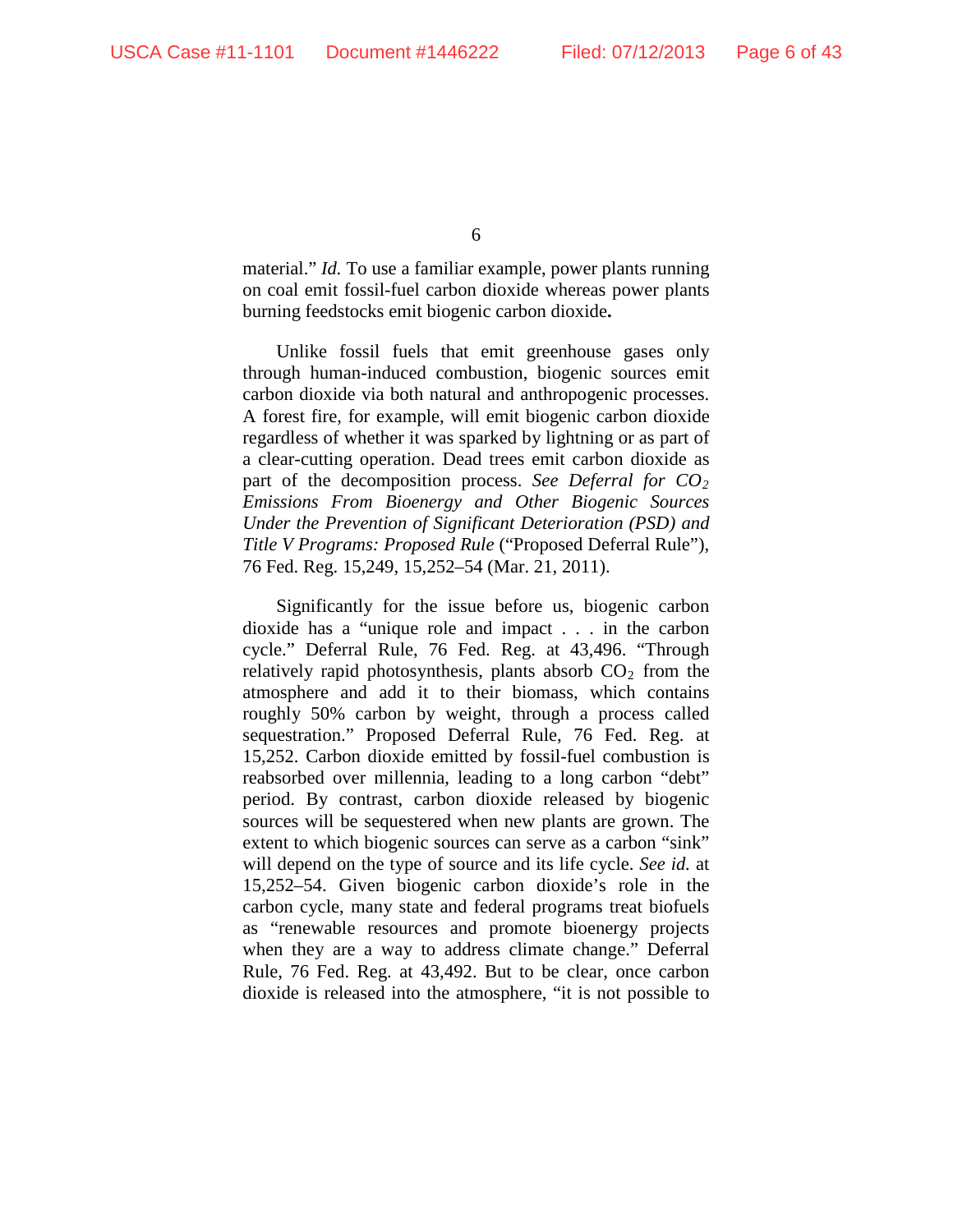distinguish between the radiative forcing associated with a molecule of  $CO<sub>2</sub>$  originating from a biogenic source and one originating from the combustion of fossil fuel." Proposed Deferral Rule, 76 Fed. Reg. at 15,254. In layman's terms, the atmosphere makes no distinction between carbon dioxide emitted by biogenic and fossil-fuel sources.

In the Tailoring Rule, EPA acknowledged that "biomass or biogenic fuels and feedstocks could play [a role] in reducing anthropogenic [greenhouse gas] emissions." Tailoring Rule, 75 Fed. Reg. at 31,590–91. Yet responding to numerous requests that the Tailoring Rule exempt biogenic carbon dioxide emissions, EPA stated that because it "ha[d] not analyzed the administrative burden of permitting projects that specifically involve biogenic  $CO<sub>2</sub>$  emissions," it would not take a "final position" on whether an exemption or "different treatment of biomass combustion" was warranted. *Id.* at 31,591. As a result, the Timing and Tailoring Rules require biogenic carbon dioxide sources to obtain PSD and Title V permits.

Shortly after promulgating the Tailoring Rule, EPA issued a Call for Information seeking technical and scientific information to "evaluat[e] different accounting approaches" for measuring biogenic carbon dioxide emissions. *Call for Information: Information on Greenhouse Gas Emissions Associated with Bioenergy an Other Biogenic Sources*, 75 Fed. Reg. 41,173, 41,174 (July 15, 2010). Specifically, EPA sought information about how to treat biogenic carbon dioxide sources differently for purposes of measuring the emissions that trigger the PSD and Title V permitting programs. For example, EPA requested comments on how to "determin[e] the net impact on the atmosphere of  $CO<sub>2</sub>$ emissions" and the "appropriate spatial/geographic scale for conducting this determination." *Id.* at 41,176. Then in March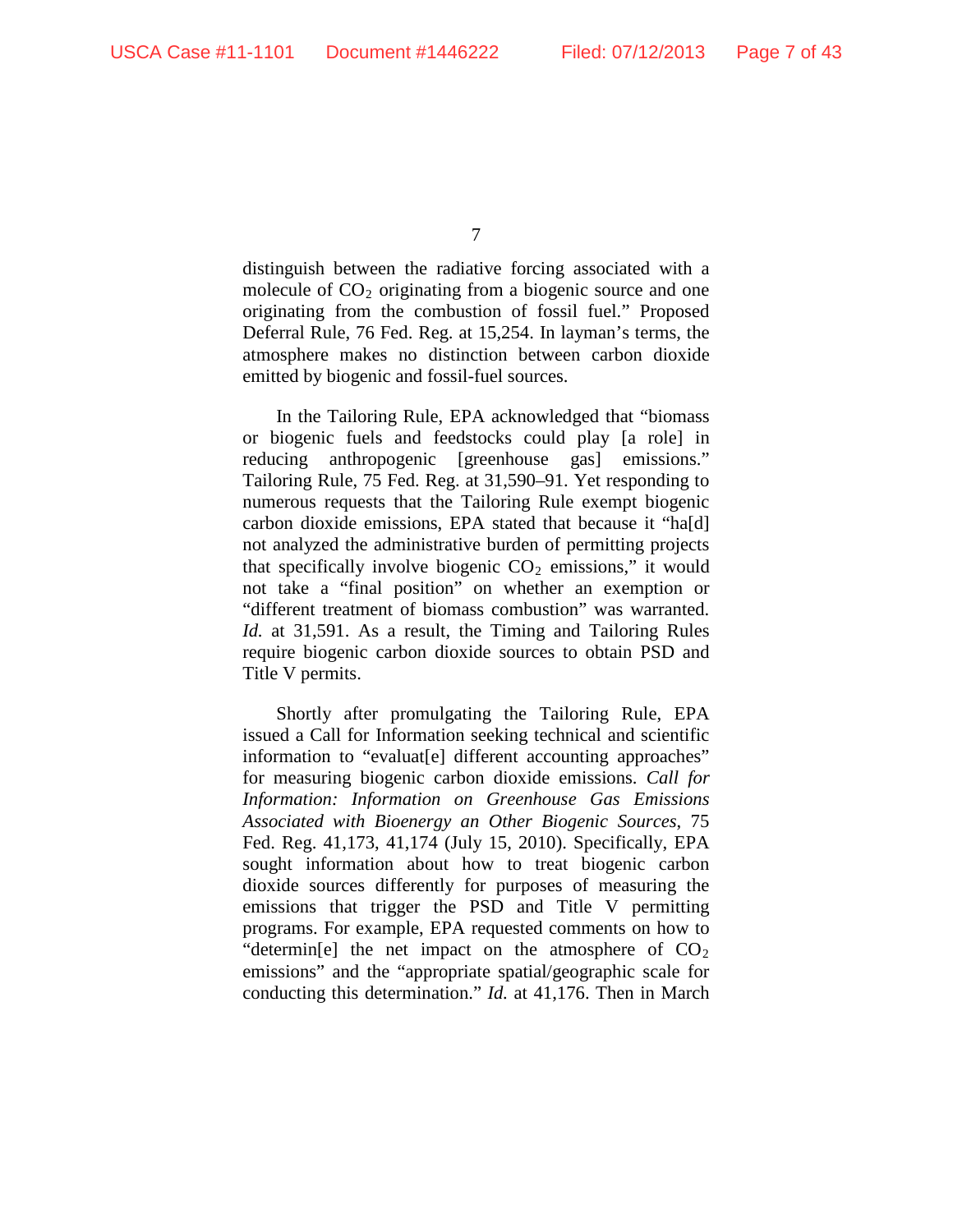2011, EPA, citing its ongoing efforts to understand the unique characteristics of biogenic carbon dioxide, issued a notice of proposed rulemaking seeking comment on whether it should defer regulation of these sources for a three-year period. *See* Proposed Deferral Rule, 76 Fed. Reg. at 15,251. Simultaneously, it published a guidance document for determining BACT for biogenic carbon dioxide emissions from "anyway" sources that were regulated under the PSD permitting program at Step One of the Tailoring Rule. *See*  Office of Air and Radiation, U.S. EPA, Guidance for Determining Best Available Control Technology for Reducing Carbon Dioxide Emissions from Bioenergy Production (Mar. 2011).

Based on comments and studies received during the notice-and-comment period, and following up on the Call for Information, EPA issued a rule—the one challenged here postponing regulation of biogenic carbon dioxide sources for three years. In support of this so-called Deferral Rule, EPA repeatedly emphasized that "the issue of accounting for the net atmospheric impact of biogenic  $CO<sub>2</sub>$  emissions is complex enough that further consideration . . . is warranted." Deferral Rule, 76 Fed. Reg. at 43,492. It explained:

The information collected to this point underscores the complexity and uncertainty associated with accounting for biogenic emissions of  $CO<sub>2</sub>$  and indicates that at present attempting to determine the net carbon cycle impact of particular facilities combusting particular types of biomass feedstocks would require extensive analysis and would therefore entail extensive workload requirements by many of the permitting authorities. In contrast to other sources of [greenhouse gas] emissions, these uncertainties and complexities are exacerbated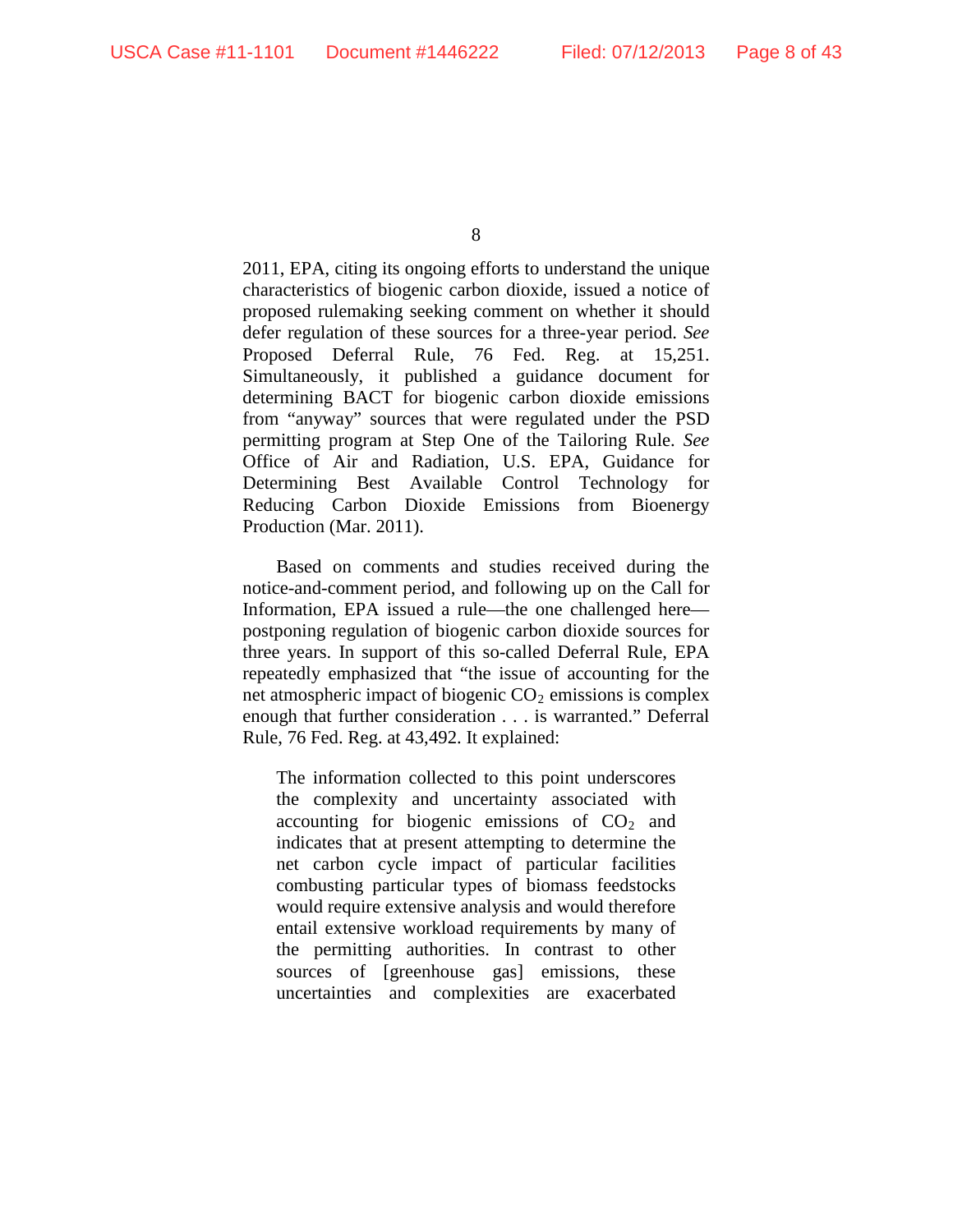because of the unique role and impact biogenic sources of  $CO<sub>2</sub>$  have in the carbon cycle. Further, methodologies are not sufficiently developed to assure that various permitting authorities would be able to perform the necessary calculations reasonably and consistently to determine the net atmospheric impact in many, if not all, instances.

*Id.* at 43,496. To dispel these uncertainties, EPA announced that "[d]uring the three-year deferral period" it would "conduct a detailed examination of the science associated with biogenic  $CO_2$  emissions from stationary sources." *Id.* at 43,492. EPA justified the Deferral Rule by invoking three principles of administrative law: the *de minimis*, one-step-ata-time, and administrative necessity doctrines. *See id.* at 43,496–99. For instance, EPA reasoned that it would be a waste of resources to regulate a biogenic carbon dioxide source that has a *de minimis* impact on the net carbon cycle. *See id.* at 43,499.

The Deferral Rule exempts from regulation biogenic carbon dioxide sources that trigger the PSD and Title V permitting programs at Step Two of the Tailoring Rule. The rule accomplishes this by amending the regulatory definition of "greenhouse gases" to exclude biogenic carbon dioxide. Thus, biogenic carbon dioxide sources that have the potential to emit over the statutory thresholds, as modified by the Tailoring Rule, need not obtain a PSD or Title V permit. *See id.* at 43,493. The so-called "anyway" sources that obtained PSD and Title V permits during Step One of the Tailoring Rule, however, must still install BACT for their biogenic carbon dioxide emissions. *See id.* at 43,500–01.

The Deferral Rule contains a sunset provision: absent further agency action, on July 21, 2014, biogenic carbon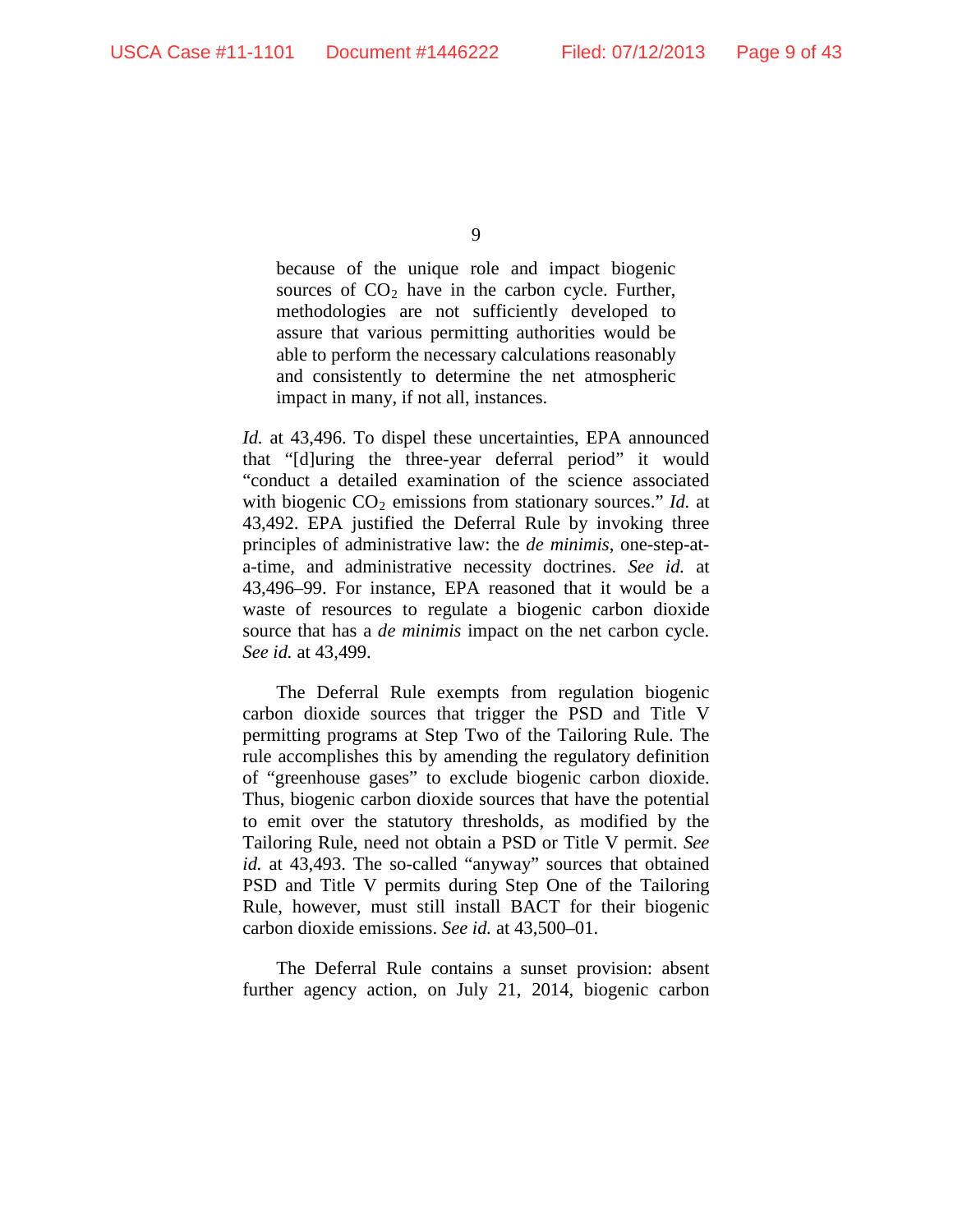dioxide will be regulated under the PSD and Title V programs, as modified by the Tailoring Rule. *See id.* at 43,490, 43,507. Although the Deferral Rule is a temporary regulation, it functions, in effect, as a permanent exemption from the PSD permitting requirement for any biogenic carbon dioxide source constructed during the three-year deferral period. *See id.* at 43,499. Exempted sources would have to obtain PSD permits only if they undertake a modification project after the deferral period ends. *See id.* The Deferral Rule is also voluntary. "Each state may decide if it wishes to adopt the deferral and proceed accordingly." *Id.* at 43,502. At least one State, Massachusetts, is currently regulating biogenic carbon dioxide sources at Step Two of the Tailoring Rule. *See* Oral Arg. Tr. 3–4.

Center for Biological Diversity and several other environmental organizations now petition for review. "We review the actions of the EPA to determine whether they are '(A) arbitrary, capricious, an abuse of discretion, or otherwise not in accordance with law; (B) contrary to constitutional right, power, privilege, or immunity; [or] (C) in excess of statutory jurisdiction, authority, or limitations.' " *American Farm Bureau Federation v. EPA*, 559 F.3d 512, 519 (D.C. Cir. 2009) (per curiam) (quoting 42 U.S.C. § 7607(d)(9)) (alternation in original).

## **II.**

Before considering the merits of petitioners' challenge, we must determine whether this case is ripe for review. *See In re Aiken County*, 645 F.3d 428, 434 (D.C. Cir. 2011) (explaining that the "ripeness doctrine, even in its prudential aspect, is a threshold inquiry"). Under the prudential ripeness doctrine, invoked by our dissenting colleague, *see* dissenting op. at 10–17, courts look at two factors in deciding whether to stay their hand: the "fitness of the issues for judicial decision"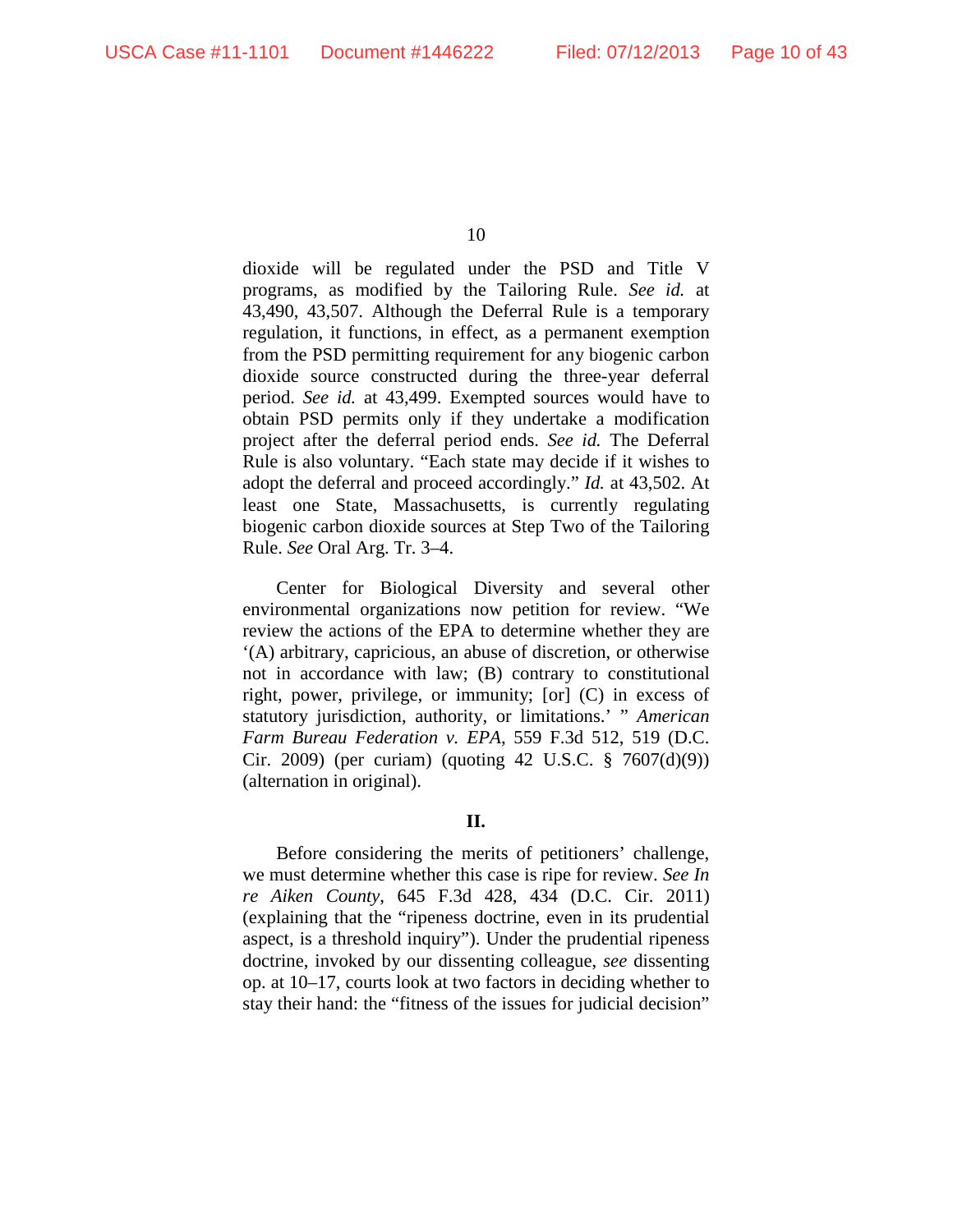and "the extent to which withholding a decision will cause hardship to the parties." *American Petroleum Institute v. EPA*, 683 F.3d 382, 387 (D.C. Cir. 2012) (internal quotation marks omitted).

The Deferral Rule satisfies the first factor because it functions as an exemption from the PSD permit requirement for those sources constructed during the deferral period. *See supra* at 10; Oral Arg. Tr. 13 (EPA conceding that the Deferral Rule permanently exempts sources constructed between July 2011 and July 2014). To be sure, once the deferral period ends, these sources' "biogenic  $CO<sub>2</sub>$  emissions would have to be appropriately considered in any applicability determinations . . . conduct[ed] for *future* stationary source permitting purposes." Deferral Rule, 76 Fed. Reg. at 43,499 (emphasis added). But under the PSD program, a source would be required to obtain a permit only for "a major modification determination." *Id.* Given this, the question before us is whether EPA may exempt certain biogenic carbon dioxide *sources*—not just the air pollutant itself from the PSD program. This is the type of "purely legal" and "sufficiently final" issue that is "fit[] . . . for judicial decision" and can be resolved without resort to the prudential ripeness doctrine. *American Petroleum Institute*, 683 F.3d at 387 (internal quotation marks omitted).

Regarding the second factor, the parties will suffer hardship if we decline to decide this issue. We know from oral argument that a biogenic carbon dioxide source in Allendale, South Carolina, has been constructed without a PSD permit, meaning that it has emitted more pollution than it otherwise would have but for the Deferral Rule. *See* Oral Arg. Tr. 5–6, 10. There may well be other such sources. Our dissenting colleague principally relies on a March 2012 declaration for the proposition that the number of sources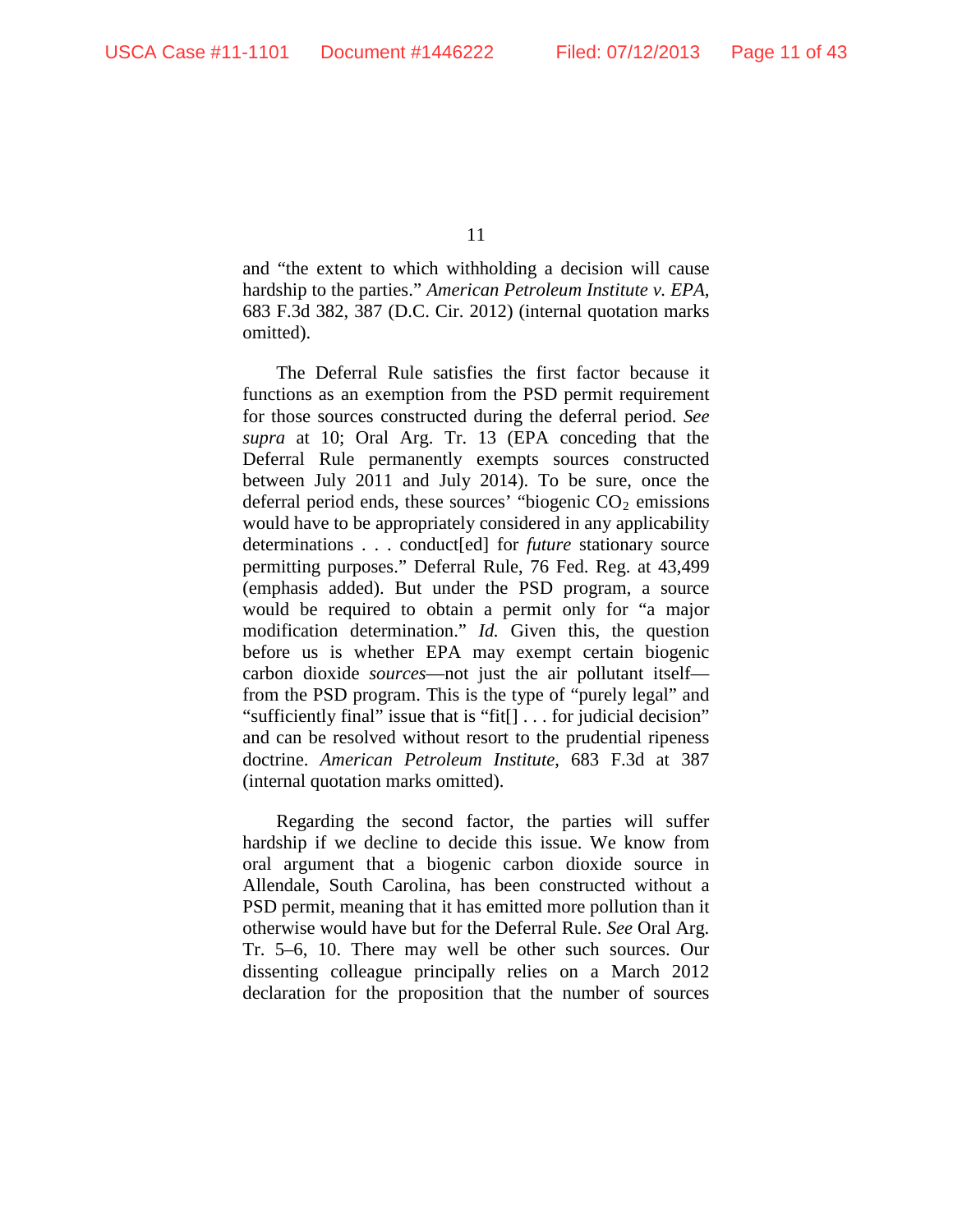impacted by the Deferral Rule is negligible. But we have no idea how many biogenic carbon dioxide sources have been constructed since March 2012, nor do we have any basis for predicting how many biogenic carbon dioxide sources will be constructed during the next year. Because the Deferral Rule authorizes certain sources to emit more pollutants than they would otherwise be allowed to under the Tailoring Rule, this dispute is ripe for review.

#### **III.**

Petitioners argue that the Deferral Rule violates the Clean Air Act's plain language. They rely on the statute's definition of "major emitting facility": any "stationary source[]" that "emit[s], or ha[s] the potential to emit," certain specified amounts of "any air pollutant." 42 U.S.C. § 7479(1). Because EPA regulates carbon dioxide as an "air pollutant," petitioners contend that the agency has no authority to exempt any sources of carbon dioxide, including biogenic sources, from the PSD permitting program. Acknowledging the scientific uncertainty about biogenic carbon dioxide's role in the carbon cycle, petitioners argue that EPA can regulate biogenic sources under the PSD permitting program while accounting for their unique qualities at the BACT stage. For its part, EPA believes that it has authority under the Clean Air Act to treat biogenic carbon dioxide sources differently because these sources have unique characteristics that were "unquestionably unforeseen when Congress enacted [the] PSD" program. Respondent's Br. 40. This statutory analysis, however, appears nowhere in the Deferral Rule. Instead, the Deferral Rule rests on the *de minimis*, one-step-at-a-time, and administrative necessity doctrines. Because the "grounds upon which an administrative order must be judged are those upon which the record discloses that its action was based," *SEC v. Chenery Corp.*, 318 U.S. 80, 87 (1943), the Deferral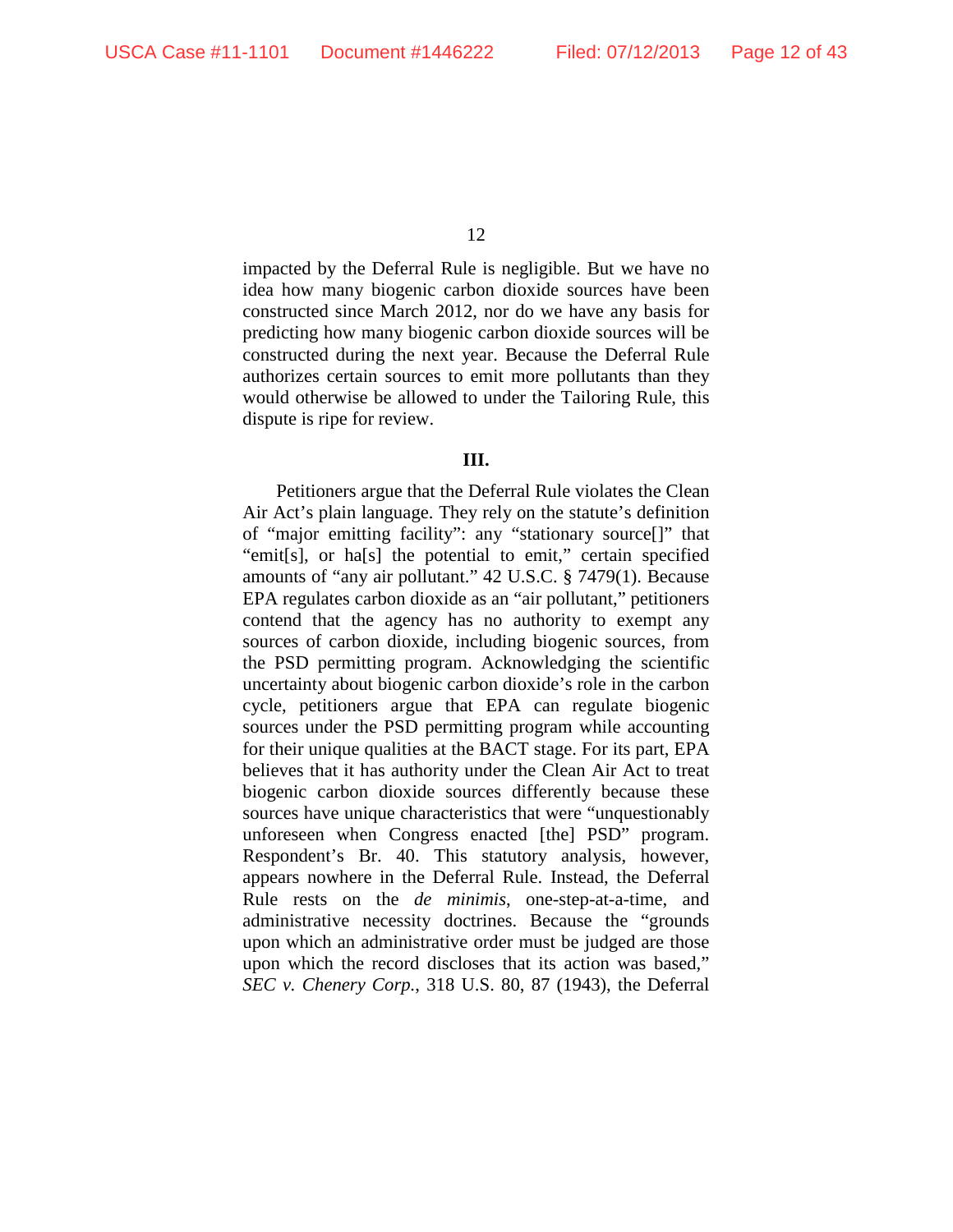Rule must stand or fall on the merits of EPA's invocation of these doctrines.

We can easily reject EPA's use of the *de minimis*  doctrine, which allows agencies to grant regulatory "exemption[s] when the burdens of regulation yield a gain of trivial or no value." *Alabama Power Co. v. Costle*, 636 F.2d 323, 360–61 (D.C. Cir. 1979). In the Deferral Rule, EPA stated that it had authority to exempt biogenic carbon dioxide sources that have "a negligible or positive impact on the carbon cycle and net atmospheric  $CO<sub>2</sub>$  levels." Deferral Rule, 76 Fed. Reg. at 43,499. In its appellate brief, however, EPA expressly disavows this doctrine, explaining that the Deferral Rule has a three-year sunset provision whereas the *de minimis* doctrine "is used to establish *permanent* exemptions." Respondent's Br. 35. Given this concession, the Deferral Rule cannot be sustained under the *de minimis* doctrine.

The one-step-at-a-time doctrine, which EPA does defend, authorizes agencies to promulgate regulations in a piecemeal fashion. EPA explains that it is proceeding one-step-at-atime—that is, postponing regulation of biogenic carbon dioxide for three years—in order to give it time to study the science underlying these sources and determine its precise regulatory approach. *See* Deferral Rule, 76 Fed. Reg. at 43,497 ("EPA has . . . deferr[ed] the applicability of PSD and Title V to biogenic emissions of  $CO<sub>2</sub>$  from stationary sources for only as long as necessary for EPA to complete the needed scientific study of these emissions, develop an accounting framework, and as appropriate conduct rulemaking specific to the unique nature and characteristics of these emission sources."). According to petitioners, however, federal agencies have no authority to invoke the one-step-at-a-time doctrine "to diverge from [a] clear statutory mandate," and here, they argue, the Clean Air Act unambiguously requires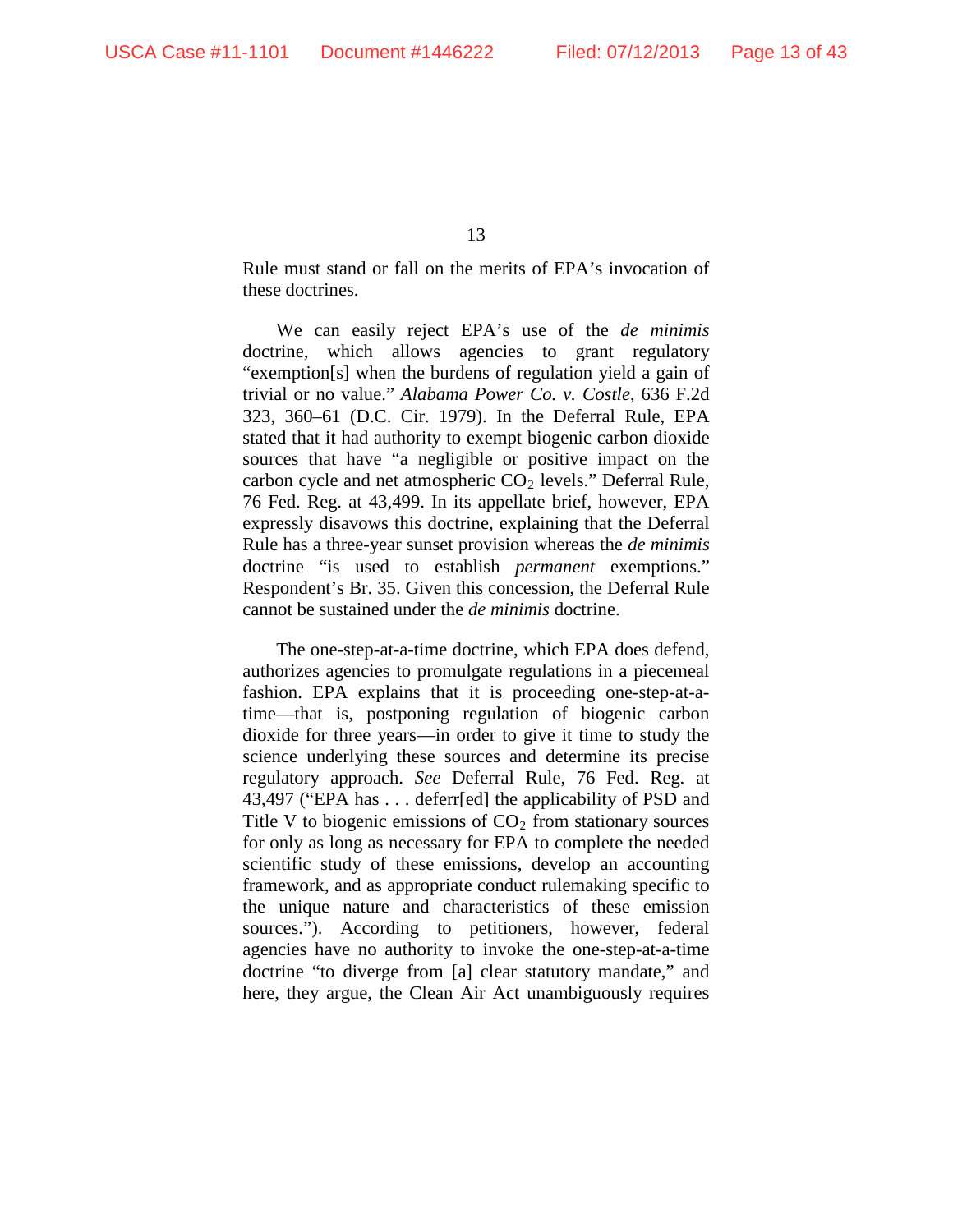regulation of all carbon dioxide from whatever source. Petitioners' Br. 56. But we need not decide whether the onestep-at-a-time doctrine can justify an agency's noncompliance with a clear statutory mandate or whether the Clean Air Act unambiguously requires the regulation of all carbon dioxide from whatever source because, as we shall explain, EPA's invocation of the one-step-at-a-time doctrine was arbitrary and capricious. *See Grand Canyon Air Tour Coalition v. FAA*, 154 F.3d 455, 477 (D.C. Cir. 1998) (determining whether agency's reliance on the one-step-at-atime doctrine was arbitrary and capricious).

The one-step-at-a-time doctrine rests on the notion that "[s]ince agencies have great discretion to treat a problem partially, we [sh]ould not strike down [a regulation] if it [is] a first step toward a complete solution." *City of Las Vegas v. Lujan*, 891 F.2d 927, 935 (D.C. Cir. 1989). Eschewing a precise doctrinal test for invoking the doctrine, we have remarked that the one-step-at-a-time inquiry "is in essence a pragmatic one." *National Association of Broadcasters v. FCC*, 740 F.2d 1190, 1210 (D.C. Cir. 1984). We have observed that incremental regulation is especially appropriate in response to evolving economic and technological conditions. *See id.* at 1210–11. We have also imposed outer limits on the one-step-at-a-time doctrine: "it would be arbitrary and capricious for an agency simply to thumb its nose at Congress and say—without any explanation—that it simply does not intend to achieve a congressional goal on any timetable at all." *Grand Canyon Air Tour Coalition*, 154 F.3d at 477. Although the "circumstances under which [an] agency may defer [regulation] . . . are [in]capable of being captured in a single doctrine," *National Association of Broadcasters*, 740 F.2d at 1210, an agency invoking the one-step-at-a-time doctrine must, at a minimum, articulate (1) what it believes the statute requires and (2) how it intends to achieve that goal.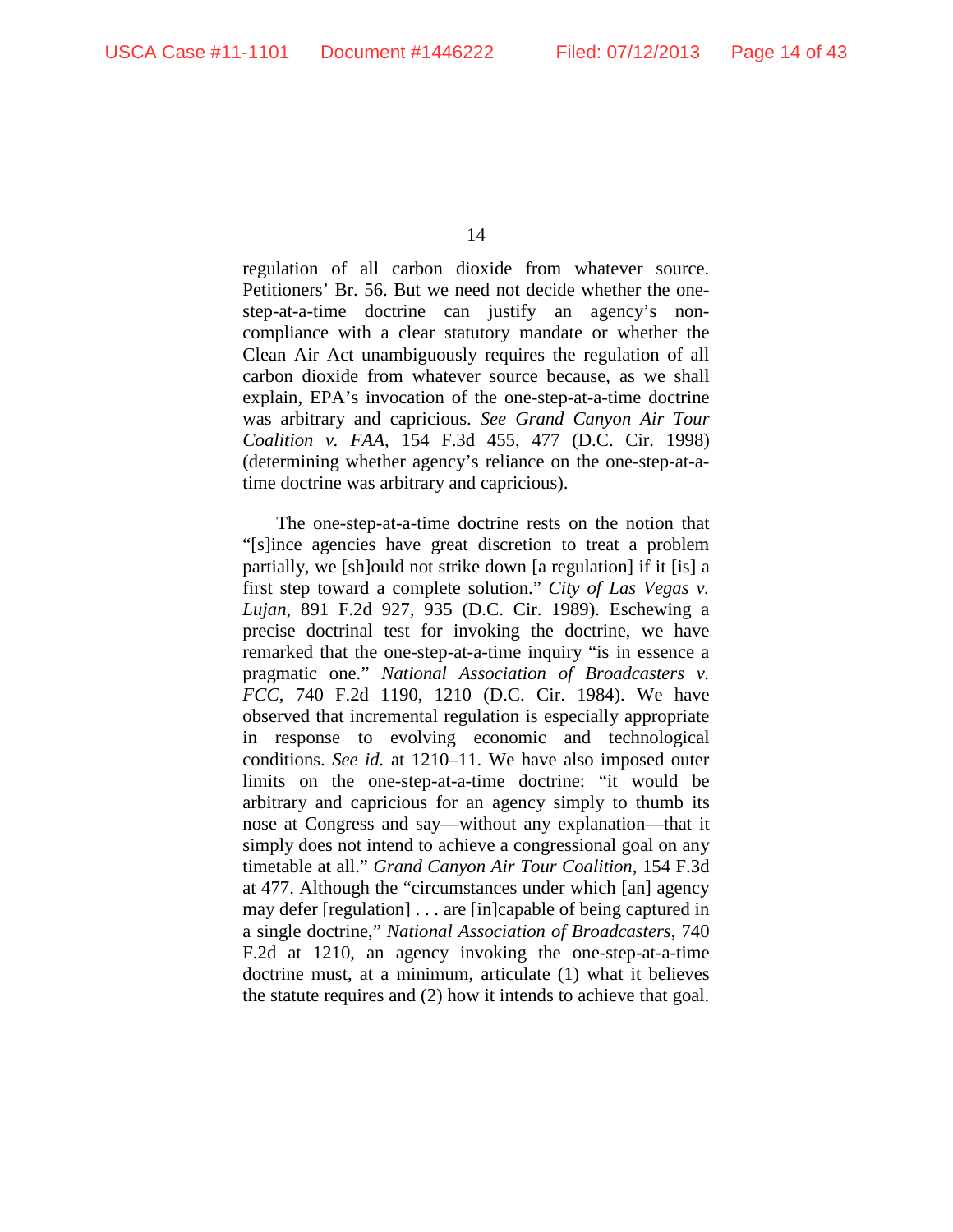Otherwise, reviewing courts will have no basis for evaluating whether the agency is in fact taking "a first step toward a complete solution." *City of Las Vegas*, 891 F.2d at 935. EPA itself put it well: "Courts will accept an initial step towards full compliance with a statutory mandate, as long as the agency is headed towards full compliance." Deferral Rule, 76 Fed. Reg. at 43,498.

In this case, however, EPA failed to explain in the Deferral Rule what "full compliance" with the "statutory mandate" means. Specifically, although the Deferral Rule spends pages explaining the scientific uncertainty about biogenic carbon dioxide sources, the additional research EPA plans to undertake, and why three more years of study are warranted, the rule—as opposed to EPA's brief here nowhere offers an interpretation of the Clean Air Act that would allow the agency to treat biogenic carbon dioxide sources differently. This deficiency is not merely the result of scientific uncertainty. For example, this would be a very different case had the Deferral Rule interpreted the Clean Air Act as requiring permits only for biogenic carbon dioxide sources with an adverse impact on the net carbon cycle and explained that the agency had deferred regulation due to scientific uncertainty over which sources meet that standard. Under those circumstances, we could have determined whether EPA had correctly interpreted the statute and properly invoked the one-step-at-a-time doctrine. Here, by contrast, we simply have no idea what EPA believes constitutes "full compliance" with the statute. In other words, the Deferral Rule is one step towards . . . what? Without a clear answer to that question, EPA has no basis for invoking the one-step-at-a-time doctrine.

EPA next invokes the administrative necessity doctrine, which permits an agency to "avoid implementing a statute . . .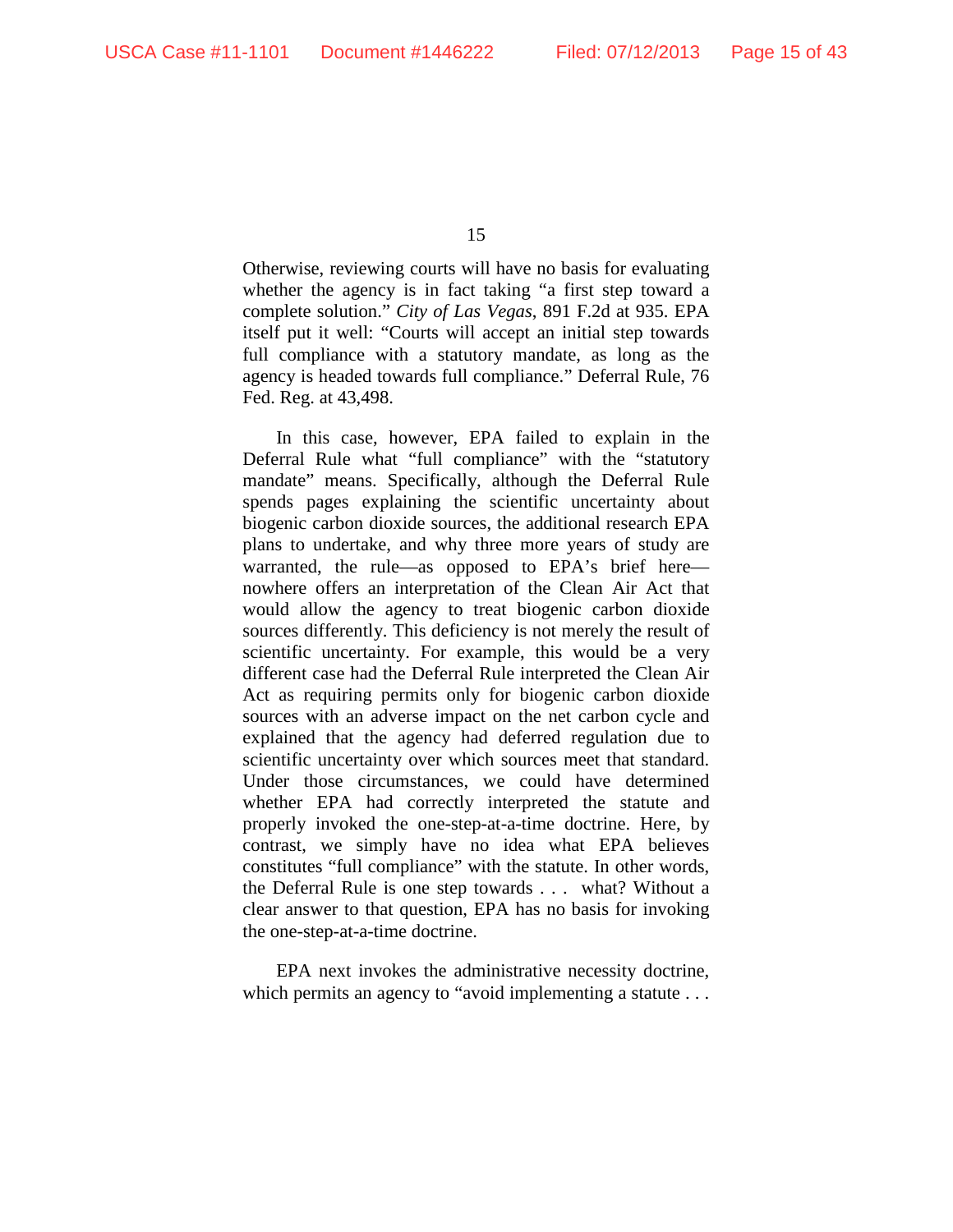by showing that attainment of the statutory objectives is impossible." *Sierra Club v. EPA*, 719 F.2d 436, 463 (D.C. Cir. 1983). Under this doctrine, the agency must also adopt the narrowest feasible exemption. *See id.* (criticizing the agency for failing to explore "less taxing ways to enforce the  $law$ ").

Emphasizing both the possibility that biogenic carbon dioxide sources might have a negligible impact on the net carbon cycle and the "extensive workload of processing permit applications," EPA found that requiring permits for these sources "would frustrate the goals . . . sought to [be] accomplish[ed] in the Tailoring Rule." Deferral Rule, 76 Fed. Reg. at 43,496. In doing so, EPA rejected a proposed middleground option: requiring biogenic carbon dioxide sources to obtain permits but only if they fail to make "any effort to take into account net carbon cycle impacts." *Id.* Under this approach, all biogenic carbon dioxide sources that would have triggered the modified statutory thresholds would have had to take some steps to reduce their emissions, either voluntarily to avoid the PSD permit requirement or by installing BACT as a condition of obtaining a permit. EPA rejected this approach because it "could result in regulation of sources with trivial or positive impacts on the net carbon cycle." *Id.*

Without deciding whether the middle-ground option could pass muster under the statute, we agree with petitioners that EPA's rejection of that option was arbitrary and capricious. EPA has conceded "the possibility . . . that more detailed examination of the science of biogenic  $CO<sub>2</sub>$  will demonstrate that . . . some biogenic feedstocks . . . have a *significant impact* on the net carbon cycle." *Id.* at 43,498 (emphasis added). As to these sources, the middle-ground option would have had the practical effect of reducing their emissions; by contrast, the Deferral Rule, which functions as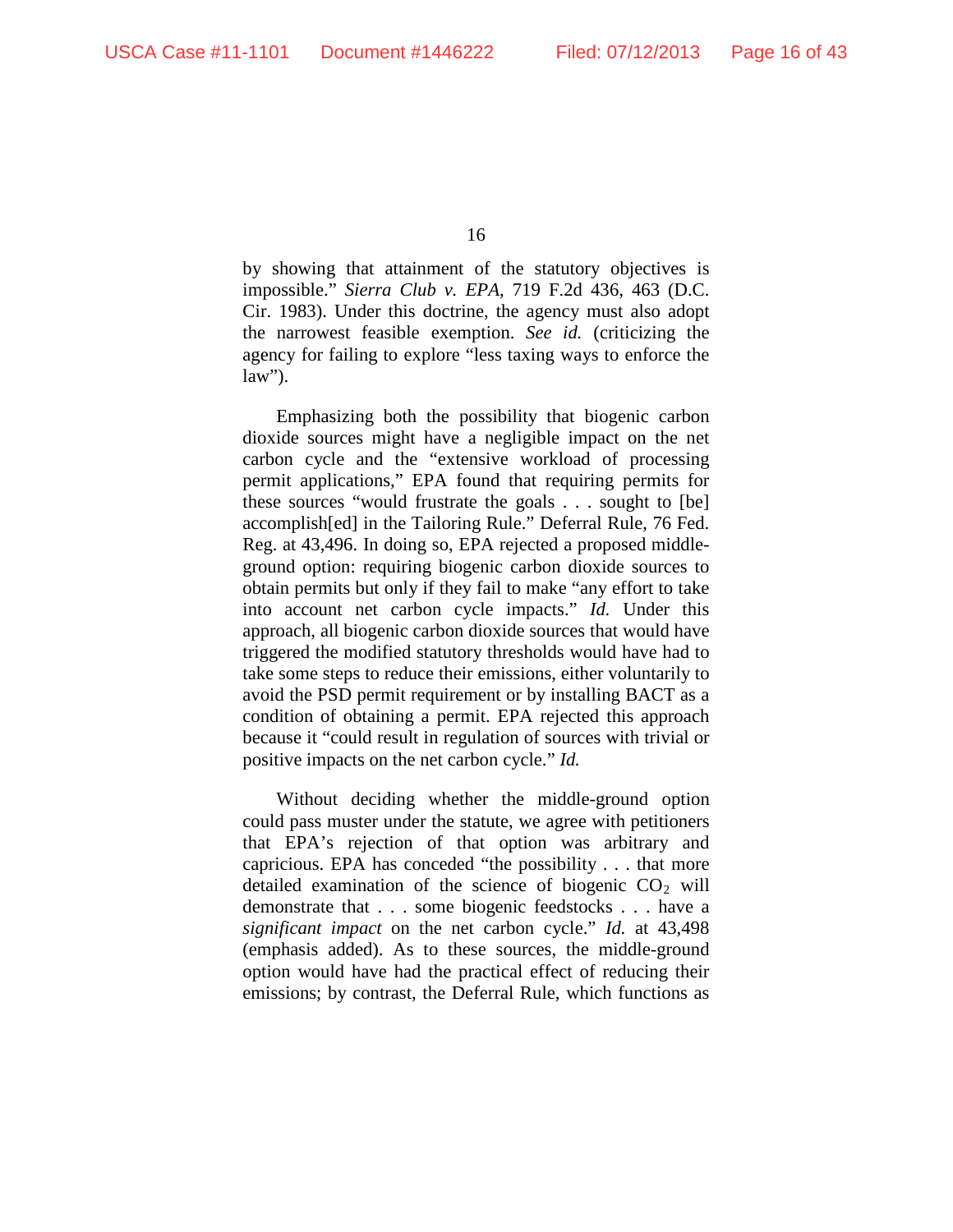a permanent exemption, does not. EPA's reason for rejecting the middle-ground option—that it would regulate biogenic sources with a trivial impact—though perhaps accurate, is thus non-responsive. Given EPA's obligation to adopt the narrowest exemption possible, it should have explained why it rejected an option that would have reduced emissions from sources the Deferral Rule permanently exempts. *See Sierra Club*, 719 F.2d at 464 (remanding regulation because there was "no evidence that EPA ha[d] adequately explored . . . regulatory alternatives").

This omission is especially troublesome because EPA has demonstrated that, notwithstanding the scientific uncertainty about measuring biogenic carbon dioxide emissions at the PSD applicability stage, the unique characteristics of these sources can be factored in at the BACT stage. The Deferral Rule still requires "anyway" sources that obtained PSD permits under Step One of the Tailoring Rule to regulate biogenic carbon dioxide emissions. To assist those sources and permitting authorities in developing BACT standards, EPA issued a detailed thirty-three page report on biogenic carbon dioxide. Presumably, permitting authorities are able to handle the scientific complexity of regulating biogenic carbon dioxide as to these "anyway" sources. Furthermore, since the Deferral Rule is voluntary, States may regulate biogenic carbon dioxide sources under Step Two of the Tailoring Rule. Indeed, Massachusetts is currently doing just that.

Finally, for the first time in its brief, EPA relies on the absurd results doctrine, which embodies "the long-standing rule that a statute should not be construed to produce an absurd result." *Mova Pharmaceutical Corp. v. Shalala*, 140 F.3d 1060, 1068 (D.C. Cir. 1998). As EPA sees it, because "emissions of  $CO<sub>2</sub>$  derived from certain forms of biomass may not only fail to endanger public health and welfare, but in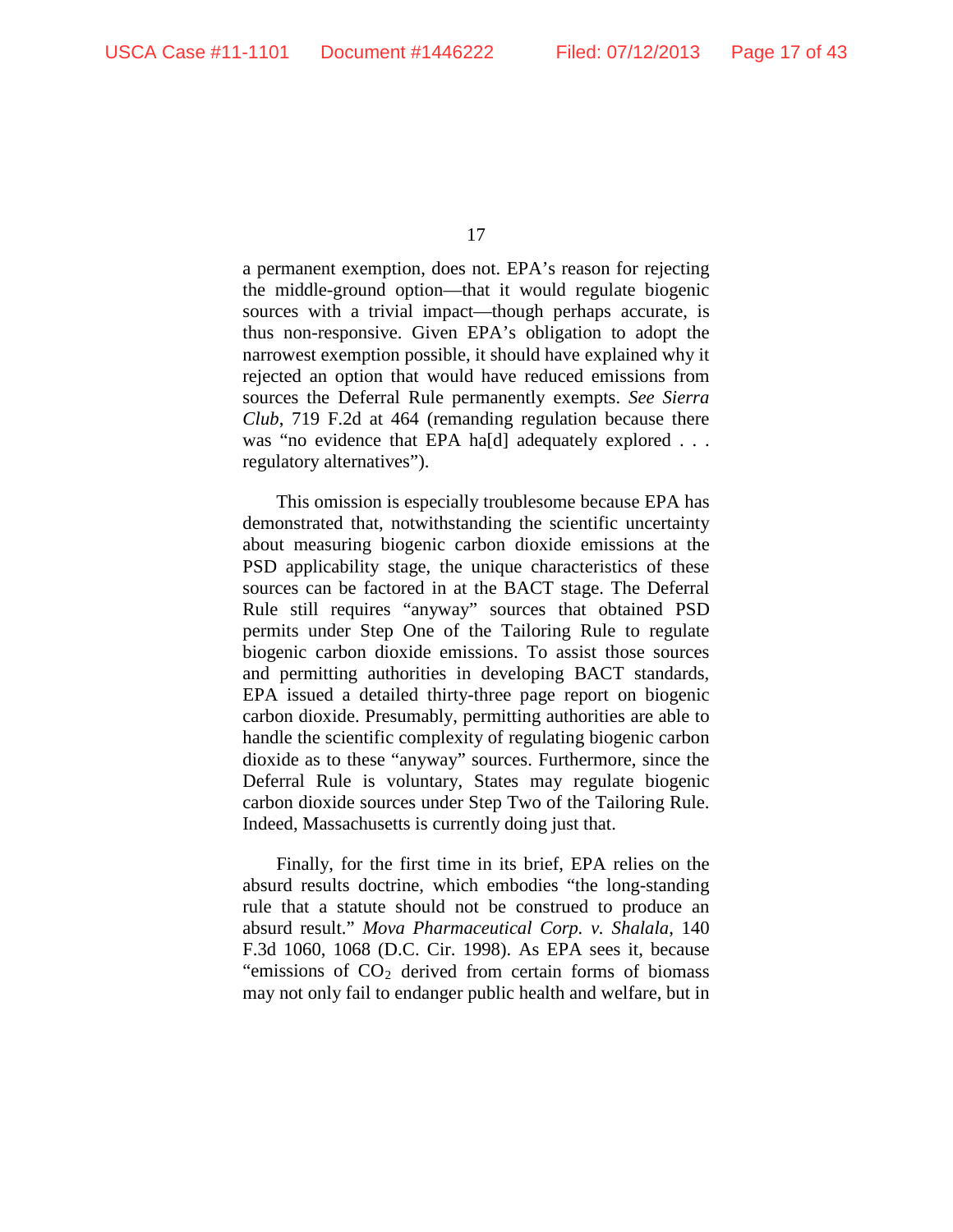fact may benefit the public by reducing the net emissions of CO2," Respondent's Br. 59, it would run afoul of congressional intent to regulate them. Responding to petitioners' contention that EPA's reliance on the absurd results doctrine is post hoc, the agency points to several passages in the Deferral Rule that mention the doctrine. These references fall into two groups. The first, and by far the larger, appears in a summary of the Tailoring Rule's legal reasoning. According to EPA, the Deferral Rule fully incorporates the Tailoring Rule's rationales, including the absurd results doctrine. *See* Respondent's Br. 59. But the Deferral Rule cannot rest on the Tailoring Rule's invocation of the absurd results doctrine for a simple reason: the two rules are aimed at different absurd results. The Tailoring Rule was intended to alleviate the crushing administrative burden on permitting authorities and sources, *see* Tailoring Rule, 75 Fed. Reg. at 31,547; the Deferral Rule, by contrast, was intended to avoid regulation of biogenic carbon dioxide sources that have a negligible impact on the net carbon cycle. The second group, which appears in a section justifying the Deferral Rule itself, mentions the absurd results doctrine only by analogy to the *de minimis* and administrative necessity doctrines. These passing references, however, fall far short of satisfying EPA's "fundamental" obligation to "set forth the reasons for its actions." *Northeast Maryland Waste Disposal Authority v. EPA*, 358 F.3d 936, 949 (D.C. Cir. 2004) (per curiam). For these reasons, we agree with petitioners that EPA's reliance on the absurd results doctrine is indeed post hoc. *See Calpine Corp. v. FERC*, 702 F.3d 41, 46 (D.C. Cir. 2012) (explaining that an "agency decision[] may not be affirmed on grounds not actually relied upon by the agency").

Because the Deferral Rule cannot be justified under any of the administrative law doctrines relied on by EPA, this opinion, contrary to our dissenting colleague's suggestion, *see*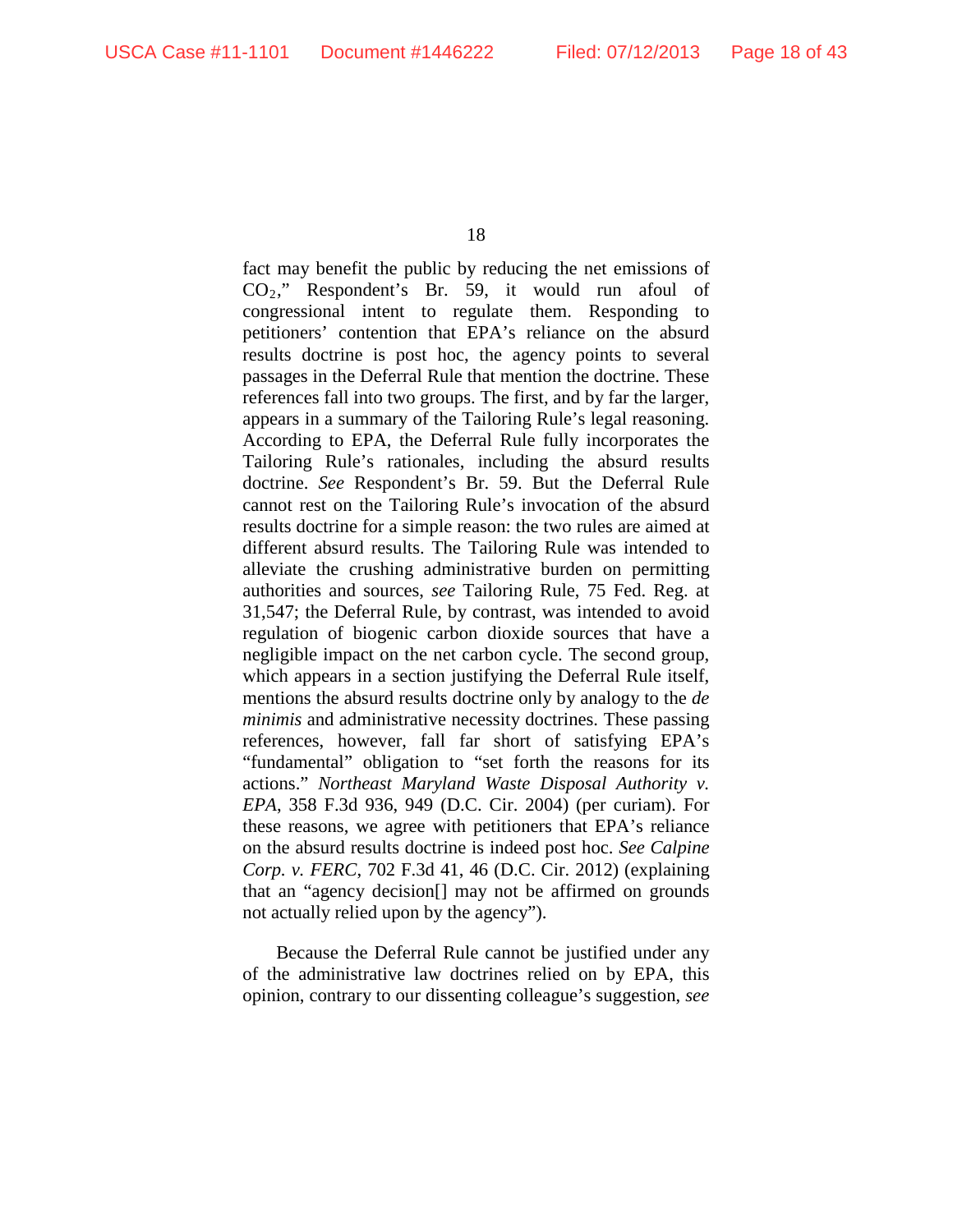dissenting op. at 8, leaves for another day the question whether the agency has authority under the Clean Air Act to permanently exempt biogenic carbon dioxide sources from the PSD permitting program. If and when EPA adopts a permanent exemption for some or all biogenic carbon dioxide sources, we will have the benefit of three years of scientific study, as well as fully briefed and contextualized arguments about EPA's authority under the Clean Air Act.

## **IV.**

For the foregoing reasons, we grant the petitions for review and vacate the Deferral Rule.

*So ordered.*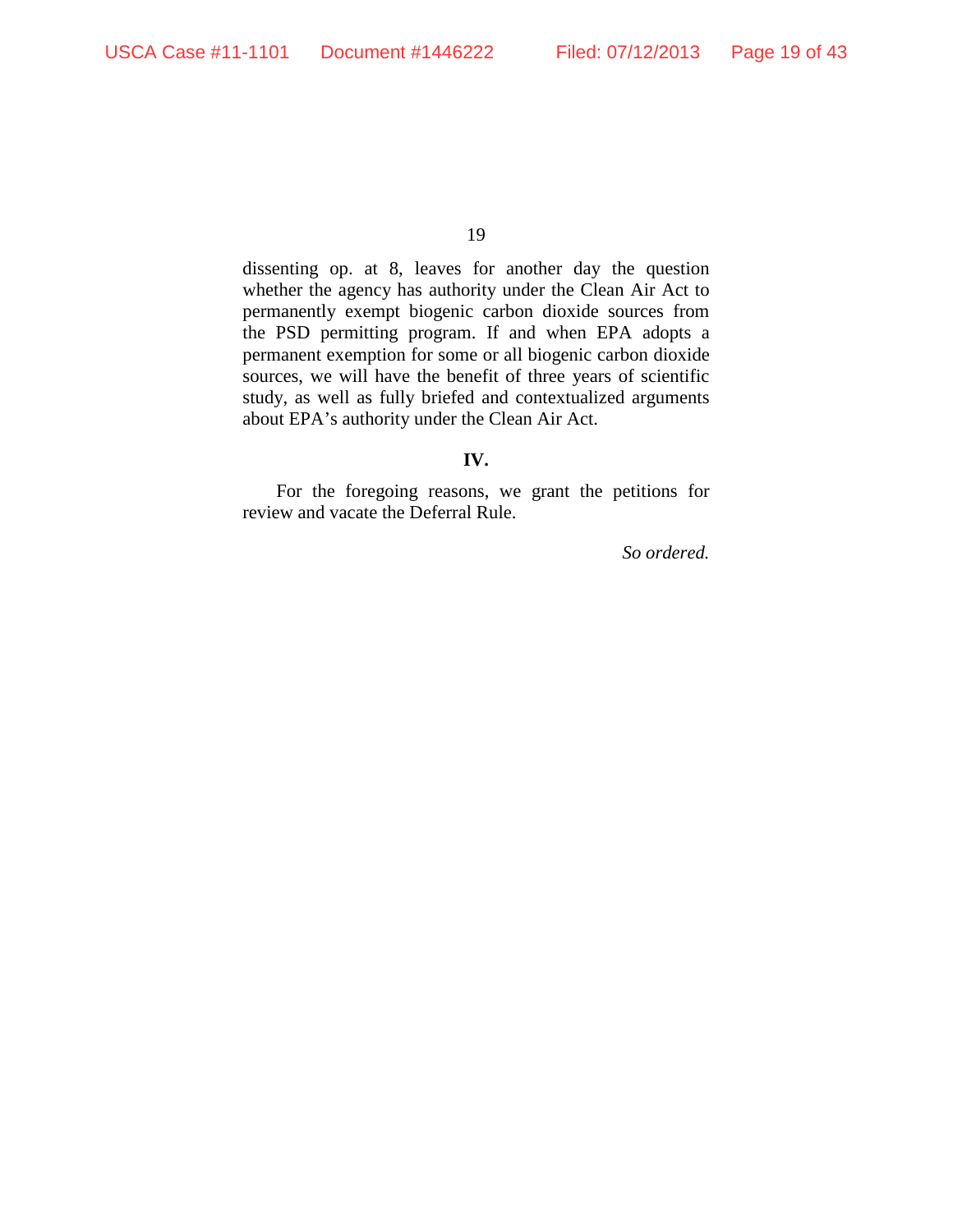KAVANAUGH, *Circuit Judge*, concurring: Under this Court's recent precedent in *Coalition for Responsible Regulation, Inc. v. EPA*, this should be an easy case. The primary question presented is whether EPA has statutory authority to issue the Deferral Rule and thereby temporarily exempt biogenic carbon dioxide from the PSD and Title V permitting programs. In my view, the answer is no. This Court has ruled that the statute requires pre-construction and operating permits for stationary sources that emit or have the potential to emit certain specified amounts of an air pollutant, including carbon dioxide. There is zero basis in the text of the Clean Air Act for EPA to distinguish biogenic carbon dioxide from other sources of carbon dioxide that EPA is required (under our precedent) to regulate for purposes of the PSD and Title V permitting programs. *See Coalition for Responsible Regulation, Inc. v. EPA*, 684 F.3d 102, 132-44 (D.C. Cir. 2012).

As a policy matter, EPA may have very good reasons to temporarily exempt biogenic carbon dioxide from the PSD and Title V permitting programs. But Congress sets the policy in the statutes it enacts; EPA has discretion to act only within the statutory limits set by Congress. The statute does not give EPA the authority to distinguish a stationary source's emissions of biogenic carbon dioxide from emissions of other forms of carbon dioxide for purposes of these permitting programs. [1](#page-19-0)

EPA cites three administrative law doctrines that, according to EPA, give it authority to grant the temporary exemption. But in addition to the reasons given in Judge

<span id="page-19-0"></span> <sup>1</sup> <sup>1</sup> Under current precedent, for EPA to exempt biogenic carbon dioxide, it presumably would have to tinker with the Endangerment Finding. Unless EPA does so, there is no statutory basis for exempting biogenic carbon dioxide from the PSD and Title V permitting programs.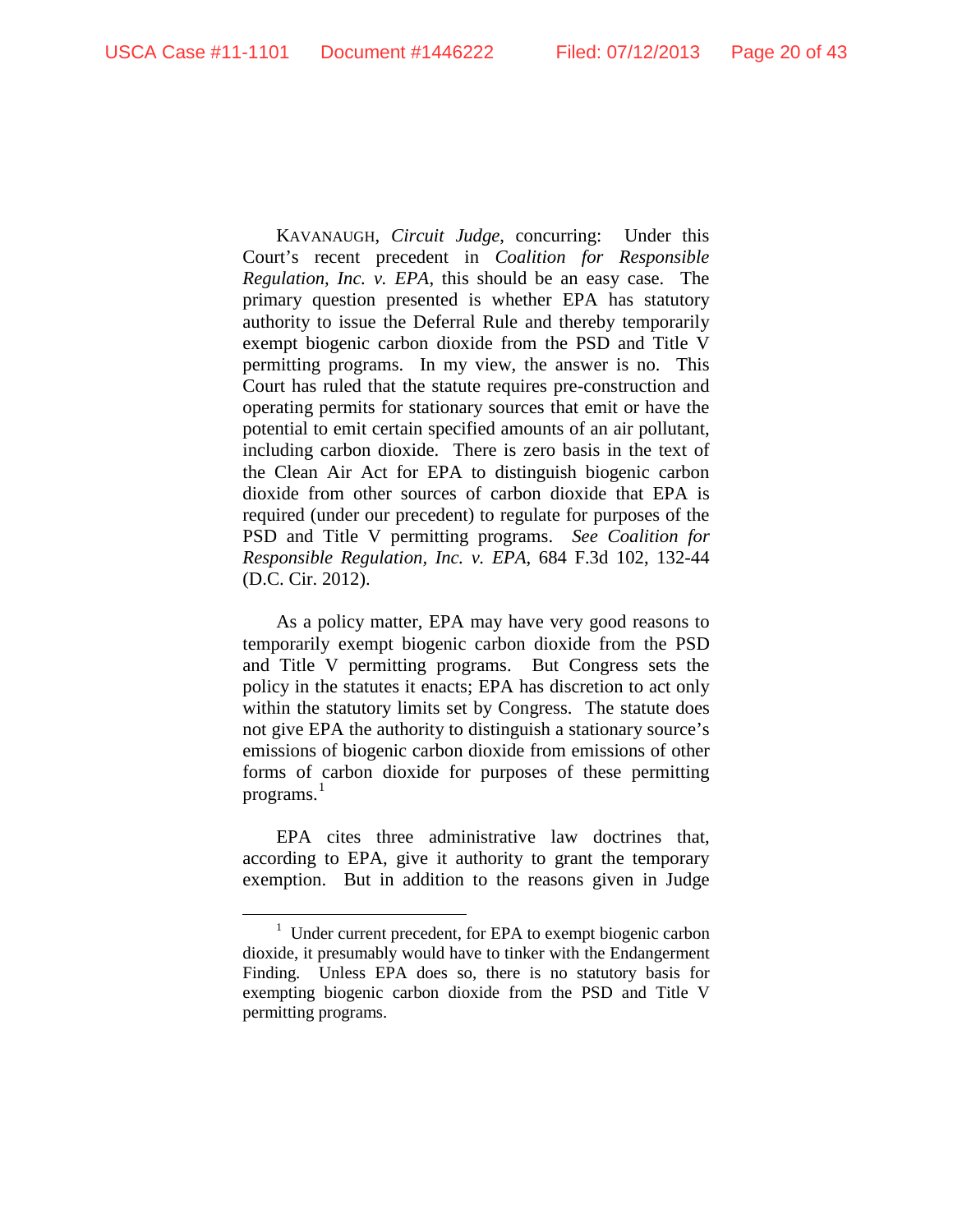$\mathcal{L}$ 

Tatel's opinion for the Court, which I join in full, I would say that none of those doctrines applies in this case for an even more fundamental reason: The doctrines do not trump the fact that EPA simply lacks statutory authority to distinguish biogenic carbon dioxide from other forms of carbon dioxide for purposes of the PSD and Title V permitting programs.

*First*, EPA relies on the one-step-at-a-time doctrine, which allows an agency to take incremental steps toward achieving a statutory mandate if taking incremental steps is consistent with the statutory text. *See Grand Canyon Air Tour Coalition v. FAA*, 154 F.3d 455, 477-78 (D.C. Cir. 1998) (rule not arbitrary and capricious because it would achieve statutory mandate in conjunction with other proposed rules within a reasonable timeframe). An agency typically invokes that doctrine in response to a claim that an agency is exercising its statutory discretion in an arbitrary and capricious manner.

But EPA has no such statutory discretion here. Under the statute as this Court has interpreted it, EPA *must* regulate carbon dioxide under the PSD and Title V permitting programs. *Coalition for Responsible Regulation*, 684 F.3d at 144 (Clean Air Act "requires PSD and Title V permits for major emitters of greenhouse gases"). And there is no basis in the statute for distinguishing biogenic carbon dioxide from other forms of carbon dioxide.

*Second*, EPA cites the administrative necessity doctrine, which can excuse agency non-compliance with a statute if the agency lacks sufficient funds or resources. *See Alabama Power Co. v. Costle*, 636 F.2d 323, 359 (D.C. Cir. 1979) (shortage of funds, of "time, or of the technical personnel needed to administer a program" grants agency authority "to cope with the administrative impossibility of applying the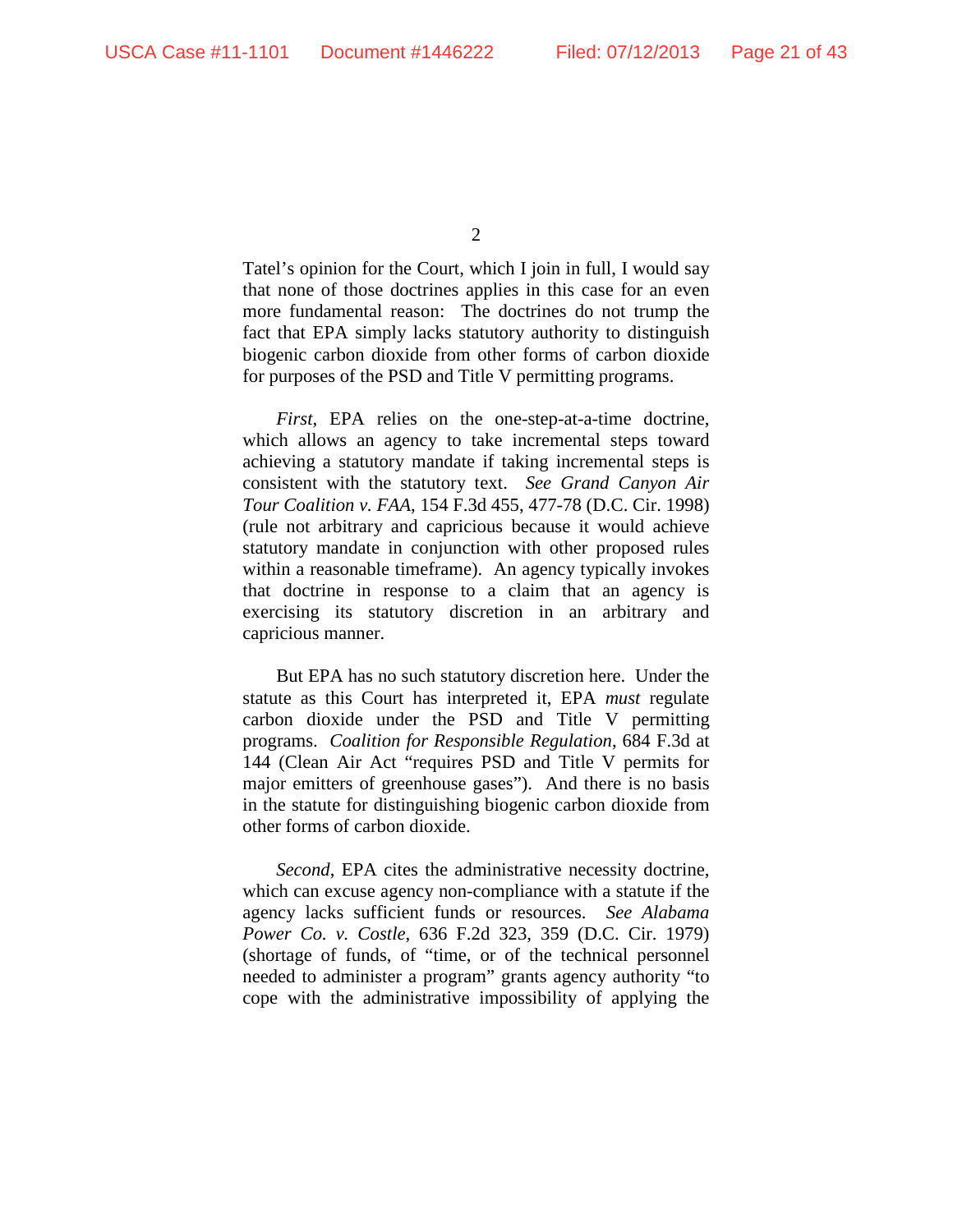commands of the substantive statute"). But EPA has the funds and resources to apply the PSD and Title V programs to biogenic carbon dioxide. Indeed, in the Deferral Rule, EPA acknowledged that it has the resources to "apply PSD and Title V to all facilities with biogenic  $CO<sub>2</sub>$  emissions that emit at or above the Tailoring Rule thresholds." 76 Fed. Reg. 43,490, 43,496 (July 20, 2011).

EPA decided against that option, however, because EPA thought it might be bad policy. Specifically, EPA said that "it is conceivable that as a result of the scientific examination of biogenic  $CO<sub>2</sub>$  emissions, [EPA] could conclude that the net carbon cycle impact for some biomass feedstocks is trivial, negative, or positive." *Id.* EPA reached that conclusion because it thinks that regrowth of plant life – and the resulting recapture of carbon dioxide – might "offset" emissions of biogenic carbon dioxide. But the statute forecloses that kind of "offsetting" approach because the statute measures emissions from stationary sources that "emit" (or have the potential to emit) air pollutants. *See* 42 U.S.C. §§ 7475(a), 7479(1). The statute does not allow EPA to exempt those sources' emissions of a covered air pollutant just because the effects of those sources' emissions on the atmosphere might be offset in some other way.

Relatedly, EPA suggests that it has appropriately balanced the costs and benefits of regulating biogenic carbon dioxide under the PSD and Title V programs. But EPA is not permitted to substitute its view of the costs and benefits of regulation for Congress's view of the costs and benefits of regulation. *See Sierra Club v. EPA*, 719 F.2d 436, 462 (D.C. Cir. 1983) (EPA not permitted to create exemption "based upon its perceptions of the costs and benefits of enforcing the law"); *Alabama Power Co.*, 636 F.2d at 357 ("[T]here exists no general administrative power to create exemptions to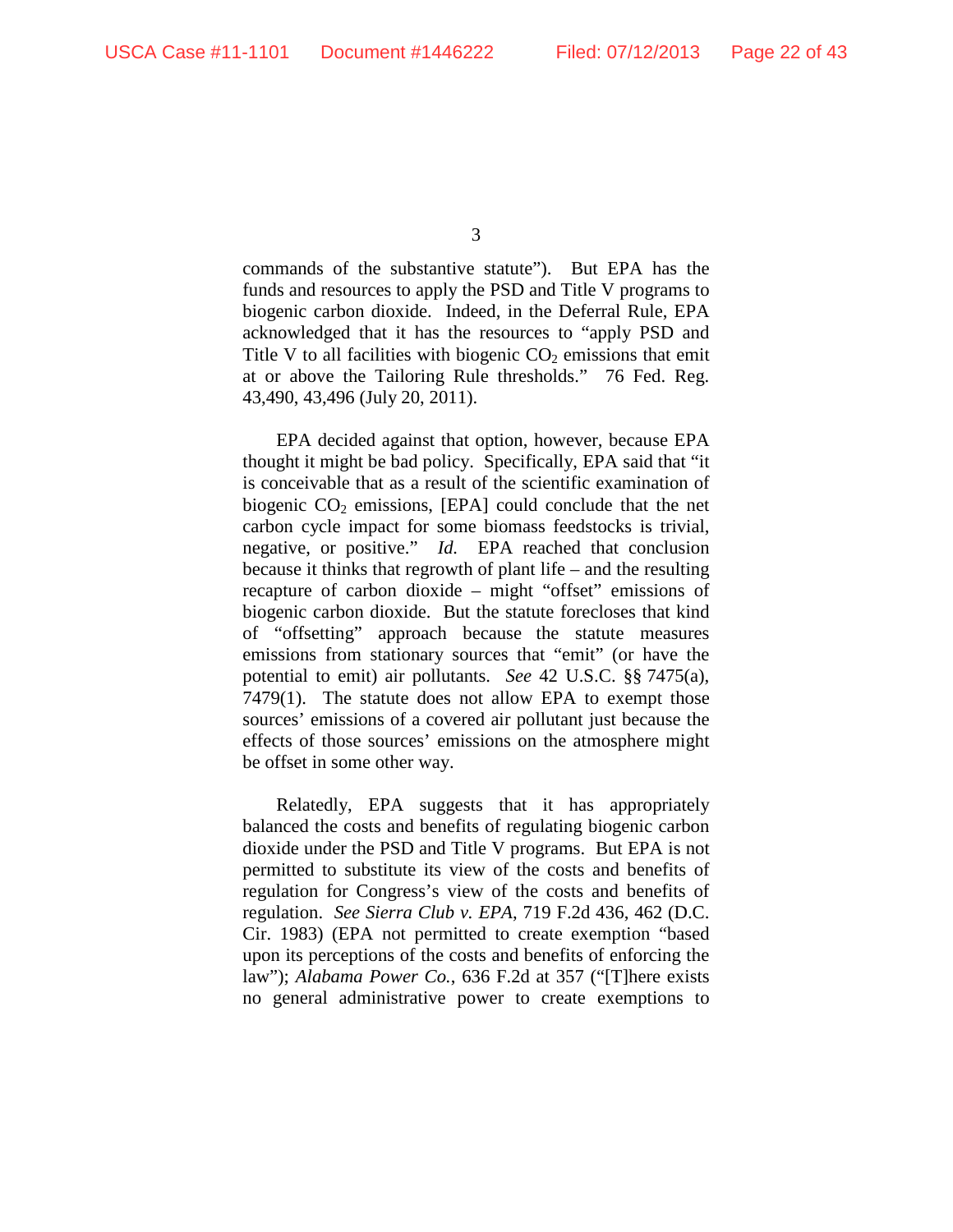statutory requirements based upon the agency's perceptions of costs and benefits."). Allowing an agency to substitute its own policy choices for Congress's policy choices in this manner would undermine core separation of powers principles. The Constitution gives Congress the legislative power to set policy in the first instance, and agencies then must act within those statutory boundaries – even if the agency believes it possesses expertise or policy views superior to Congress's. *See Federal Power Commission v. Texaco*, 417 U.S. 380, 400 (1974) (agencies cannot use administrative necessity "to overturn congressional assumptions embedded into the framework of regulation" by Congress); *Natural Resources Defense Council, Inc. v. Costle*, 568 F.2d 1369, 1377 (D.C. Cir. 1977) (doctrine not a "revisory power" granting agency authority to act "inconsistent with the clear intent of the relevant statute").

*Third*, EPA has also invoked the absurd results doctrine. The crux of EPA's position is that it would be absurd to interpret the Clean Air Act in a way that would require EPA to regulate biogenic carbon dioxide. But with EPA having already applied the PSD and Title V programs to carbon dioxide (and with this Court having agreed with that interpretation of the statute), there is certainly nothing absurd about applying those programs to *biogenic* carbon dioxide. It is hardly absurd for Congress to tackle the problem of emissions from the smokestack in the first instance. And the fact that an exemption for biogenic carbon dioxide would be better policy (in EPA's view) does not make it absurd to apply the statute to biogenic carbon dioxide. *See Landstar Express America, Inc. v. Federal Maritime Commission*, 569 F.3d 493, 498 (D.C. Cir. 2009) ("A statutory outcome is absurd if it defies rationality."). If it would be better overall

<sup>4</sup>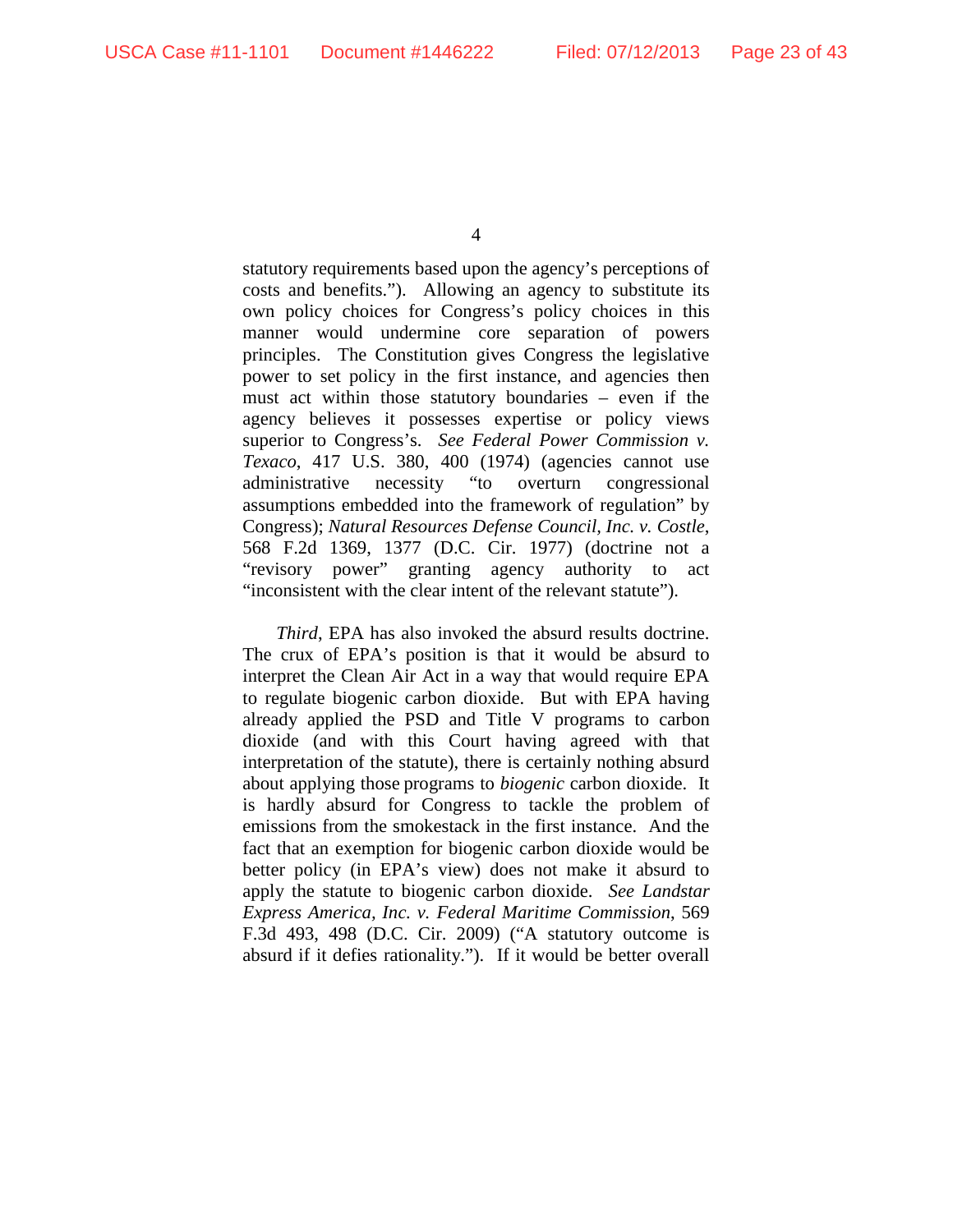to exempt biogenic carbon dioxide from these permitting programs, EPA can always recommend that Congress do so.<sup>[2](#page-23-0)</sup>

\* \* \*

All of that said, I have mixed feelings about this case. That's because I believe, contrary to this Circuit's precedent, that the PSD statute does not cover carbon dioxide, whether biogenic or not. *See Coalition for Responsible Regulation, Inc. v. EPA*, No. 09-1322 (D.C. Cir. 2012) (Kavanaugh, J., dissenting from denial of rehearing en banc). And as I see it, EPA's decision to temporarily exempt biogenic carbon dioxide from regulation simply highlights the legal problems in applying the PSD program to greenhouse gases, including carbon dioxide, in the first place. To review the bidding: EPA has read the PSD statute broadly to cover not just the NAAQS pollutants but also greenhouse gases, although EPA

<span id="page-23-0"></span><sup>&</sup>lt;sup>2</sup> To be sure, the Executive may decline to follow a statutory mandate or prohibition applicable to the Executive if the President concludes that it is unconstitutional, unless and until a final Court order says otherwise. But EPA has not claimed that the statutory requirement to apply these permitting programs to biogenic carbon dioxide would be unconstitutional. It is also true that the Executive possesses a significant degree of prosecutorial discretion to decline to initiate criminal or civil enforcement actions against violators of a federal law. But EPA's decision here is not such a nonenforcement action, and EPA has not claimed otherwise. *See Massachusetts v. EPA*, 549 U.S. 497, 527-28, 533 (2007) (explaining difference between prosecutorial discretion and agency's choice whether to regulate); *see generally In re Aiken County*, No. 11-1271, slip op. at 2 n.1 (D.C. Cir. 2012) (Kavanaugh, J., concurring) (describing prosecutorial discretion); *Seven-Sky v. Holder*, 661 F.3d 1, 50 n.43 (D.C. Cir. 2011) (Kavanaugh, J., dissenting) (referring to possibility that a President might exercise prosecutorial discretion not to seek civil penalties against those who fail to comply with health insurance mandate).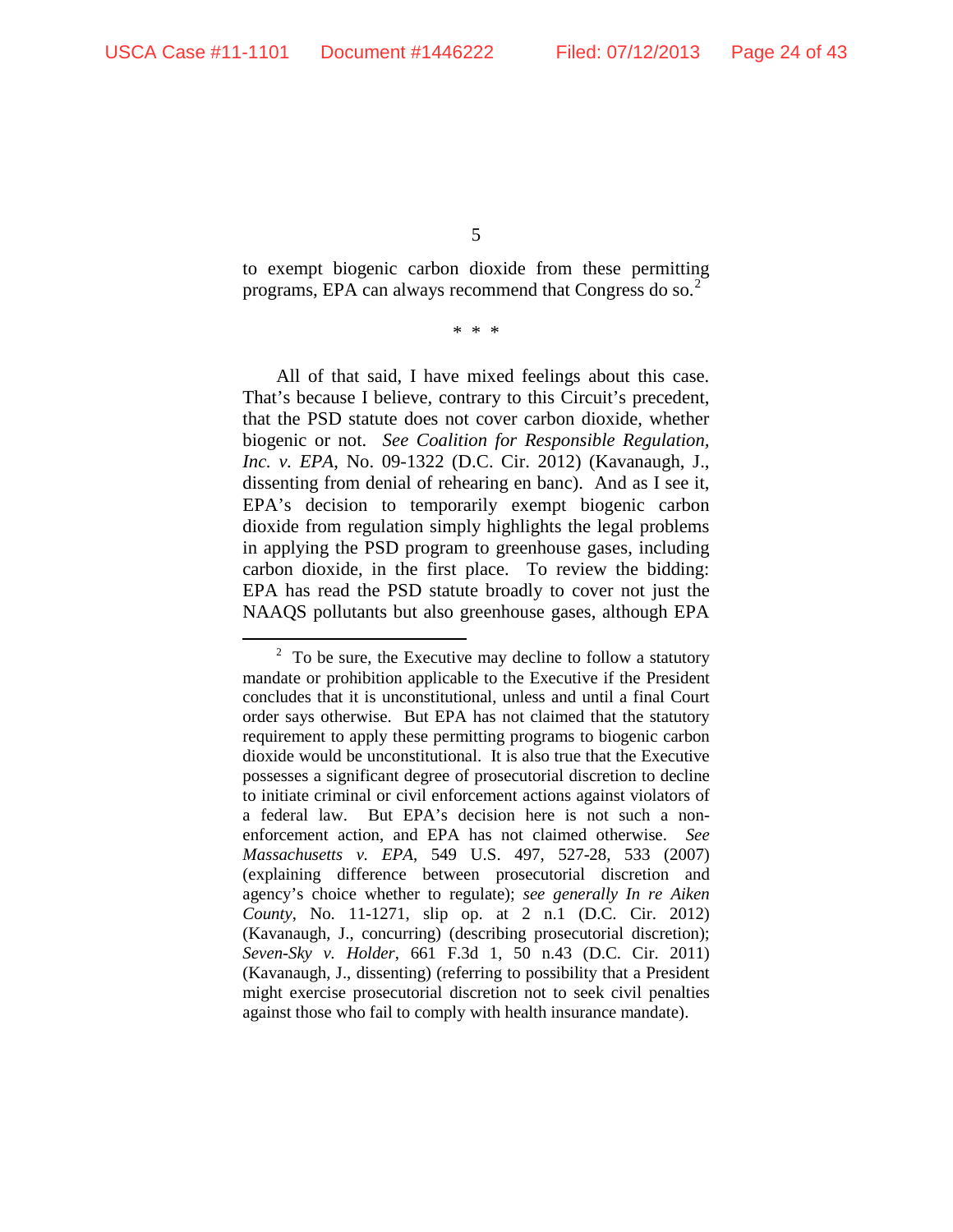expressly recognized that such an interpretation would lead to a result that was "so contrary to what Congress had in mind" and "in fact so undermines what Congress attempted to accomplish with the PSD requirements" that "it should be avoided under the 'absurd results' doctrine." 74 Fed. Reg. 55,292, 55,310 (Oct. 27, 2009). To try to deal with those admittedly absurd results, EPA then has repeatedly re-written the statute – first in the Tailoring Rule and now in the Deferral Rule. But the absurdities and anomalies flowing from EPA's statutory interpretation just underscore how flawed EPA's interpretation was from the get-go. EPA could have adopted a narrower interpretation of the PSD statute that would have avoided those absurdities and, to boot, would have been more consistent with the statutory text and structure. What we are left with now is a statute that is a far cry from what Congress intended or enacted. So EPA is necessarily making it up as it goes along. That is not how the administrative process is supposed to work.

In saying that, I do not want to diminish EPA's vital public objectives in addressing global warming. The task of dealing with global warming is urgent and important at the national and international level. My concern about EPA's approach does not stem from policy beliefs (courts don't have the authority or the expertise to assess policy well anyway) but rather from separation of powers principles.

But EPA's broad interpretation of the statute was upheld by this Court in *Coalition for Responsible Regulation*. Although I respectfully think the case was wrongly decided on this issue, that's water over the dam in this Court. We are bound to apply that precedent. Under that case's interpretation of the governing statute, EPA is required to regulate carbon dioxide under the PSD and Title V permitting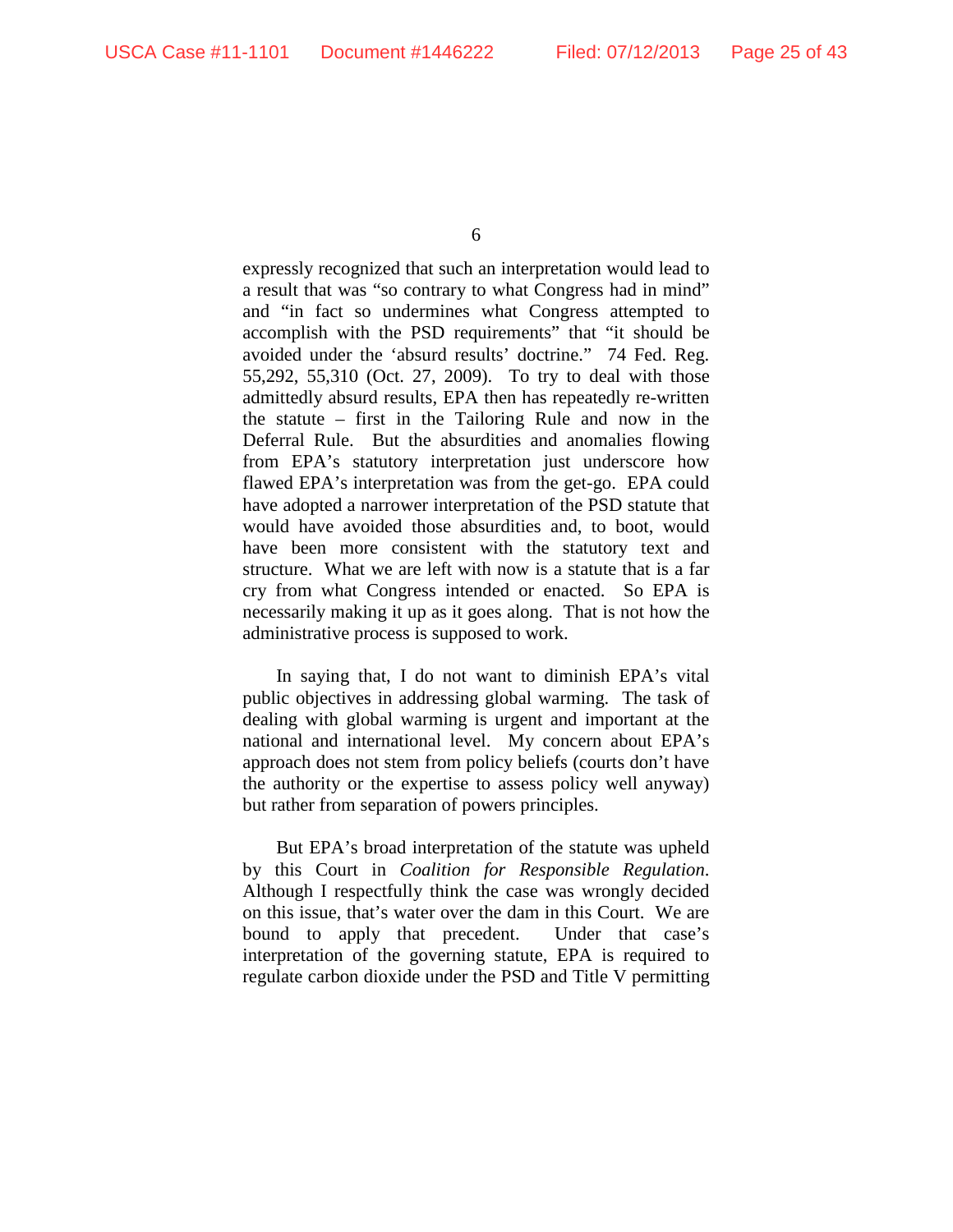programs. There is no statutory basis for exempting biogenic carbon dioxide.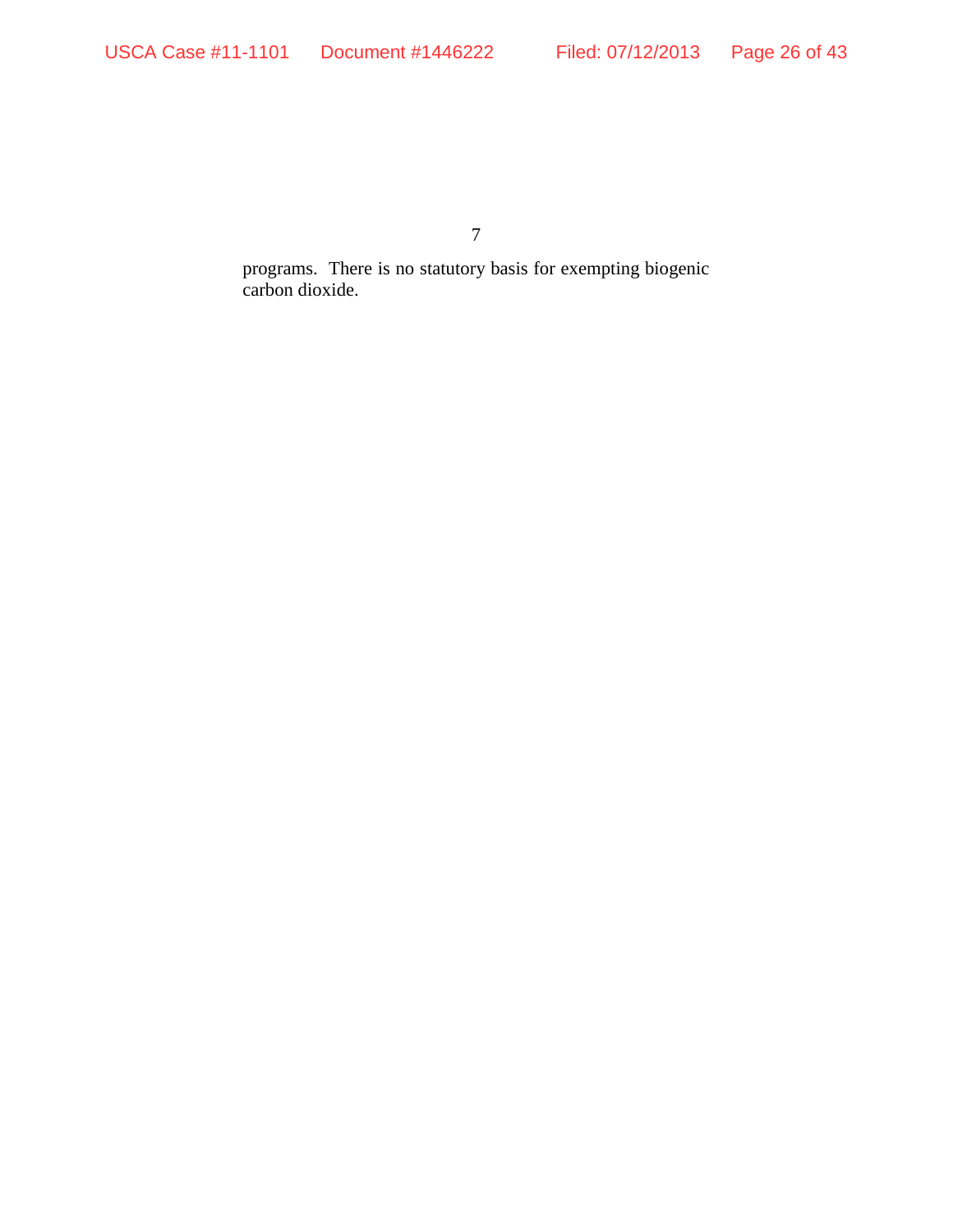# KAREN LECRAFT HENDERSON, *Circuit Judge*, dissenting:

 We must decide whether the Environmental Protection Agency (EPA) may temporarily defer regulation of biogenic carbon dioxide  $(CO<sub>2</sub>)$  emissions against a backdrop of uncertain but expanding scientific knowledge and rapid regulatory changes. Deferral for  $CO<sub>2</sub>$  Emissions from Bioenergy, 76 Fed. Reg. 43,490 (July 20, 2011) (Deferral Rule). I believe EPA can—and should—defer regulation until it has the time it says it needs to study and resolve the issue it is charged with regulating. I would therefore uphold the Deferral Rule. Alternatively, given that the Deferral Rule expires or will be superseded in a matter of months—and by then EPA will have at least crystallized the issue before us we should hold the case in abeyance as unripe. Accordingly, I respectfully dissent.

**I.** 

The Deferral Rule delays for three years—from July 20, 2011 until July 21, 2014—the EPA's factoring in of biogenic  $CO<sub>2</sub>$  emissions "when determining whether a stationary source meets the" emissions thresholds for permitting under the Prevention of Significant Deterioration (PSD) and Title V permitting systems of the Clean Air Act (CAA), 42 U.S.C. §§ 7401 *et seq. See* Deferral Rule, 76 Fed. Reg. at 43,492. In so deferring, EPA has used, correctly, I believe, the longrecognized step-at-a-time regulatory procedure. This procedure recognizes the reality and complexity of administrative regulation. "In an ideal world . . . agencies would act only after comprehensive consideration of how all available alternatives comported with a well-defined policy objective . . . ." *Nat'l Ass'n of Broadcasters v. FCC*, 740 F.2d 1190, 1210 (D.C. Cir. 1984). Nonetheless, "administrative action generally occurs against a shifting background in which facts, predictions, and policies are in flux and in which an agency would be paralyzed if all the necessary answers had to be in before any action at all could be taken." *Id.* Thus,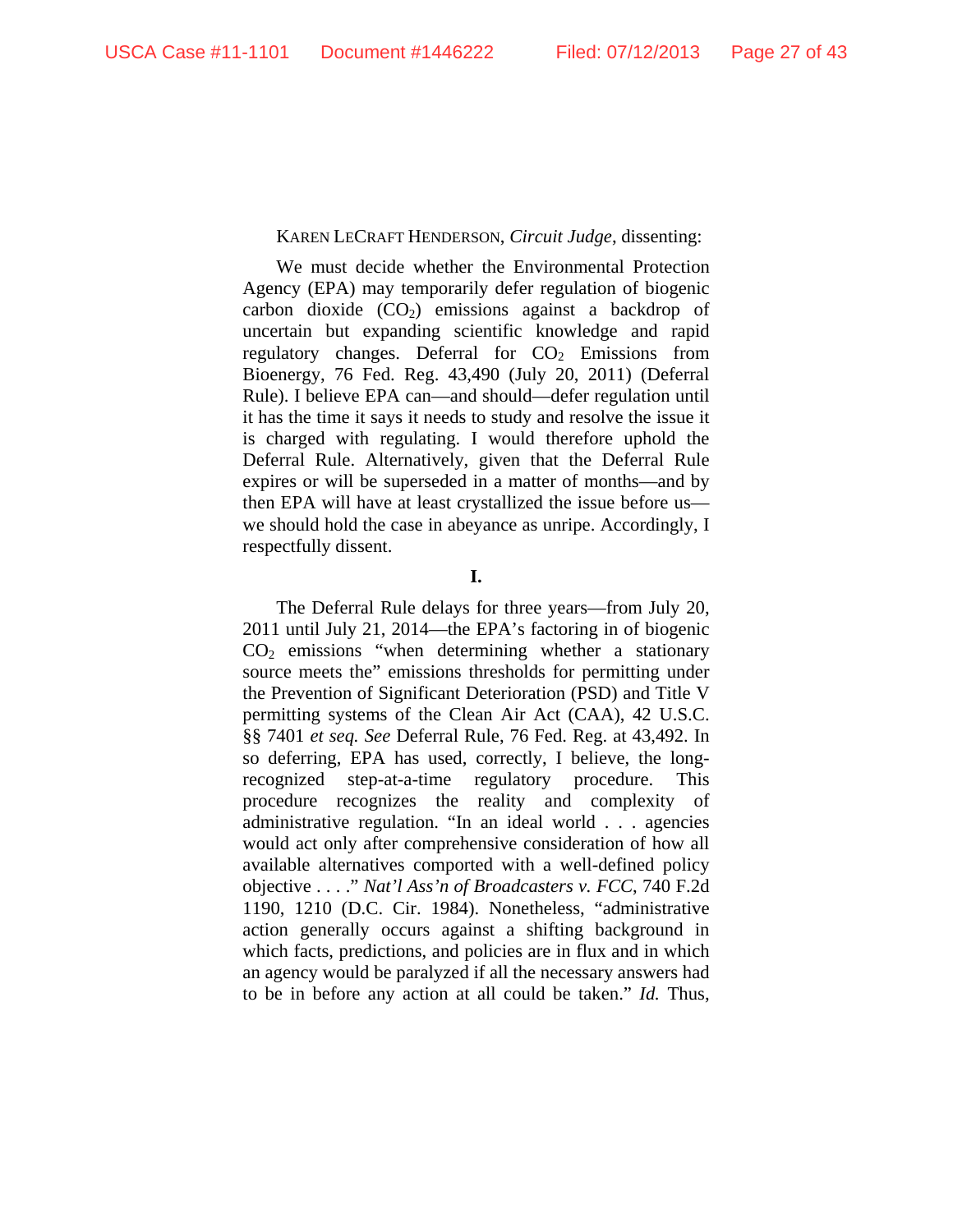"agencies have great discretion to treat a problem partially" and we will "not strike down [a regulation] if it [is] a first step toward a complete solution, even if we thought it 'should' " have been finished. *City of Las Vegas v. Lujan*, 891 F.2d 927, 935 (D.C. Cir. 1989). Moreover, "nothing in the [Administrative Procedure Act] precludes an agency from collecting data and monitoring real-world experience with regulatory standards before adopting new standards governing periods of time far into the future—especially in cases, as here, that involve unpredictable technological change. Indeed, gathering evidence *before* making a long-term decision is eminently sensible." *Pub. Citizen, Inc. v. Nat'l Highway Traffic Safety Admin.*, 374 F.3d 1251, 1263 (D.C. Cir. 2004); *see also id.* at 1262-63 (agency's temporarily declining to make crash test requirements stricter was not arbitrary and capricious because it "offered rational reasons for adopting an 'interim final rule' establishing the unbelted crash test speed through August 2006 only" while it undertook "multi-year effort to obtain additional data").

The Deferral Rule must be read in light of the fact that EPA did not regulate greenhouse gases (GHGs) under the CAA *at all* until the end of 2009, *see* Endangerment and Cause or Contribute Findings for Greenhouse Gases, 74 Fed. Reg. 66,496 (Dec. 15, 2009), and did not regulate them under PSD and Title V until 2011, *see* Prevention of Significant Deterioration and Title V Greenhouse Gas Tailoring Rule, 75 Fed. Reg. 31,514, 31,521 (June 3, 2010) (Tailoring Rule). By postponing regulation of biogenic  $CO<sub>2</sub>$  emissions under PSD and Title V, the Deferral Rule simply keeps in place the pre-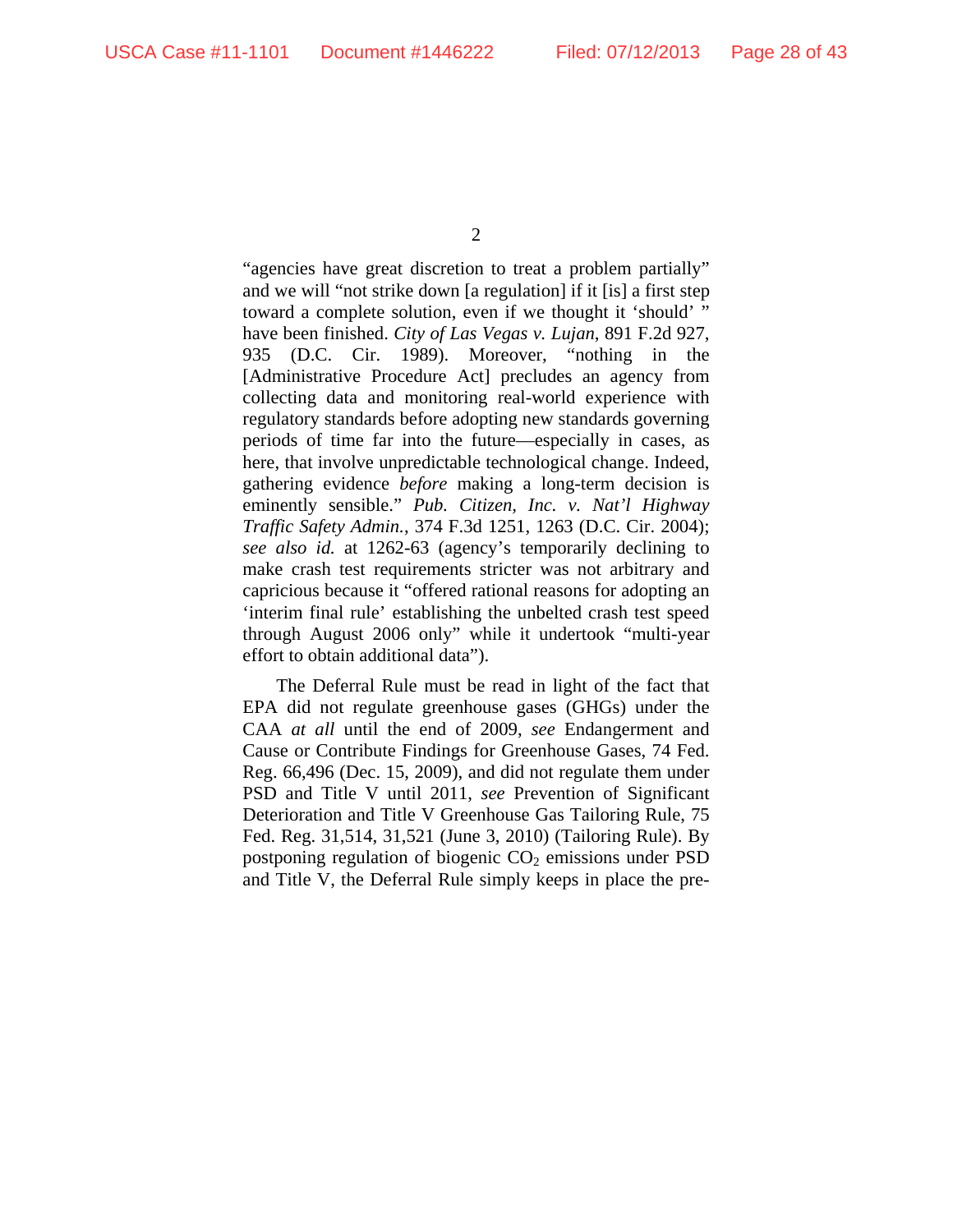2011 status quo. The question, then, is whether the petitioners can compel EPA to act before July 21, 2014.<sup>1</sup>

Although the step-at-a-time doctrine is "pragmatic" and cannot be "captured in a single doctrinal formulation," we ask two questions when an agency uses it to "defer resolution of problems." *Nat'l Ass'n of Broadcasters*, 740 F.2d at 1210. First, we ask whether the agency (1) has "made some estimation, based upon evolving economic and technological conditions, as to the nature and magnitude of the problem it will have to confront when it comes to resolve the postponed issue"; and (2) "whether it was reasonable, in the context of the decisions made in the proceeding under review, for the agency to have deferred the issue." *Id.* at 1210-11. Regarding the second question, "postponement will be most easily justified when an agency acts against a background of rapid technical and social change and when the agency's initial decision as a practical matter is reversible should the future proceedings yield drastically unexpected results." *Id.* at 1211; *see also Massachusetts v. EPA*, 549 U.S. 497, 527 (2007) ("[A]n agency has broad discretion to choose how best to marshal its limited resources and personnel to carry out its

 <sup>1</sup> Our review is highly deferential. *See Interstate Natural Gas Ass'n of Am. v. FERC*, 285 F.3d 18, 57 (D.C. Cir. 2002) ("The policy originates in past decisions; FERC did not here decide to continue it, in the sense of confronting the substance and making an affirmative decision; it decided only that it would defer substantive treatment to a different—and necessarily later—context. In essence, then, the claim is of a violation of the [Administrative Procedure Act]'s mandate that an agency decide matters within a reasonable time, and calls on us to compel agency action unlawfully withheld or unreasonably delayed. Our review is [therefore] highly deferential." (quotation marks and citations omitted)).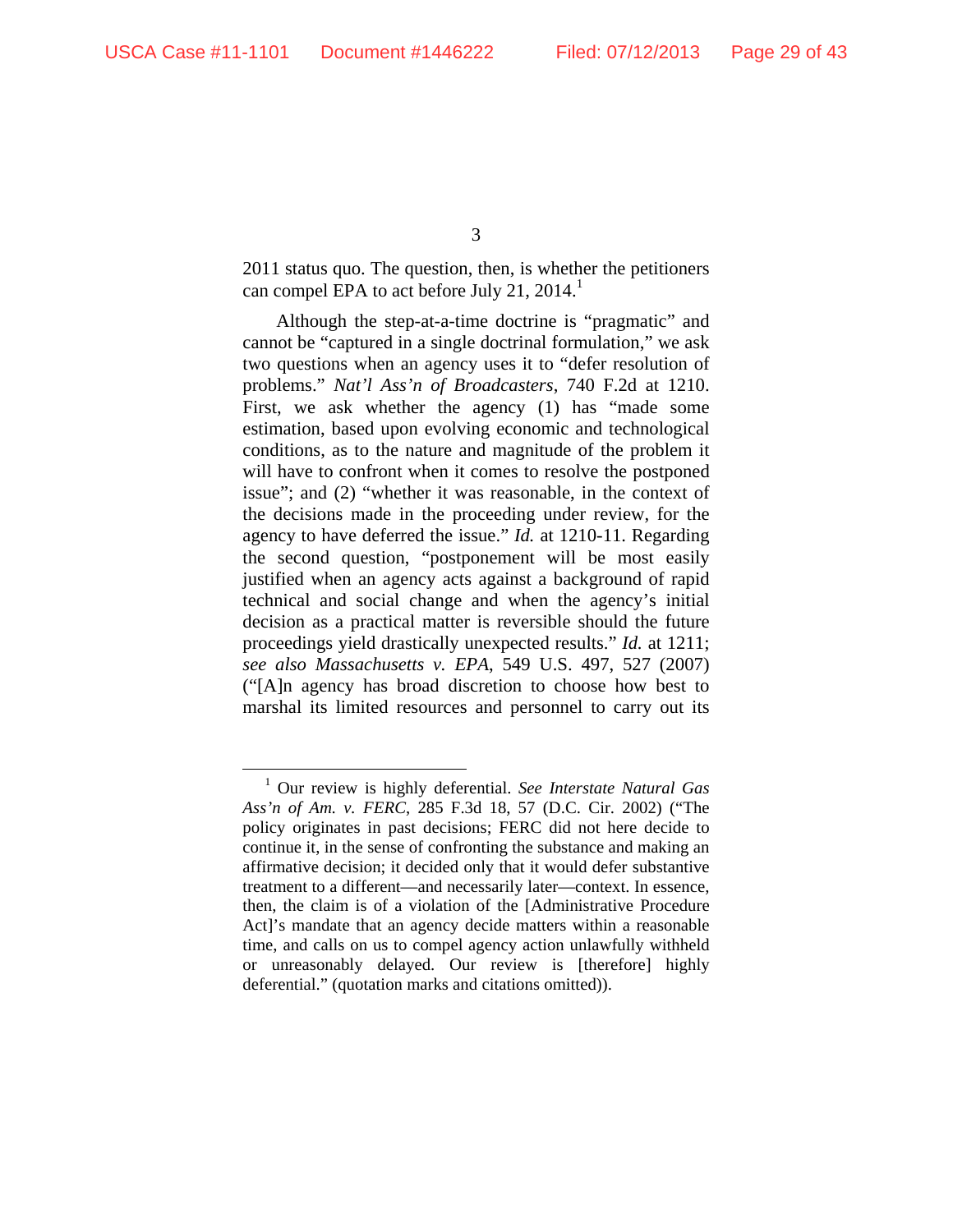delegated responsibilities."). I believe EPA's rationale for the Deferral Rule easily fits within this framework.

EPA has reasonably attempted to balance its acknowledged CAA duty to regulate GHGs with the reality that both EPA itself as well as other permitting authorities have limited resources and experience in this area. The Tailoring Rule, which EPA promulgated in 2010, created a phase-in process whereby, at first, only the largest GHG emitters would be subject to PSD and Title V on the basis of GHG emissions. Tailoring Rule, 75 Fed. Reg. at 31,516. The phase-in was necessary both to alleviate high costs to permitting authorities, *id.* at 31,533, and to give EPA time to decide how to permanently implement GHG regulation, *id.* at 31,526. EPA promulgated the Deferral Rule because of similar cost and scientific uncertainty. Specifically, EPA did not know in 2011 which, if any, biofuel feedstocks cause a net increase in atmospheric  $CO<sub>2</sub>$  levels when used as fuel for a stationary source. Deferral Rule, 76 Fed. Reg. at 43,492. EPA was concerned that, if it regulated all sources' biogenic  $CO<sub>2</sub>$ emissions without taking net increase *vel non* into account, its regulation of the sources could result in high cost but negligible benefit.<sup>2</sup> EPA also concluded that immediate, one-

 <sup>2</sup> Earlier, EPA had predicted that, had it not adopted the Tailoring Rule's phase-in approach, permitting authorities would have faced a 140-fold increase in PSD permitting activity, or \$1.5 billion in additional annual costs; and a 400-fold increase in Title V permitting activity, or \$21 billion in additional annual costs. Tailoring Rule, 75 Fed. Reg. at 31,539-40. Even under the phase-in approach, EPA projected a 42% increase in administrative costs per year. *Id.* at 31,540, Table V-1. In the Deferral Rule, EPA reasoned that "requiring regulation of biogenic sources of  $CO<sub>2</sub>$  at this time may," *inter alia*, "exacerbate[ ] the regulatory burdens . . . the Tailoring Rule was intended to avoid." Deferral Rule, 76 Fed. Reg. at 43,499.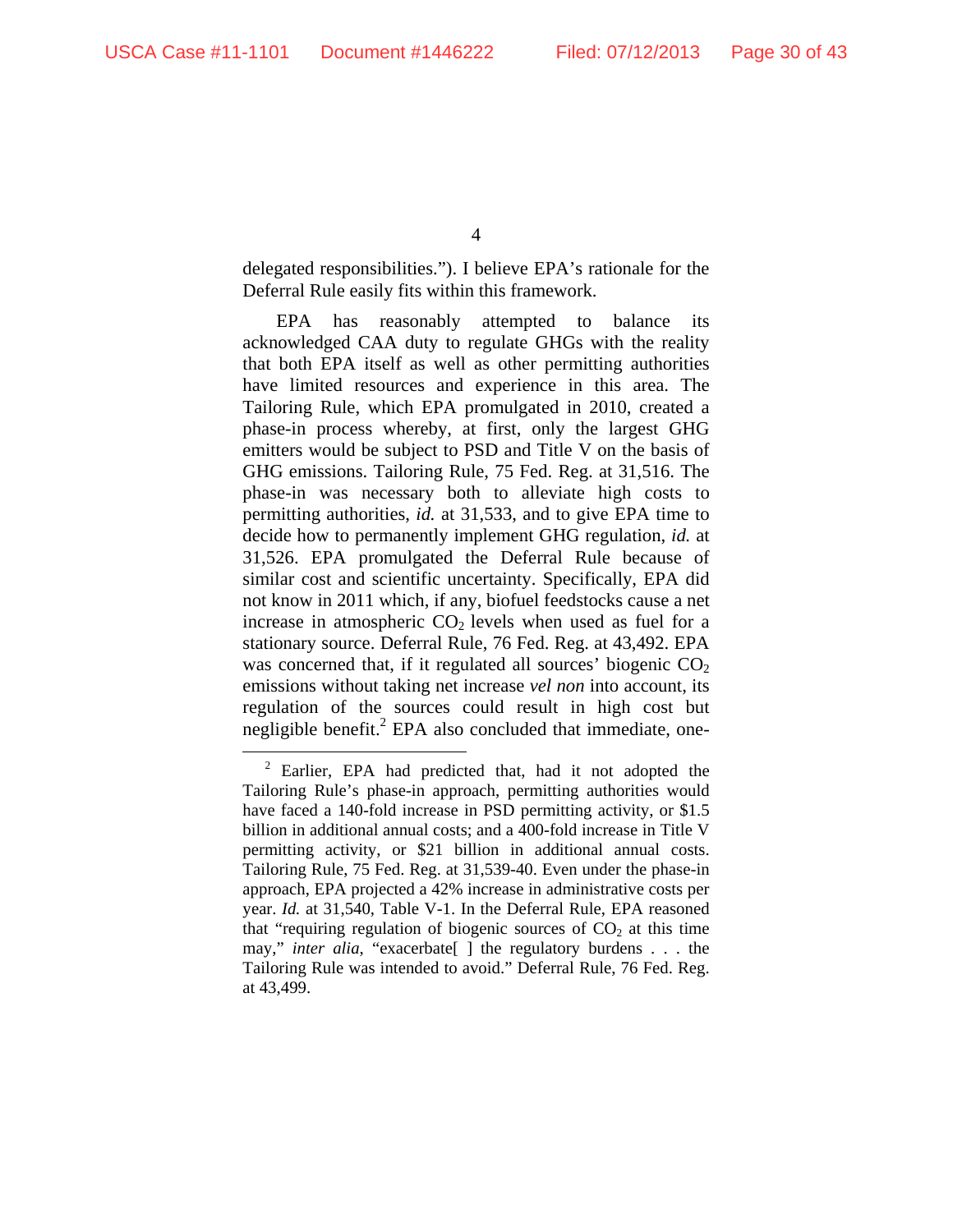size-fits-all regulation of biogenic  $CO<sub>2</sub>$  could be counterproductive by discouraging the construction of lownet-carbon stationary facilities. *Id.* at 43,496. Absent deferral, EPA concluded, permitting authorities—primarily, states would face a heavy administrative burden due to, *inter alia*, the need to take the carbon cycle into account in determining best available control technology (BACT) during the permitting process. *See id.* at 43,492; *see also id.* at 43,496 ("[T]he extensive workload associated with analyzing and accounting for biogenic  $CO<sub>2</sub>$  emissions as part of processing permit applications from biomass facilities justifies exempting those sources for a period of time . . . . "). While EPA attempted to alleviate the administrative burden by promulgating interim guidance to help permitting authorities conduct BACT analysis for biogenic  $CO<sub>2</sub>$  emissions explaining that in some instances, combustion of biomass can be considered BACT—the case-by-case analysis that permitting authorities, without the Deferral Rule, would be required to undertake immediately "would likely be prohibitively time-consuming and complex." EPA Office of Air & Radiation, *Guidance for Determining Best Available Control Technology for Reducing Carbon Dioxide Emissions from Bioenergy Production* 23 (Mar. 2011), http://www.epa. gov/nsr/ghgdocs/bioenergyguidance.pdf. Accordingly, EPA promulgated the Deferral Rule as an "initial step toward full compliance" with the statutory mandate to regulate GHGs. Deferral Rule, 76 Fed. Reg. at 43,498. The Deferral Rule expires on July 21, 2014, at which time biogenic  $CO<sub>2</sub>$ emissions will automatically be treated like all other  $CO<sub>2</sub>$ emissions unless, on or before that date, EPA "undertake[s] additional rulemaking to clarify the applicability of PSD and Title V permitting requirements." *Id.* (citing *Grand Canyon Air Tour Coalition v. FAA*, 154 F.3d 455, 476-77 (D.C. Cir. 1998)); *see also id.* at 43,494 (quoting *Massachusetts*, 549 U.S. at 524 (agencies may implement regulatory programs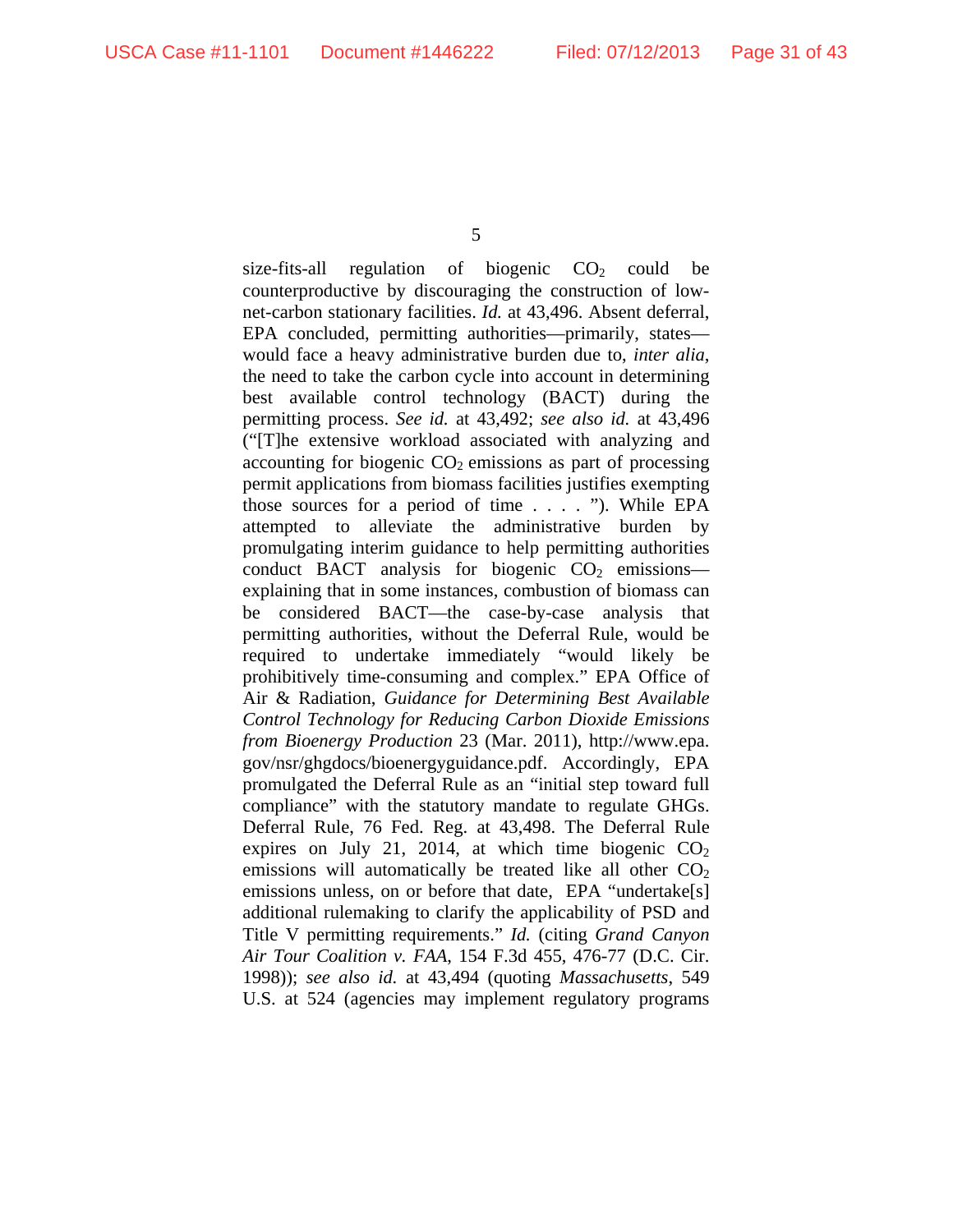over time, "refining their preferred approach as circumstances change and as they develop a more nuanced understanding of how best to proceed.")). In the meantime, EPA planned to study the science and ultimately either establish an appropriate carbon accounting framework for biogenic  $CO<sub>2</sub>$ emissions or, to repeat, allow the Deferral Rule to expire and treat biogenic  $CO<sub>2</sub>$  emissions like other  $CO<sub>2</sub>$  emissions.

My colleagues attack the Deferral Rule because it "nowhere offers an interpretation of the Clean Air Act that would allow the agency to treat biogenic carbon dioxide sources differently." Maj. Op. 13-14. But EPA is not *permanently* treating biogenic CO<sub>2</sub> emissions differently. As the Deferral Rule explains, EPA believes, based on the evidence currently in its possession, that further study may support a decision to give special treatment to some biogenic emissions. Deferral Rule, 76 Fed. Reg. 43,496; *see also id.* at 43,499 ("EPA believes based on information currently before the Agency that at least some biomass feedstocks . . . have a negligible impact on the net carbon cycle, or possibly even a positive net effect."). If further study does not bear this out, EPA has implicitly acknowledged that it will treat biogenic CO2 emissions as it does other CO2 emissions. *Cf. id.* at 43,498 ("[EPA] will be using the three-year deferral period to better understand the science associated with biogenic  $CO<sub>2</sub>$ emissions and to explore *whether or not* a permanent exemption is permissible  $\dots$ . " (emphasis added)).<sup>3</sup>

<sup>&</sup>lt;sup>3</sup> Contrary to my colleagues' suggestion, the step-at-a-time doctrine does not require that an agency articulate precisely what constitutes full compliance with the statute at the time it takes an incremental step. *Compare* Maj. Op. 14 (criticizing EPA because "we simply have no idea what EPA believes constitutes 'full compliance' with the statute"), *with Pub. Citizen*, 374 F.3d at 1263 (permitting agency to delay "a final decision regarding the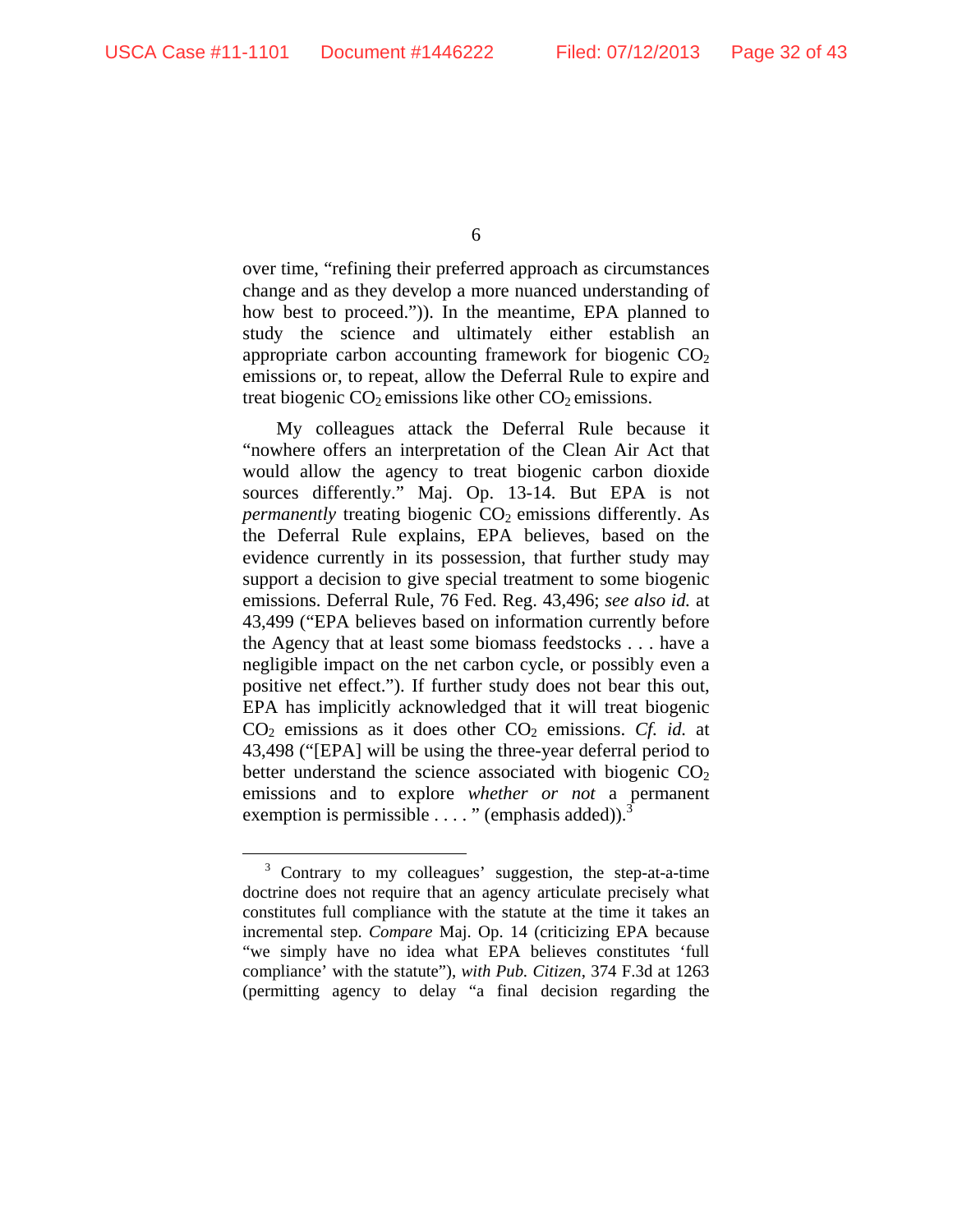$\overline{a}$ 

7

To be sure, in *Coalition for Responsible Regulation*, 684 F.3d 102 (D.C. Cir. 2012), we held that "once the Tailpipe Rule set motor-vehicle emission standards for greenhouse gases, they became a regulated pollutant under the Act, requiring PSD and Title V greenhouse permitting." *Id.* at 115. But, just as EPA proceeded gradually in regulating GHGs under the Tailoring Rule, EPA has delayed its regulation of a specific GHG *via* the Deferral Rule.<sup>4</sup> The fact that EPA is *required* to take action does not preclude it from phasing in the action using the step-at-a-time method. In *Grand Canyon Air Tour*, the Congress required the Federal Aviation Administration (FAA), within 120 days of enactment of the Overflights Act, to "prepare and issue a final plan for the management of air traffic in the air space above the Grand Canyon." *See* 154 F.3d at 460. After the FAA promulgated only interim measures, the Grand Canyon Trust challenged it as "too little" and "too late." *Id.* at 473. We rejected its challenge, declaring that, although "it would be arbitrary and capricious for an agency simply to thumb its nose at Congress and say—without any explanation—that it simply does not intend to achieve a congressional goal on any timetable at all . . . . the FAA has not taken that course here. It has never defended the Final Rule as the sole means for [satisfying the statute], but only as the first of three steps." *Id.* at 477; *cf. Ala. Power Co. v. Costle*, 636 F.2d 323, 357 (D.C. Cir. 1979)

maximum test speed for unbelted dummy testing" until agency completed gathering information and analysis). The rationale for a deferral period is that delay is necessary to allow the agency to determine what it is *unable* to determine at the time, *i.e.*, full compliance with a statutory mandate.

<sup>4</sup> In *Coalition for Responsible Regulation*, we rejected a challenge to the Tailoring Rule, albeit on lack of standing. 684 F.3d at 113-14.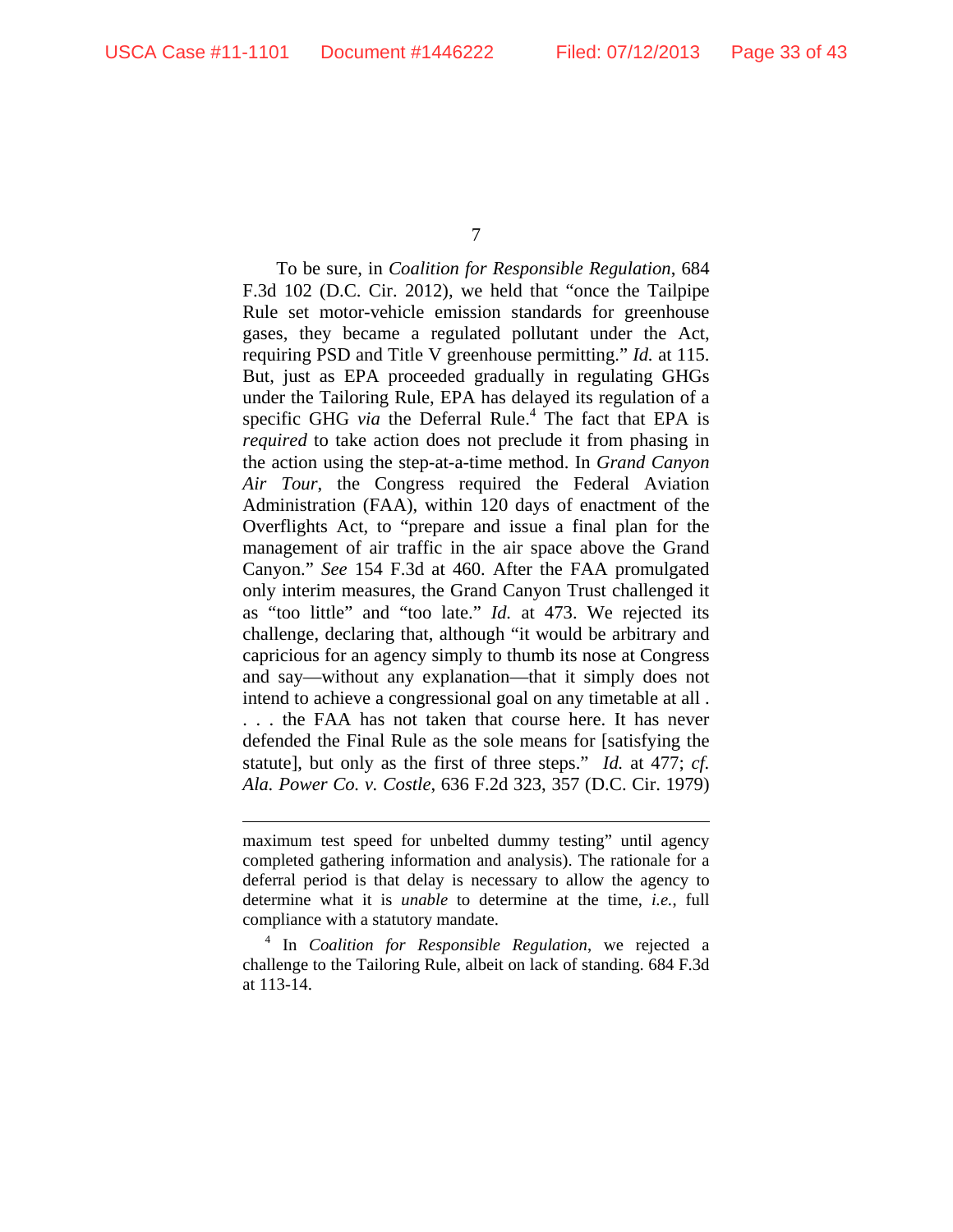("Certain limited grounds for the creation of exemptions are inherent in the administrative process, and their unavailability under a statutory scheme should not be presumed, save in the face of the most unambiguous demonstration of congressional intent  $\dots$  "). While the CAA requires EPA to regulate  $CO<sub>2</sub>$ , it does not foreclose, as one step toward full compliance, EPA's deferring regulation of a unique type of  $CO<sub>2</sub>$  in order to study whether EPA can—and should—treat it differently. EPA does not defend the Deferral Rule as the sole or final means of dealing with biogenic  $CO<sub>2</sub>$  emissions nor has it thumbed its nose at the Congress. By July 21, 2014, EPA will take its next step—either by regulating biogenic  $CO<sub>2</sub>$ emissions like other  $CO<sub>2</sub>$  emissions by default (*i.e.*, the expiration of the Deferral Rule) or by handling biogenic  $CO<sub>2</sub>$ emissions specifically.

The necessary implication of the majority opinion is that, no matter the results of EPA's study, EPA lacks authority to treat biogenic  $CO<sub>2</sub>$  emissions differently from other emissions. The CAA defines a major emitting source (*i.e.*, a source subject to PSD and Title V permitting requirements) as a source that "emit[s] or [has] the potential to emit" abovethreshold amounts of a regulated pollutant "from" the source. 42 U.S.C. § 7479(1). The petitioners believe, and my colleagues apparently agree, this language precludes EPA from considering "off-site" factors, such as the carbon cycle of the biomass used as a source's fuel, in determining whether the source is subject to PSD. But the language has *not* precluded EPA from recognizing *de minimis* exceptions from the statute. Under the *de minimis* doctrine, "[c]ourts should be reluctant to apply the literal terms of a statute to mandate pointless expenditures of effort." *Ala. Power*, 636 F.2d at 360. Unless the Congress has been "extraordinarily rigid," we will uphold an exemption from the statute's literal terms "when the burdens of regulation yield a gain of trivial or no value." *Id.* at 360-61. PSD and Title V are meant to protect against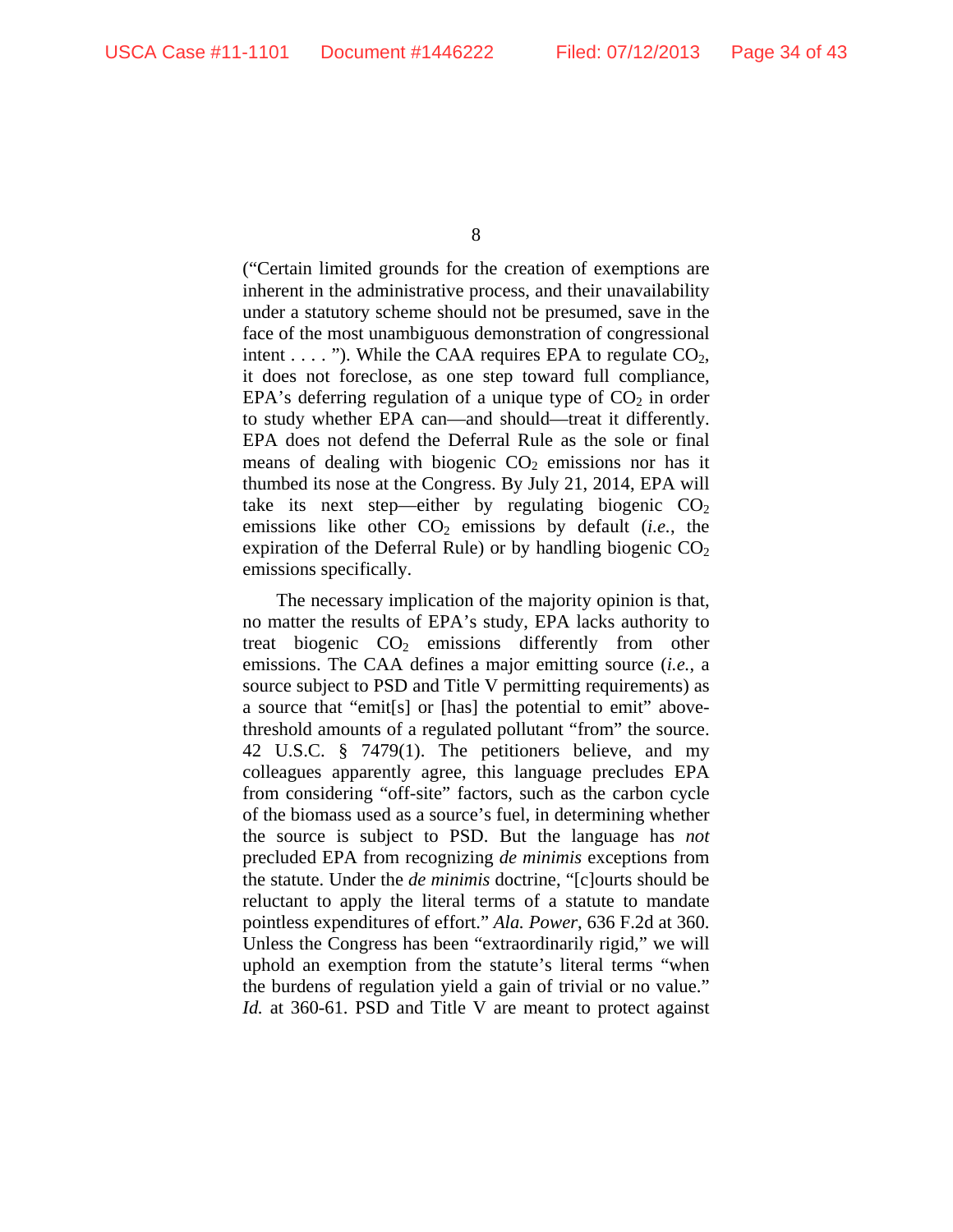harm resulting from the emission of regulated pollutants, *see, e.g.*, 42 U.S.C. § 7470, and EPA has found that GHGs such as  $CO<sub>2</sub>$  cause harm by accumulating in excess amounts in the atmosphere, *see, e.g.*, Tailoring Rule, 75 Fed. Reg. at 31,519. If EPA's review shows, however, that the combustion of certain biomass feedstocks has no effect on—or even reduces—atmospheric  $CO<sub>2</sub>$  levels, EPA could then use this information to support a *de minimis* exception to the regulation of certain biogenic CO<sub>2</sub> emissions. *Cf. Ala. Power*, 636 F.2d at 330 ("[T]he application of BACT requirements to the emission of all pollutants . . . no matter how miniscule . . . could impose severe administrative [and economic] burdens . . . . [T]he proper way to resolve this difficulty is to define a de minimis standard . . . . "). Exempting from regulation a source with a negligible—and particularly, a beneficial—effect on atmospheric  $CO<sub>2</sub>$  levels would be perfectly consistent with the overarching PSD and Title V permitting regime—a regime which expressly does not regulate "minor" sources that cause little harm because they release below-threshold levels of pollutants. *See* 42 U.S.C. §§ 7479(1), 7661(2), 7602(j). Given the availability of a *de minimis* exception, it is not as though, as the majority necessarily assumes, that the Deferral Rule delays the inevitable.<sup>5</sup>

<sup>&</sup>lt;sup>5</sup> Moreover, to the extent it could be shown that the CAA is so "extraordinarily rigid" as to bar EPA from considering off-site activity in determining a stationary source's "potential to emit" CO2, EPA is *also* studying "the nature of the fuel combusted on site at the 'stack,' " which does not involve off-site activity. Br. of Resp'ts 49. If EPA concludes it cannot consider off-site activity, it could adjust its regulation using only on-site activity like stack combustion.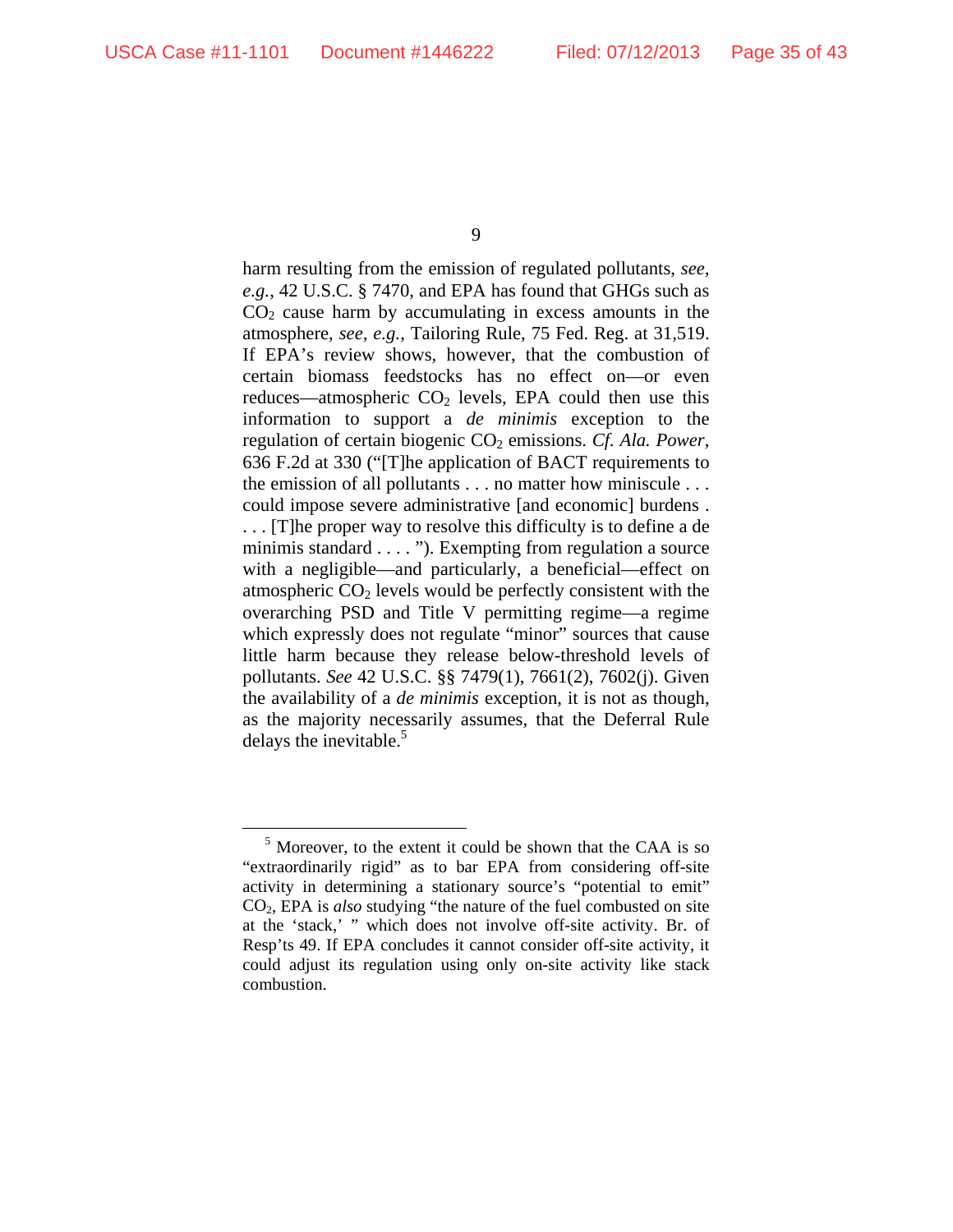In sum, EPA's decision to stop and think before regulating in a complex—and changing—area is eminently reasonable.

**II.** 

 Alternatively, under the prudential ripeness doctrine, I believe we should not have reached the merits of this case. The ripeness doctrine prevents the court from prematurely adjudicating a dispute. *Abbott Labs. v. Gardner*, 387 U.S. 136, 148-49 (1967). The doctrine comes "from Article III limitations on judicial power and from prudential reasons for refusing to exercise jurisdiction." *Reno v. Catholic Soc. Servs., Inc.*, 509 U.S. 43, 57 n.18 (1993). "The ripeness doctrine, even in its prudential aspect, is a threshold inquiry . . . ." *In re Aiken Cnty.*, 645 F.3d 428, 434 (D.C. Cir. 2011). The court stays its hand so the "administrative process [can] run its course before binding parties to a judicial decision." *Am. Petroleum Inst. v. EPA*, 683 F.3d 382, 386 (D.C. Cir. 2012) (challenge to EPA rule continuing to regulate certain materials held unripe because EPA subsequently issued NPRM significantly changing regulatory scheme). This doctrine gives "the challenging party [time] to convince the agency to alter a tentative position," "provides the agency an opportunity to correct its own mistakes and to apply its expertise," narrows the legal and factual issues at play and "comports with our theoretical role as the governmental branch of last resort." *Id.* at 386-87 (quotation marks omitted). It thus "ensures that Article III courts make decisions only when they have to, and then, only once." *Id.* at 387.

We consider two factors in assessing prudential ripeness: (1) the "fitness of the issues for judicial decision" and (2) "the extent to which withholding a decision will cause hardship to the parties." *Id.* (quotation marks omitted).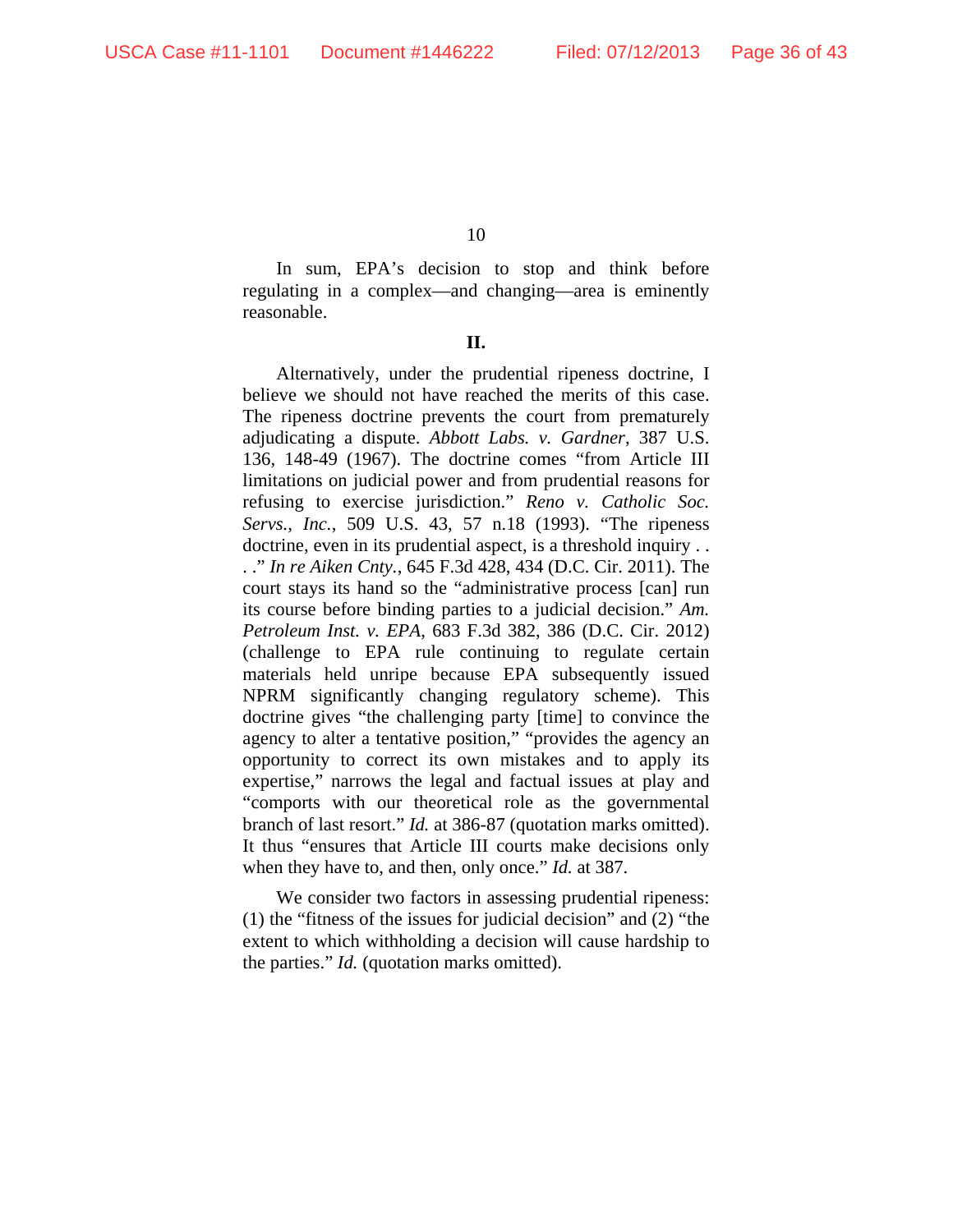#### *A. Fitness for Review*

The first factor—fitness—is "meant to protect the agency's interest in crystallizing its policy before that policy is subjected to judicial review and the court's interests in avoiding unnecessary adjudication and in deciding issues in a concrete setting." *Id.* (quotation marks omitted). We must consider, *inter alia*, "whether [the issue] is purely legal, whether consideration of the issue would benefit from a more concrete setting, and whether the agency's action is sufficiently final." *Id.* (quotation marks omitted). An issue is particularly unfit for review if, by staying our hand temporarily, we need never address it. *See Nat'l Treasury Emps. Union v. United States*, 101 F.3d 1423, 1431 (D.C. Cir. 1996). We

decline to review "tentative" agency positions because doing so "severely compromises the interests" the ripeness doctrine protects: "The agency is denied full opportunity to apply its expertise and to correct errors or modify positions in the course of a proceeding, the integrity of the administrative process is threatened by piecemeal review of the substantive underpinnings of a rule, and judicial economy is disserved because judicial review might prove unnecessary if persons seeking such review are able to convince the agency to alter a tentative position."

*Am. Petroleum Inst.*, 683 F.3d at 387 (quoting *Pub. Citizen Health Research Grp. v. Comm'r, FDA*, 740 F.2d 21, 31 (D.C. Cir. 1984)).

The Deferral Rule—a temporary rule that expires or will be replaced by July 21, 2014—is not fit for review. First, by staying our hand, we would give the petitioners an opportunity to convince EPA to promulgate a rule more to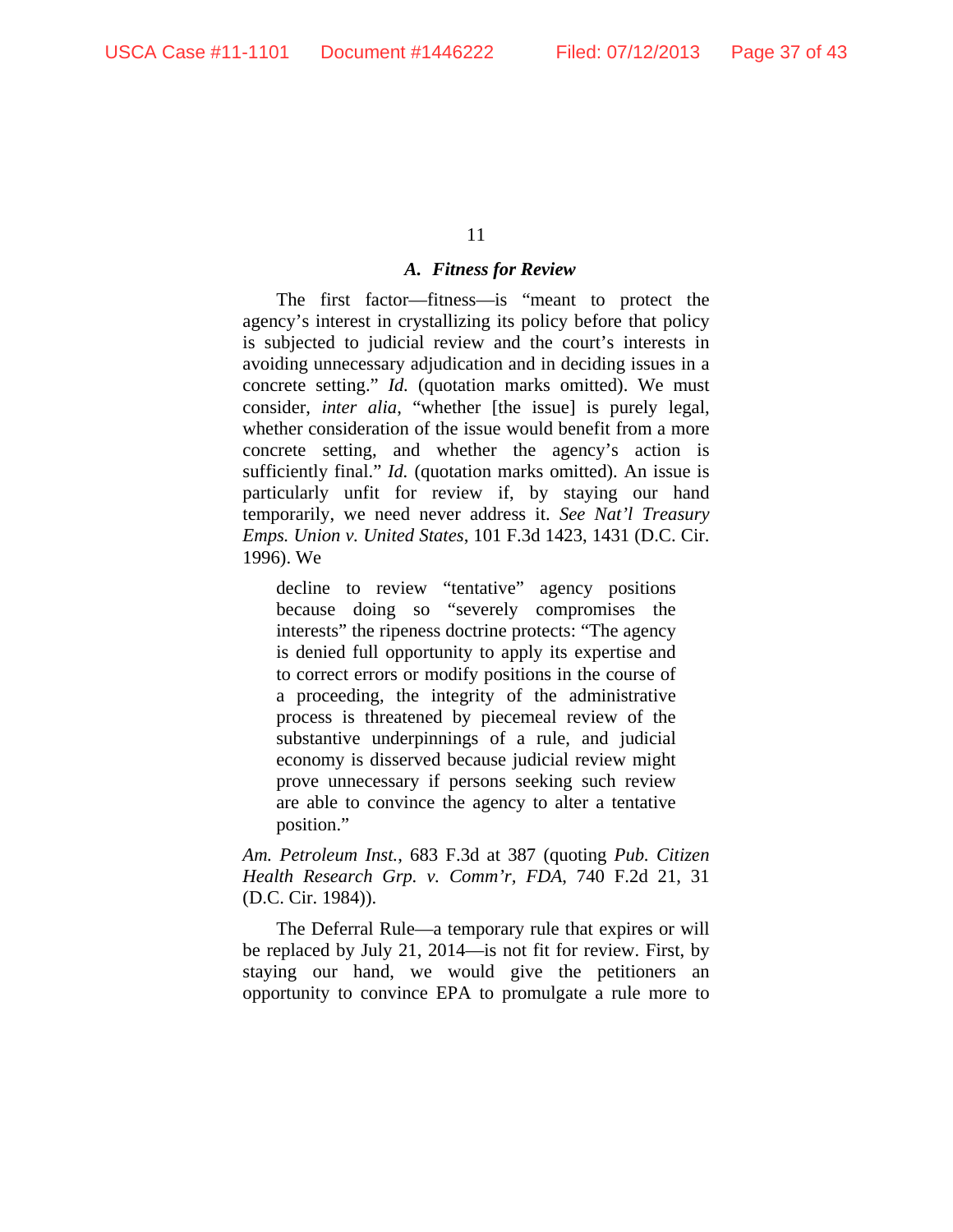their liking. If EPA promulgated such a rule, or simply allowed the Deferral Rule to expire on July 21, 2014, the petitioners' challenge could be resolved. *See also Tex. Indep. Producers & Royalty Owners Ass'n v. EPA*, 413 F.3d 479, 483 (5th Cir. 2005) (EPA decision to defer permit requirements for certain oil and gas construction sites unripe because "[g]iven that EPA has specifically stated its intent to examine, during the Deferral Period, the issue of how best to resolve questions . . . regarding section  $402(l)(2)$  of the Clean Water Act, any interpretation we would provide would necessarily prematurely cut off EPA's interpretive process" (quotation marks omitted)).

Second, even assuming EPA issues a superseding rule to which the petitioners object, the Deferral Rule will crystallize the issues raised by their challenge. *See, e.g.*, *Am. Petroleum Inst.*, 683 F.3d at 388 ("In the ongoing rulemaking, EPA could change its mind and keep the transfer-based exclusion, in which case the issue goes away; or, if EPA stays the course and abolishes the transfer-based exclusion, the dispute will become concrete and straightforward."); *Nat'l Treasury*, 101 F.3d at 1431 ("[W]hile the broad legal theory advanced by appellants may be as complete as it ever will, the facts upon which its resolution may depend are not 'fully crystallized'... . . "). The current dispute is whether EPA may postpone regulatory action based on insufficient information. If EPA promulgated a superseding rule exempting biogenic  $CO<sub>2</sub>$  from regulation, the dispute would be whether EPA may promulgate a permanent (or at least more crystallized) exemption. *See* Deferral Rule, 76 Fed. Reg. at 43,492-93; *see also Am. Petroleum Inst.*, 683 F.3d at 387 (finding lack of ripeness when "EPA responds that the pyrophoric properties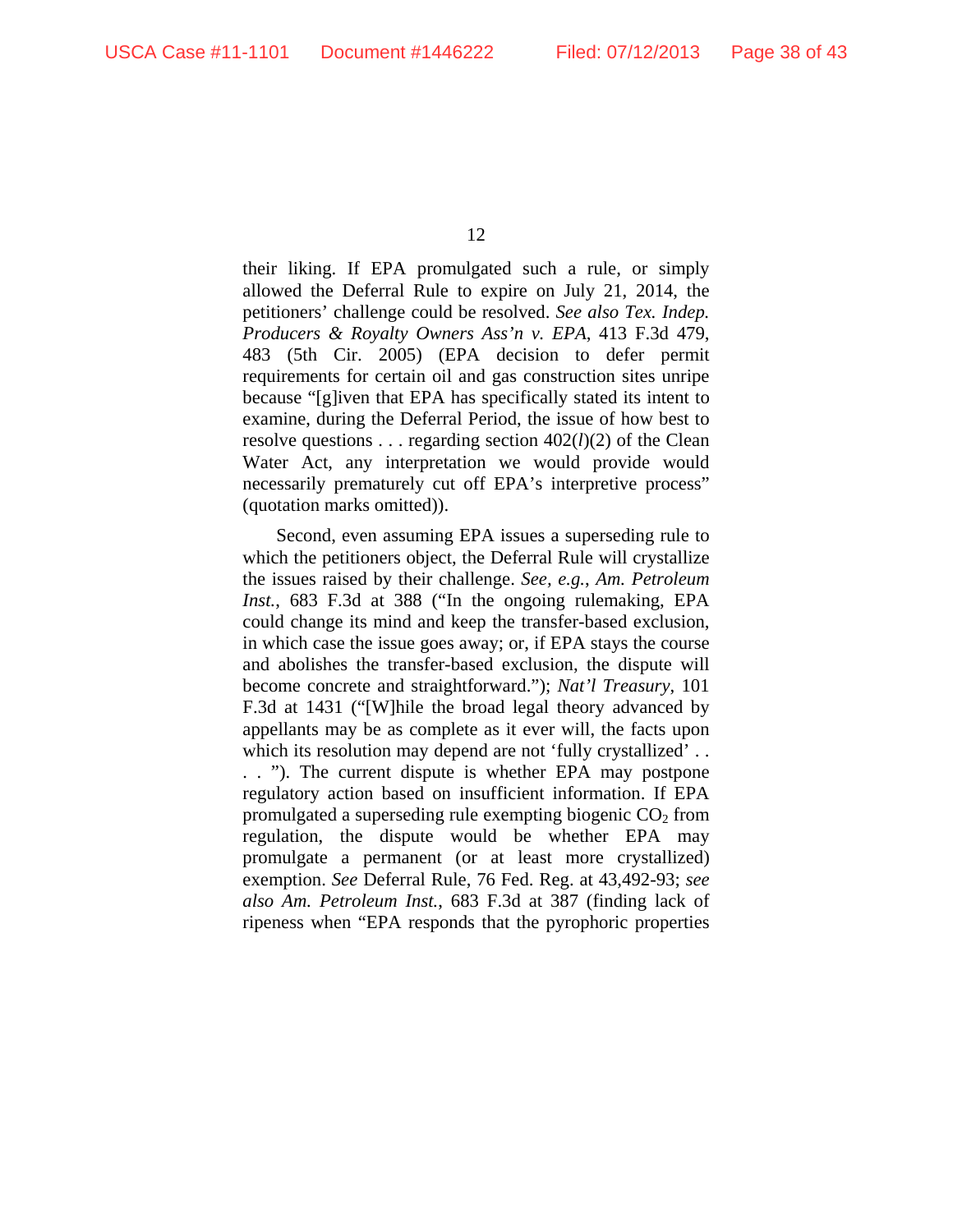of the catalysts warrant further consideration to make sure they will not be discarded during transfer").<sup>6</sup>

To be sure, "an agency can[not] stave off judicial review of a challenged rule simply by initiating a new proposed rulemaking that would amend the rule in a significant way." *Am. Petroleum Inst.*, 683 F.3d at 388. While EPA has not yet proposed a final rule, it has also not engaged in a "thinly veiled attempt to evade review," *id.*, but instead committed itself to act by a date certain—July 21, 2014. *See* Oral Arg. Tr. 28-29 (Apr. 8, 2013) (EPA's Science Advisory Board has issued final report now being analyzed); *see also Wheaton Coll. v. Sebelius*, 703 F.3d 551, 552 (D.C. Cir. 2012) ("We take the government at its word and will hold it to it.").

For the foregoing reasons, I believe the Deferral Rule is not fit for review at this time.

# *B. Hardship to the Parties*

"To outweigh the[ ] institutional interests in the deferral of review, any hardship caused by that deferral must be *immediate and significant*. Considerations of hardship that might result from delaying review will *rarely* overcome the . .

 <sup>6</sup> The majority opinion does not bar EPA from ultimately exempting biogenic  $CO<sub>2</sub>$  from PSD and Title V regulation. Instead, my colleagues strike down a temporary agency position almost certain to be recast. They thus threaten the "integrity of [the] administrative process . . . by piecemeal review of the substantive underpinnings of a rule." *Pub. Citizen*, 740 F.2d at 31; *see also Am. Petroleum Inst.*, 683 F.3d at 388 ("[T]o the extent API and EPA dispute whether some sort of transfer-based exclusion for hazardous secondary materials is necessary to comport with the concept of 'discard,' that issue also is best addressed once EPA finally decides whether to eliminate the transfer-based exclusion it adopted in the 2008 Rule.").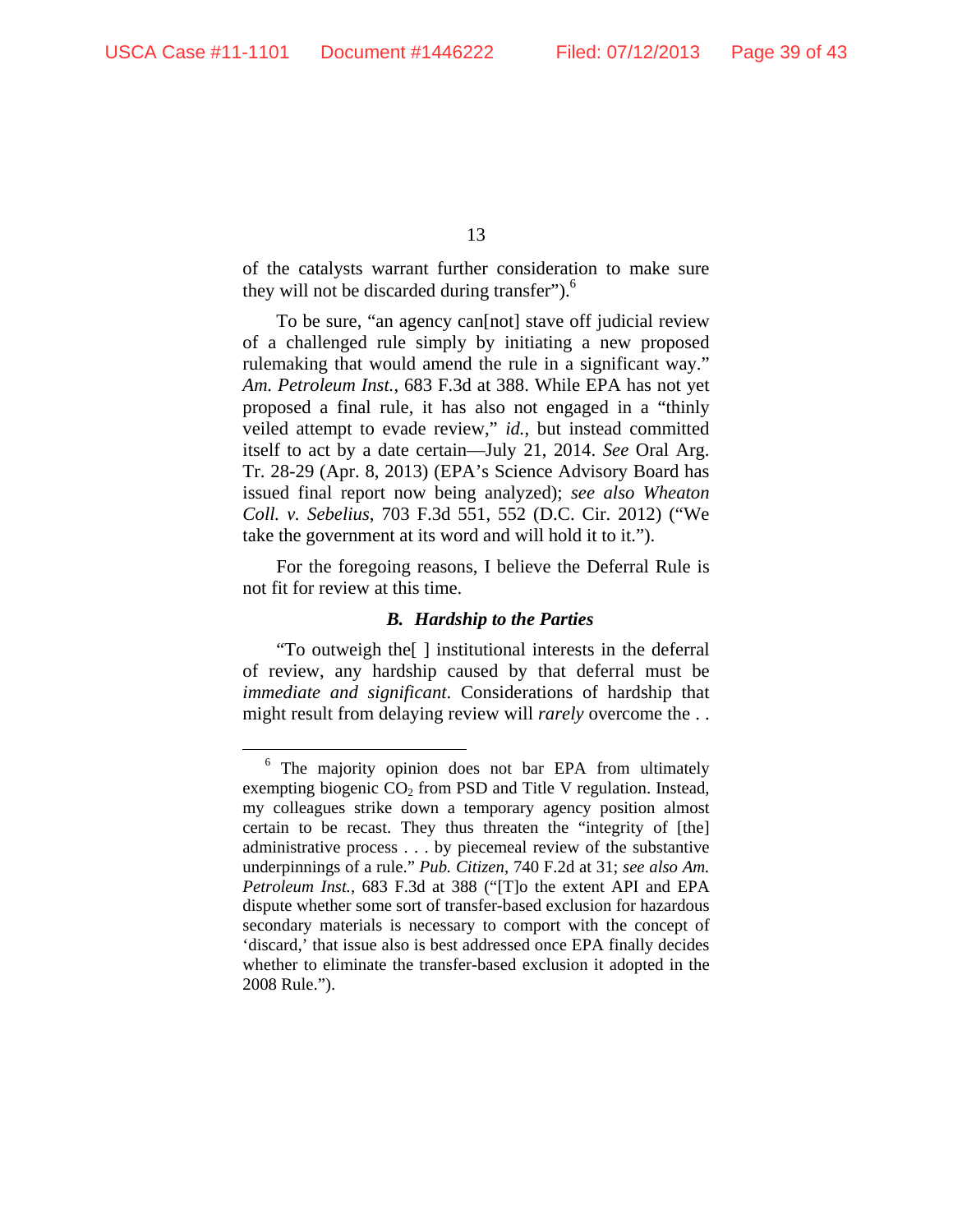. fitness problems inherent in attempts to review tentative positions." *Am. Petroleum Inst.*, 683 F.3d at 389 (emphases added) (quotation marks omitted).

The petitioners argue, and my colleagues agree, Maj. Op. 10, that the hardship caused by the Deferral Rule is especially serious because the Deferral Rule could result in a "permanent" exemption from PSD permitting. Specifically, a stationary source constructed during the deferral period without obtaining a PSD permit (because of its temporary biogenic  $CO<sub>2</sub>$  exemption) could, in theory, escape permitting forever because a PSD permit would then be required *only if* the source is modified. *See* 42 U.S.C. § 7475(a). It is possible, then, that even if EPA decides to regulate biogenic  $CO<sub>2</sub>$ emissions like all other  $CO<sub>2</sub>$  emissions, a source constructed during the deferral period would never need to obtain a PSD permit if it remains unmodified.

The Deferral Rule does not open the floodgates as the petitioners and my colleagues fear. It allows a source to avoid PSD permitting only if (1) it has the potential to emit  $CO<sub>2</sub>$  as a result of biogenic emissions; (2) its potential to emit biogenic  $CO<sub>2</sub>$  exceeds Tailoring Rule thresholds; (3) it is not otherwise subject to PSD permitting based on its potential to emit other pollutants or non-biogenic CO<sub>2</sub> emissions; *and* (4) it is able to obtain a minor source (non-PSD) permit and commence construction<sup>7</sup> no later than July 21, 2014. And a source could *permanently* avoid PSD permitting *only if* it met the above requirements *and* never underwent a "major modification

 <sup>7</sup> Tailoring Rule, 75 Fed. Reg. at 31,594 ("PSD preconstruction permitting requirements do not generally preclude a source from continuing actual construction that began before the source was a source required to obtain a PSD permit.").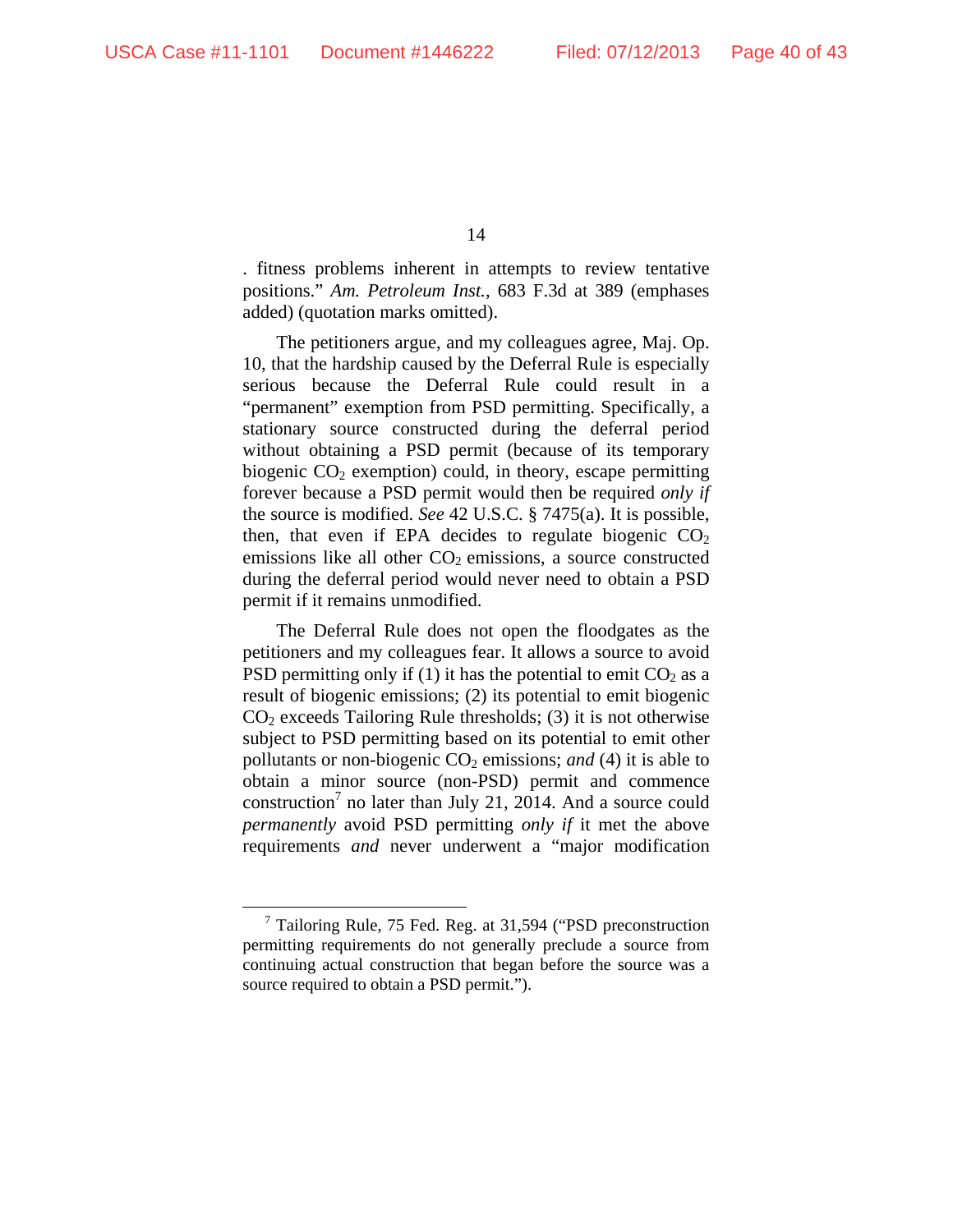determination." *See* Deferral Rule, 76 Fed. Reg. at 43,499.<sup>8</sup> At oral argument, the petitioners were able to name only one source—a facility located in Allendale, South Carolina—that has been able to avoid PSD permitting "in direct reliance on" the Deferral Rule. Oral Arg. Tr. 5-6, 10. The intervenors describe the number of sources that could take advantage of the Deferral Rule as "a handful," Oral Arg. Tr. 32. The petitioners submitted with their opening brief the declaration of Ranajit Sahu, an environmental, mechanical and chemical consultant, listing eight sources he reviewed that had obtained "minor source" (non-PSD) permits but "[e]scape[d] PSD [d]ue to the Biomass Exemption:" the Allendale facility plus seven others. Sahu Decl. at 14, 20-24. Six of them, however, obtained their minor source permits *before* the Deferral Rule was promulgated. *Compare* Sahu Decl. 22-24 (referencing Biogreen, Concord, Dorchester, Kershaw, Kamath Falls, Mancelona and Menominee facilities), *with* Sahu Decl. 5 (Biogreen obtained permit on December 15, 2010; Dorchester and Kershaw obtained permits on June 30, 2011; Klamath Falls obtained permit on December 30, 2010; Mancelona obtained permit on February 9, 2010; and Menominee obtained permit on May 11, 2011). If any of these sources commenced construction before July 2011, as is likely, the Deferral Rule would not affect that source because no source

<sup>&</sup>lt;sup>8</sup> The petitioners seem to concede that the hardship they face is remediable. Br. for Pet'rs 26 ("[E]ven if the plants commence construction under the illegal Exemption, upon a reversal of the Exemption they can be required to source more sustainably grown fuel and/or comply with more stringent limits requiring full operation and maintenance of their pollution control equipment.").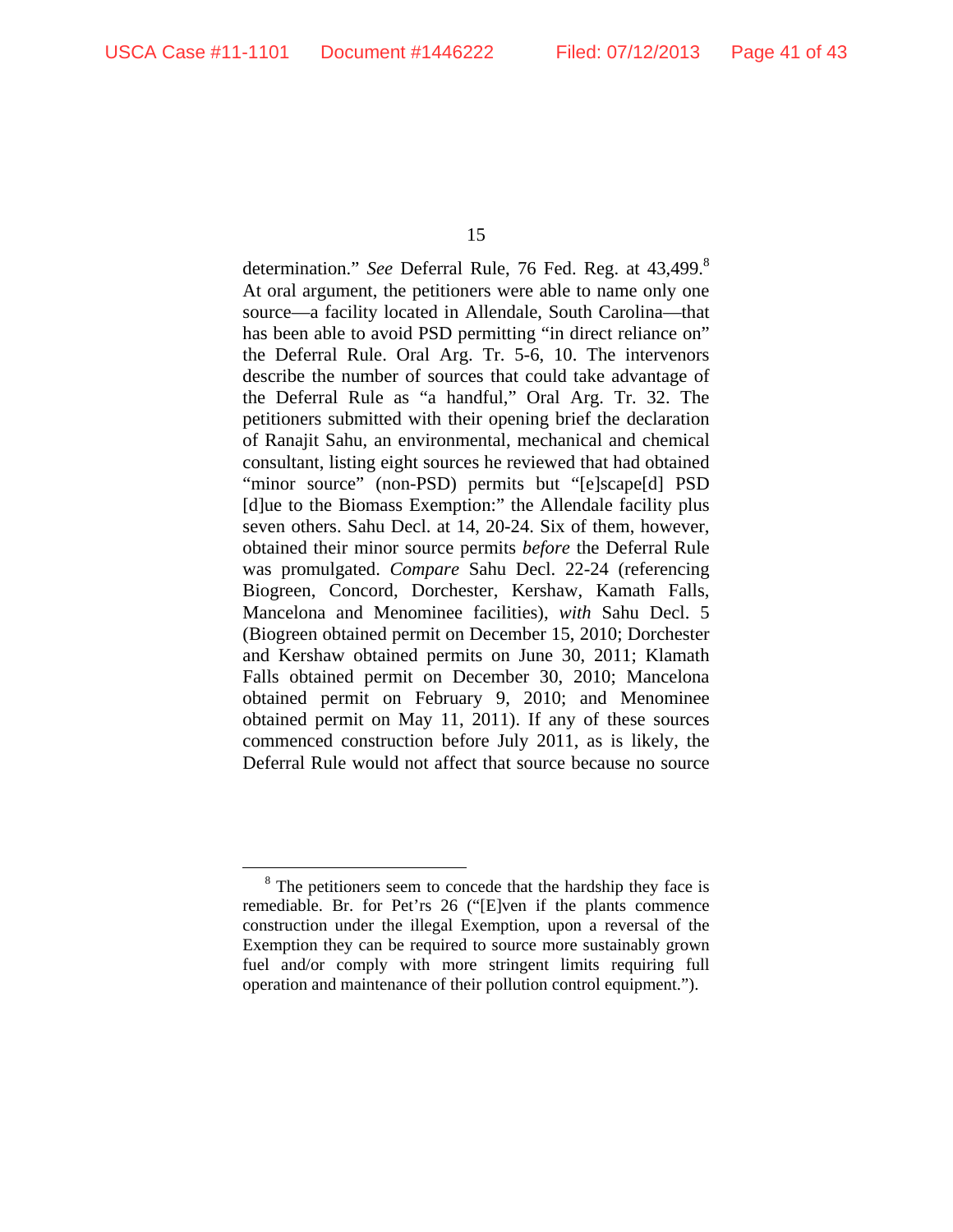was subject to PSD based solely on  $CO<sub>2</sub>$  emissions before that date.<sup>9</sup>

To sum up, not only is this case unfit for review but the hardship of which the petitioners complain is hyperbolically overblown. The Deferral Rule does not deregulate scores of polluters.<sup>10</sup> Instead, it temporarily maintains the heretofore long-time status  $quo<sup>11</sup>$  for a limited number of stationary

 $11$  As an aside—my colleagues do not address this point—what the petitioners complain of is not massive deregulation but instead temporary maintenance of the status quo. Significantly, the harm they allege does not come from unregulated biogenic  $CO<sub>2</sub>$ emissions; rather, their primary alleged harm is that the Deferral Rule allows for the less strict regulation of emissions of certain *non*- $CO<sub>2</sub>$  pollutants (such as particulate matter and nitrogen oxides) from biogenic  $CO<sub>2</sub>$  emitters. But if a stationary source—biogenic or otherwise—has the potential to emit above-threshold amounts of a regulated pollutant other than GHGs, it must obtain a PSD permit and meet BACT not only for the pollutant(s) that made it subject to PSD but also for *all* pollutants emitted over certain thresholds (even for a pollutant not emitted in a quantity sufficient by itself to subject the source to PSD). *See* Deferral Rule, 76 Fed. Reg. at 43,493. While the Deferral Rule exempts from PSD a source whose

 <sup>9</sup> While Sahu avers that "many" of the six facilities "have not commenced construction," he does not identify any of the "many." Sahu Decl. 20.

<sup>&</sup>lt;sup>10</sup> In discussing the hardship prong, the majority declares that "we have no idea how many biogenic carbon dioxide sources have been constructed since March 2012." Maj. Op. 12. This assertion is way off the mark. The petitioners themselves could name only one source meeting the Deferral Rule exception. Their expert's affidavit isolated only eight, six of which might not fit the exception. *See supra* pp. 15-16 & n.9. If the petitioners have not been able to establish severe harm by now, we should not attempt to fill the jurisdictional gap in their challenge.